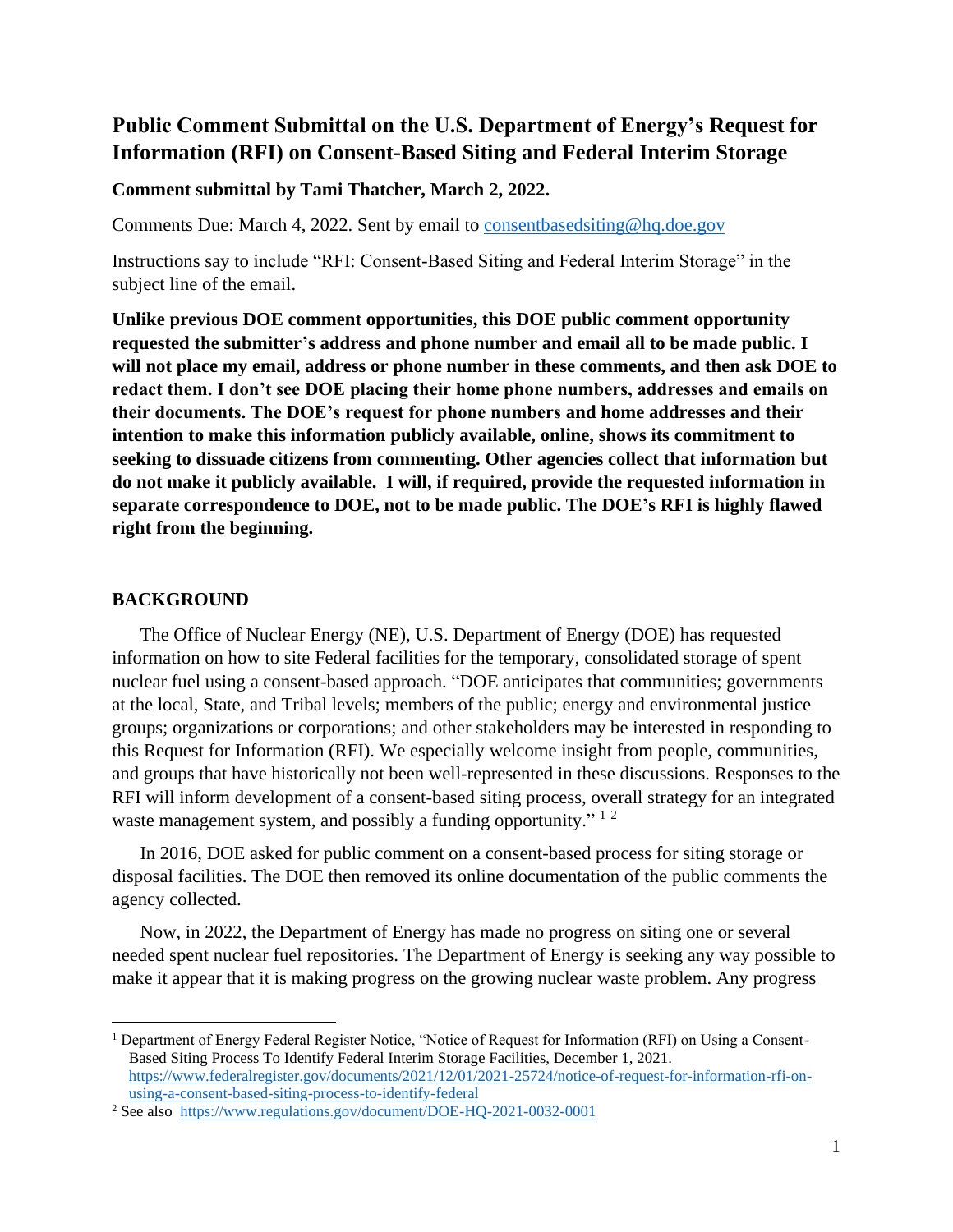toward the consolidated "interim" storage of spent nuclear fuel in some sparsely populated region of the country might appear as progress. The DOE is seeking communities that can be bribed into accepting the "interim" storage of spent nuclear fuel (and high-level waste) until a permanent disposal option can be obtained.

#### **SUMMARY OF MY COMMENTS**

First of all, the siting of spent nuclear fuel and high-level waste at "interim" storage facilities must be based on *informed* consent, and not *misinformed* consent. That would mean the Department of Energy has to tell the truth about the technical difficulties of achieving a disposal facility in addition to acknowledging the problems of gaining public acceptance. That would mean being truthful about what "interim" storage means – which may mean 'forever."

It is highly likely that the design life of the interim storage facility will be exceeded because the spent fuel will have no place to go should a permanent repository not be available. And before the design life of the "interim" storage facility is exceeded, it is known that at least some of the stainless steel spent fuel canisters that are susceptible to chloride-induced stress corrosion cracking and other degradation mechanisms likely will have breached their containers. At a minimum, radioactive gases will be released to the atmosphere. There is currently no method for containing a breached spent fuel canister, no way of repairing a canister and no way to transfer the spent fuel from a compromised canister to another canister. The NRC claims that its regulations will still be met, although this may require the public to evacuate.

Informed consent would mean telling the truth about adverse health effects from radiation exposure. It would require explaining the many ways that the Department of Energy's and the U.S. Nuclear Regulatory Commission's accepted radiation protection standards do not adequately protect human health, neither the public's nor radiation workers.

The grave danger posed by failure to isolate the spent nuclear fuel and high-level waste from the air, soil and water for millennia must be addressed or the entire planet is in peril. But why would the Department of Energy continue its aggressive policies to make more spent nuclear fuel – waste – without having obtained a permanent solution to isolate this waste?

Telling the truth has never been the Department of Energy's strong suit. But, community leaders who would invite a consent-based "interim" storage site to their community, and the public, must be told the truth about the short-term and long-term risks of extensive radiological contamination posed by this storage and from transportation. They must be told the truth about the difficulties in obtaining a permanent repository. They must be told the truth about enormous financial costs of trying to obtain one or two repositories must be disclosed. And they must be told the truth about the glaring inadequacies of the current radiation protection standards adopted by the DOE and the NRC.

Community leaders must also understand the inadequacies of emergency response and of radiological monitoring when accidents and expected radiological releases occur (from canister breach). They must understand the inadequate compensation for accidents that cause evacuation or damage to property.They must also understand the health harm to radiation workers and their children that will be inevitable for those working around spent fuel canisters even while shielded.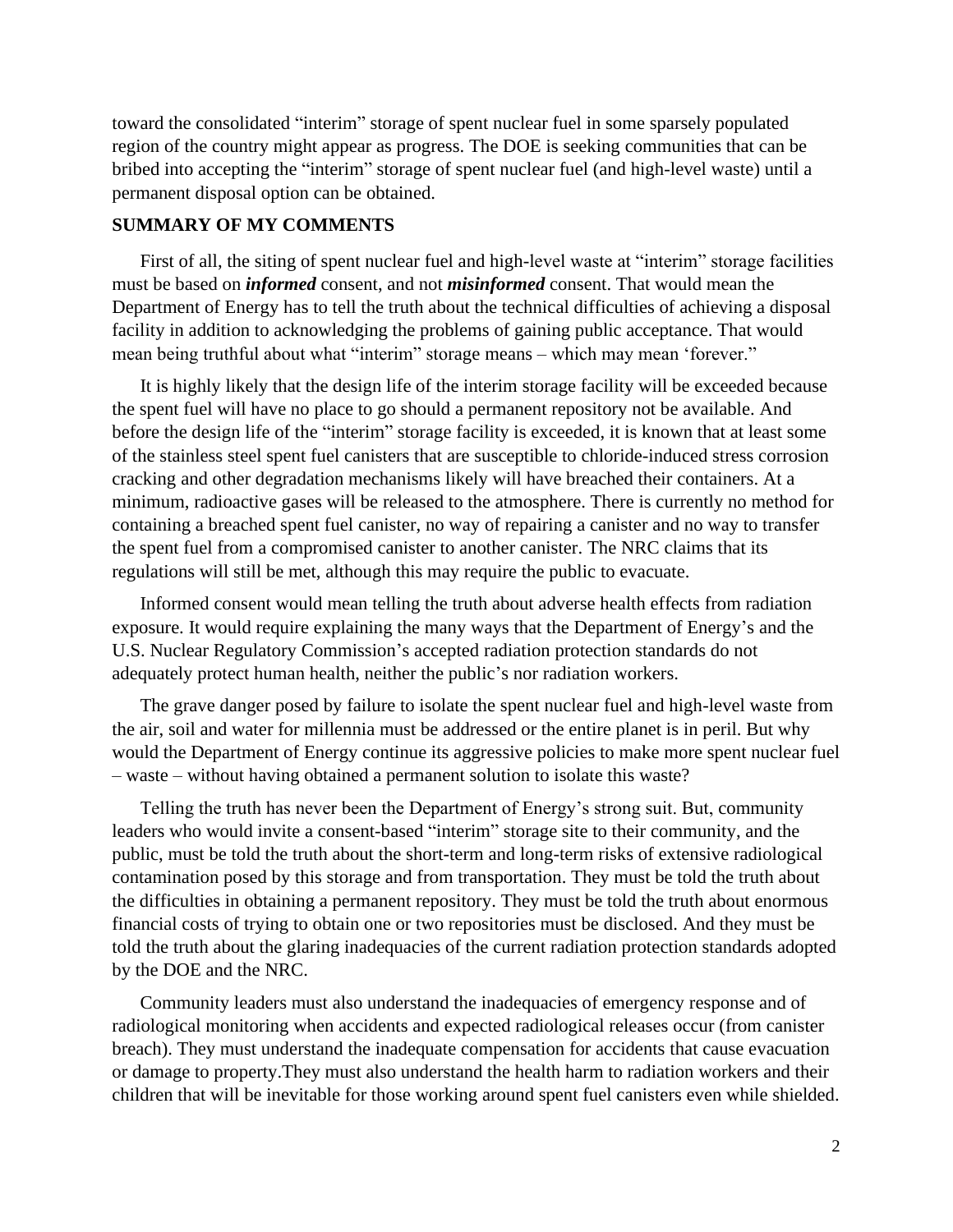The Department of Energy (along with the U.S. Nuclear Regulatory Commission) appear to accept the approach that they are placing the financial burden and the health risks over millennia on future generations. Placing this burden on future generations and threatening the health of humans and all creatures for millennia is immoral and unacceptable. If the Department of Energy had any inclination to care about humans and all life on this planet, it would not be seeking to maximize the creation of more radioactive waste that it does not know how to isolate over millennia.

# **DOE'S SPECIFIC QUESTIONS IN ITS REQUEST FOR INFORMATION**

The Department of Energy's Request for Information includes questions in three areas, listed below.

# **Area 1: Consent-Based Siting Process**

1. How should the Department build considerations of social equity and environmental justice into a consent-based siting process?

2. What role should Tribal, State, and local governments and officials play in determining consent for a community to host a federal interim storage facility?

3. What benefits or opportunities could encourage local, State, and Tribal governments to consider engaging with the Department as it works to identify federal interim storage sites?

4. What are barriers or impediments to successful siting of federal interim storage facilities using a consent-based process and how could they be addressed?

5. How should the Department work with local communities to establish reasonable expectations and plans concerning the duration of storage at federal interim storage facilities?

6. What organizations or communities should the Department consider partnering with to develop a consent-based approach to siting?

7. What other issues, including those raised in the *Draft Consent-Based Siting Process* ( *www.energy.gov/sites/prod/files/2017/01/f34/Draft Consent-Based Siting Process and Siting Considerations.pdf* ), should the Department consider in implementing a consent-based siting process?

# **Area 2: Removing Barriers to Meaningful Participation**

1. What barriers might prevent meaningful participation in a consent-based siting process and how could those barriers be mitigated or removed?

2. What resources might be needed to ensure potentially interested communities have adequate opportunities for information sharing, expert assistance, and meaningful participation in the consent-based siting process?

3. How could the Department maximize opportunities for mutual learning and collaboration with potentially interested communities?

4. How might the Department more effectively engage with local, State, and Tribal governments on consent-based siting of federal interim storage facilities?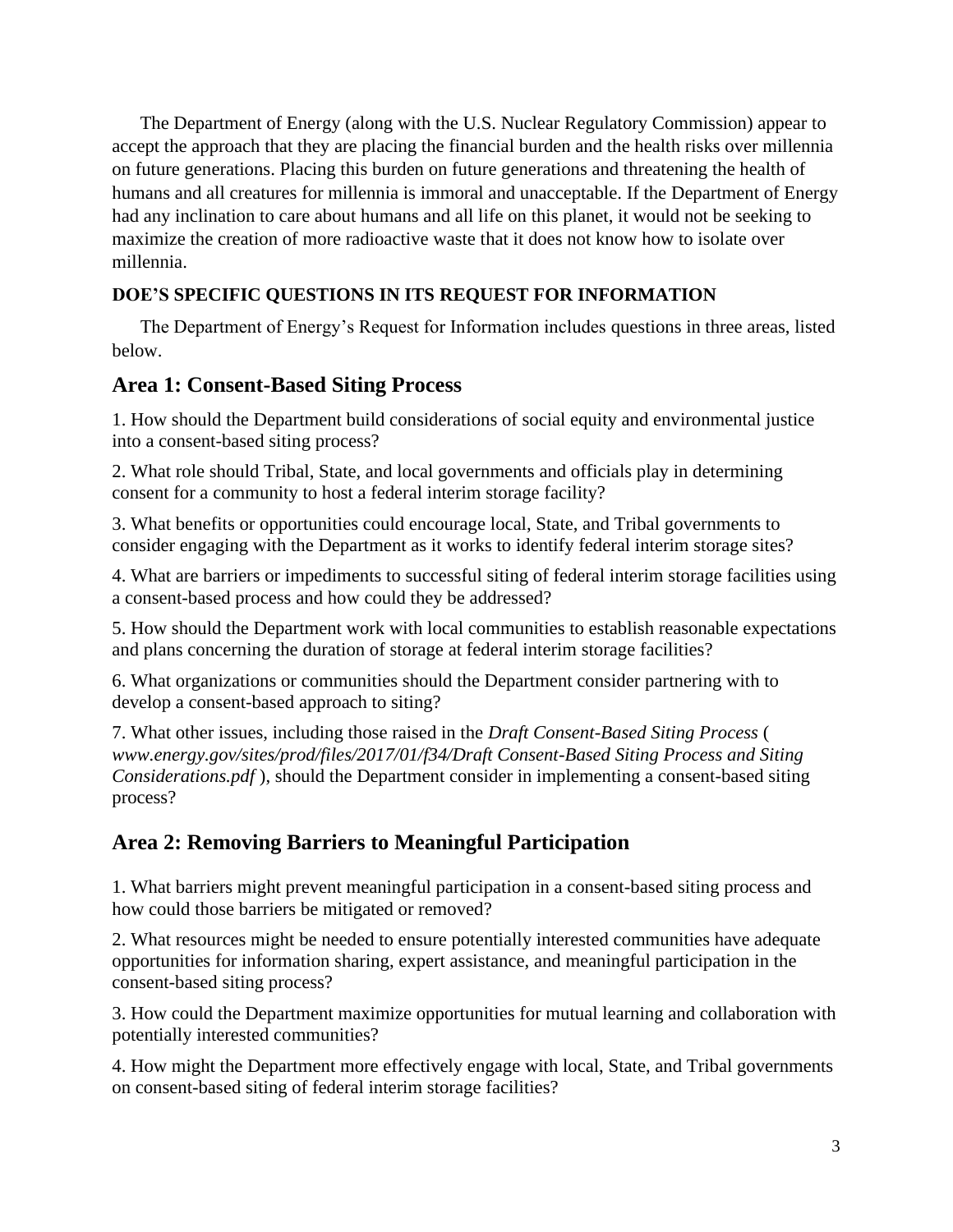5. What information do communities, governments, or other stakeholders need to engage with the Department on consent-based siting of federal interim storage facilities?

# **Area 3: Interim Storage as Part of a Waste Management System**

1. How can the Department ensure considerations of social equity and environmental justice are addressed in developing the nation's waste management system?

2. What are possible benefits or drawbacks to co-locating multiple facilities within the waste management system or co-locating waste management facilities with manufacturing facilities, research and development infrastructure, or clean energy technologies?

3. To what extent should development of an interim storage facility relate to progress on establishing a permanent repository?

4. What other issues should the Department consider in developing a waste management system?

# **MY RESPONSE TO DOE'S REQUEST FOR INFORMATION**

My responses to the Department of Energy's Request for Information are provided below.

# **Area 1: Consent-Based Siting Process**

1. *How should the Department build considerations of social equity and environmental justice into a consent-based siting process?* The Department of Energy should not seek out those communities easiest to bribe. The DOE should not look upon less densely populated regions as regions that they can radioactively contaminate. My grandparents were part of the "low population zone" that the DOE and NRC systematically don't worry about. The entire attitude that radiation doses to less- densely populated areas don't really matter - is an injustice to people living in farming and ranching areas and other less populated areas.

2. *What role should Tribal, State, and local governments and officials play in determining consent for a community to host a federal interim storage facility?* I have seen the DOE seduce and misinform State and local officials in Idaho. If the promise of jobs and money for the state is not enough, then DOE teaches that anyone not going along with DOE is an uninformed, uneducated troublemaker. I have seen State and local officials in Idaho who have virtually no comprehension of the problems with nuclear energy and radioactive waste be easily swayed by the DOE and people in the nuclear industry. The ease with which the DOE misinforms these officials is frightening and I have witnessed it. The officials rarely question what DOE says, and when they do ask a question, they usually accept the insufficient explanations that are offered. All too often, State and local officials (like the Mayor of Idaho Falls) place their trust in "officialdom" and do not question the incorrect and incomplete information they are carefully spoon fed by the Department of Energy. Then there are bribes to these officials from people hoping to profit from nuclear facilities. An informed public is vital to survival of the human species, as it is all to easy to bribe government officials at every level.

3. *What benefits or opportunities could encourage local, State, and Tribal governments to consider engaging with the Department as it works to identify federal interim storage sites?* Here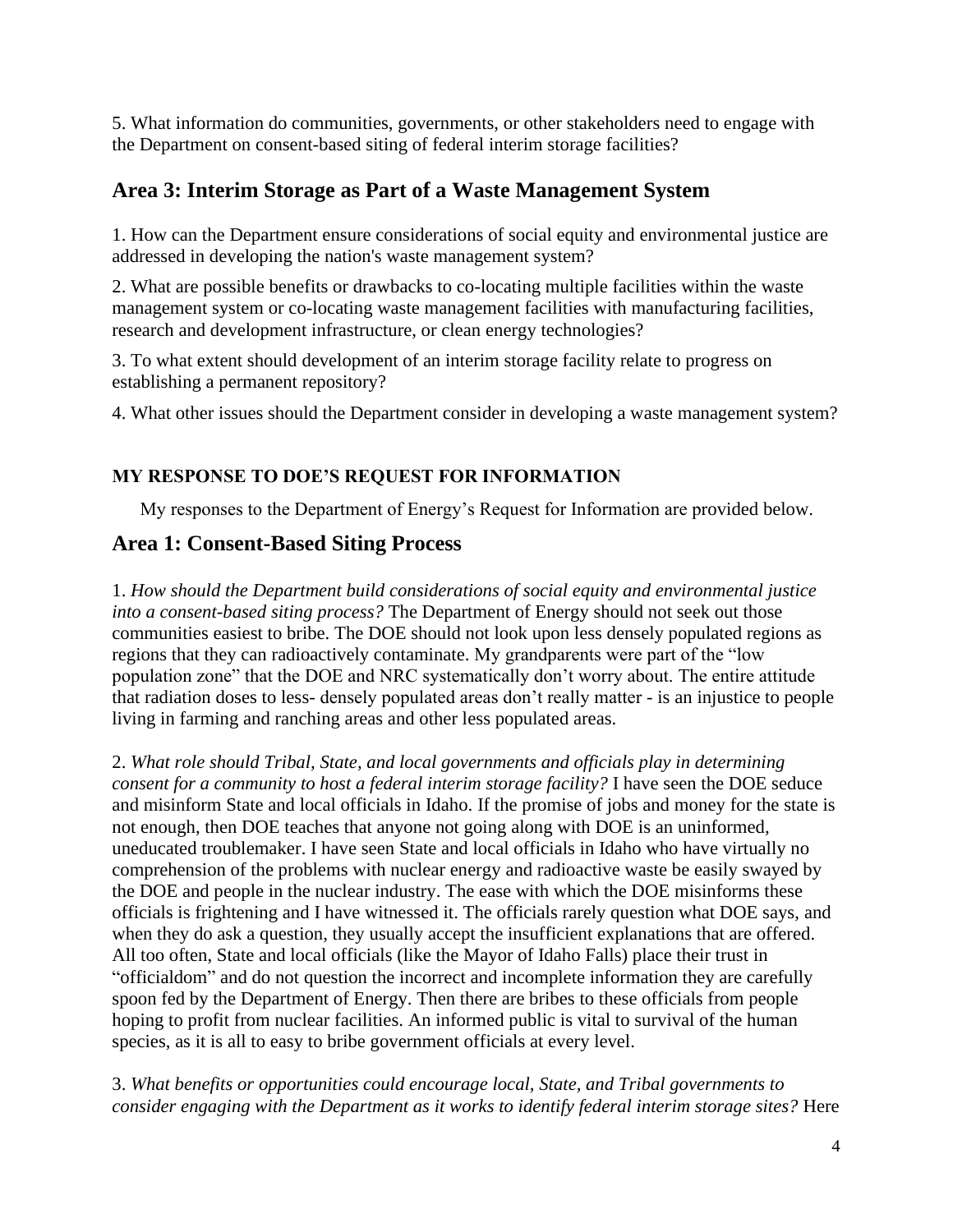DOE is asking how to bribe and get the most for their buck. It is immoral largely because "interim" storage is likely to cause serious contamination as the facilities fall into ruin over time.

4. *What are barriers or impediments to successful siting of federal interim storage facilities using a consent-based process and how could they be addressed?* Successful siting of federal interim storage facilities would not be needed if disposal facilities (one and actually two repositories the size of the proposed Yucca Mountain repository). Successful siting of an interim storage facility requires timely obtaining a permanent repository and being able to ship the waste from the interim storage site to the permanent repository. The spent fuel canisters at an interim storage facility may not be in the condition to allow the canisters to be safety transported. And the interim storage facilities, all of them that are currently planned, do not have the capability of repackaging the canisters, if needed due to damage, due to transportation requirements or due to disposal repository requirements.

5. *How should the Department work with local communities to establish reasonable expectations and plans concerning the duration of storage at federal interim storage facilities?* The Department of Energy must be truthful about the many technical problems that were experienced in trying to obtain the Yucca Mountain repository. See my complete comment on this topic below in the section titled "Additional Detail." Because there will be no disposal facility to send the spent fuel to, the design life of the interim storage facility is very likely to be significantly exceeded. Even before the design life of the interim storage facility is exceeded, spent fuel canisters can be expected to develop through-wall cracking. The through-wall cracking consequences are sure to release radioactive gases and perhaps also result in hydrogen explosions or criticalities. There is no existing capability to isolate a canister, repair a canister, or repackage the fuel into another canister. Even if "interim" storage is not "forever," it is very likely to be beyond the time that the spent fuel can be stored safely. The radiological releases may require evacuation of homes and property, perhaps permanently. This is part of the reason some spent fuel storage locations near the reactor power plants that used the fuel want this fuel out of their community. There are also terrorism threats. Some locations where the spent nuclear fuel is stored, such as on the Pacific coastline, are extremely unsafe. Why did the U.S. Nuclear Regulatory Commission approve such unsafe locations for spent fuel storage? Makes you wonder about the licensing approval effectiveness of the NRC, which is likely to easily grant a license for interim storage of spent fuel no matter how unsafe over the time that spent fuel will be stuck there.

The longevity of the radioactive waste is hard to fathom, and even nuclear professionals often do not realize how long the radioactive waste in spent nuclear fuel (and high-level waste) remain radioactive. While certain fission products like cesium-137 and strontium-90 each have a roughly 30 year radioactive half-life, and their presence is greatly diminished in 500 years, other radionuclides in spent nuclear fuel remain radioactive for thousands and over hundreds of thousands of years. The radioactive decay of some decay series actually make the waste more radioactive over time. The waste is still highly radiotoxic for a million years even though the decay heat generated at that time is far less than when the fuel was removed from a nuclear reactor.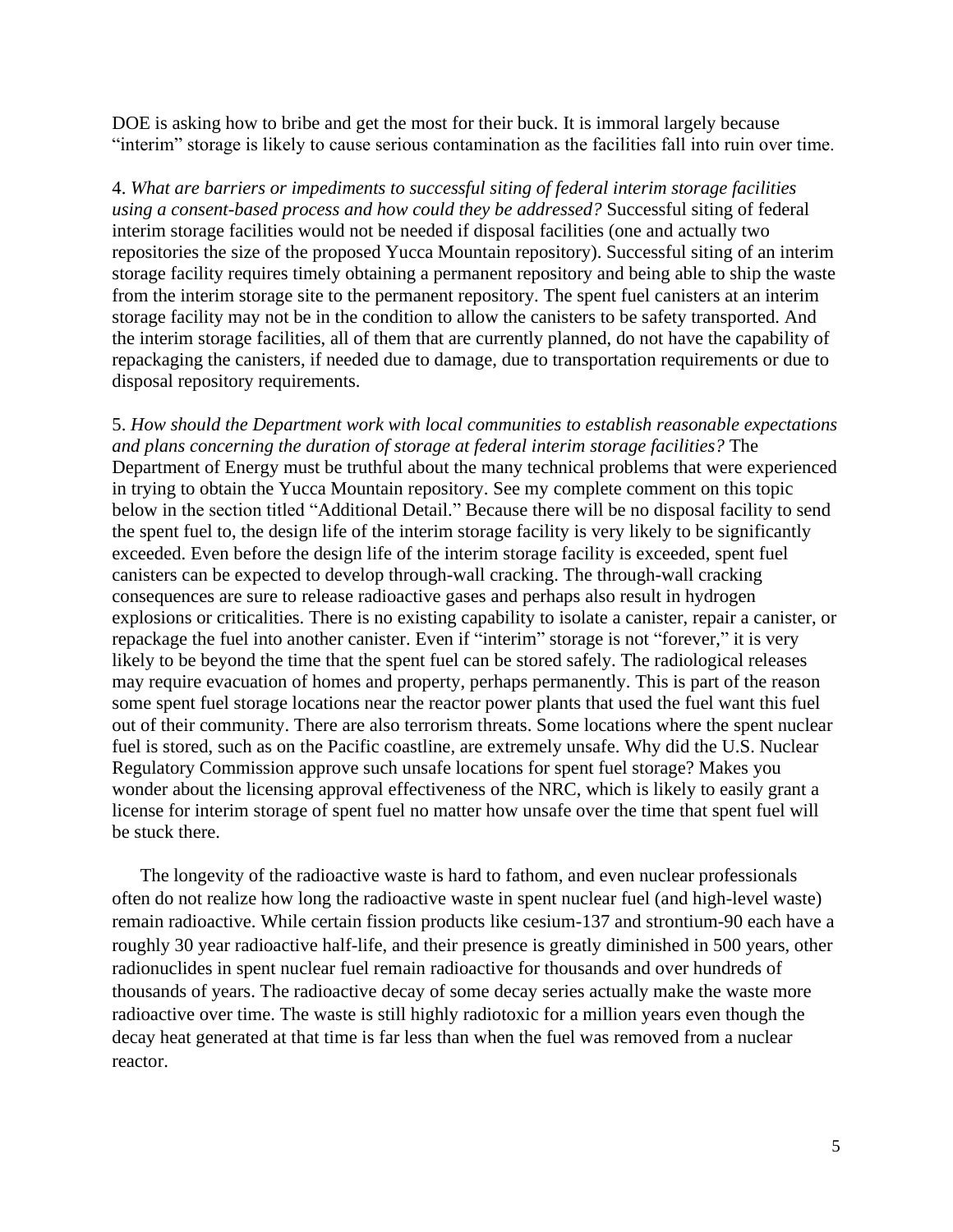The Department of Energy's Performance Assessment for disposal of radioactive waste not being exhumed from the Idaho National Laboratory's Radioactive Waste Complex after the CERCLA so-called "cleanup" has been conducted focused on the first 1000 years and didn't concern itself at all with performance after 10,000 years despite the peak radioactivity occurring after 10,000 years.

Downgradient of INL, the migrating buried waste will reach 100 mrem/yr unless the soil cap performance is perfect for millennia. But that is based on contrived modeling of soil "sorbing" factors that slow the migration of the waste into the aquifer and contrived mixing that maximizes dilution. <sup>3</sup> The DOE's report summarizing the "forever contamination" at RWMC was never disclosed to the public prior to EDI's freedom of information act request. <sup>4</sup> The figure below, from the DOE's report showing the rising radiation doses largely from migration of



Figure 4-2. All-pathways effective dose equivalent 100 m downgradient from the Radioactive Waste Management Complex boundary from year 2110 to year 100,000 with cover infiltration rate equal to 1 cm/year.

<sup>&</sup>lt;sup>3</sup> See that the publicly available administrative record for RWMC cleanup does not contain the assessment of radionuclide migration and radioactive doses after 10,000 years. The pre-10,000-year contaminant migration is artificially suppressed for the first 10,000 years and then rapidly escalates and stays elevated for hundreds of thousands of years. See the Administrative Record at Comprehensive Environmental Response, Compensation, and Liability Act (CERCLA) documents for documents associated with this cleanup action, including "Record of Decision" documents and EPA mandated Five-year Reviews at [http://ar.inel.gov](http://ar.inel.gov/) or [http://ar.icp.doe.gov](http://ar.icp.doe.gov/)

<sup>4</sup> U.S. Department of Energy, 2008. Composite Analysis for the RWMC Active Low-Level Waste Disposal Facility at the Idaho National Laboratory Site. DOE/NE-ID-11244. Idaho National Laboratory, Idaho Falls, ID and U.S. Department of Energy, 2007. Performance Assessment for the RWMC Active Low-Level Waste Disposal Facility at the Idaho National Laboratory Site. DOE/NE-ID-11243. Idaho National Laboratory, Idaho Falls, ID. Available at INL's DOE-ID Public Reading room electronic collection. See [https://www.inl.gov/about](https://www.inl.gov/about-inl/general-information/doe-public-reading-room/)[inl/general-information/doe-public-reading-room/](https://www.inl.gov/about-inl/general-information/doe-public-reading-room/)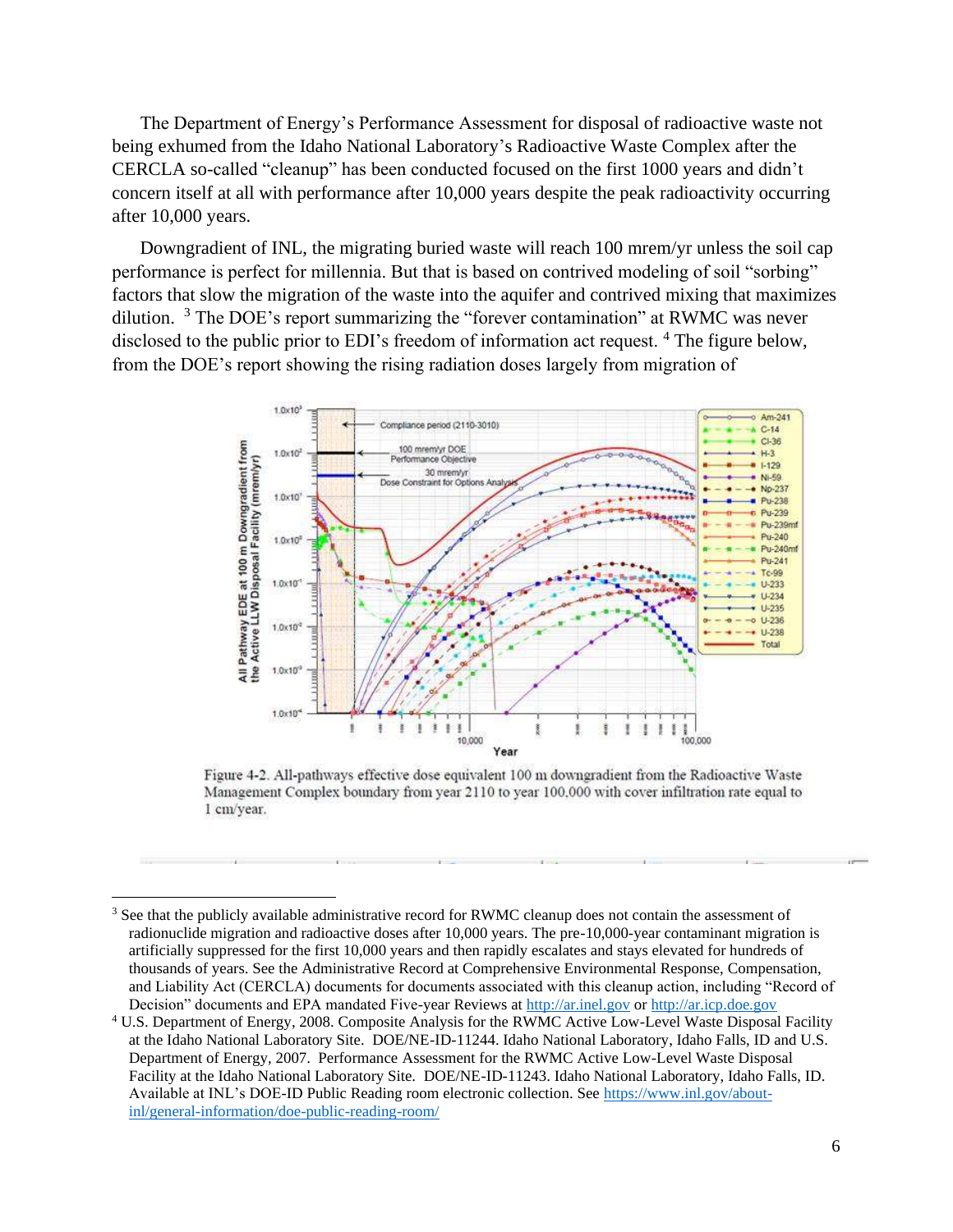contaminants to the aquifer is shown in the figure below depicting the 100 mrem/yr case without credit for the soil cap slowing migration of contaminants to the aquifer. The time scale on the figure gives the reader some important perspective on the longevity of radioactive waste that includes plutonium, americium, uranium, technetium-99 and iodine-129.

6. *What organizations or communities should the Department consider partnering with to develop a consent-based approach to siting?* Because the Department of Energy has no credibility with anyone who understands the issues, and because even panels that are put together for reviews are stacked with industry promotors whose careers would be ended if they spoke the truth about the nuclear industry. These brain-washed experts promote the nuclear industry no matter the peril to the planet. It is very difficult to suggest who or how to partner with. Even the National Academy of Sciences has often made sure that its panels were overstocked with industry promotors to the degree that their information is biased and inadequate. The recent panel for removing a portion of the Hanford tank waste comes to mind and how ignorant they were of the actual DOE regulations and manuals and how these worked in practice. The recent National Academy of Sciences report,<sup>5</sup> despite its highly educated membership, incorrectly states that the term "low-activity waste" has been defined by the Department of Energy in the current version of DOE Manual 435.1 when actually there is no definition for low-activity waste. The degree to which DOE's regulations can be exempted on whim or modified on whim did not appear to be understood by that NAS team or by the U.S. Government Accountability Office (GAO). The GAO has misinformed our Congress about various aspects of the radioactive tank waste at DOE facilities. <sup>6</sup> Something like a National Academy of Sciences panel is needed but not one whose composition is driven by the nuclear industry. The Blue Ribbon Panel of the past provided a useful compilation of the status of things, but really nothing more than a faith-based belief that a repository would be found and all that was needed was to gently conjure a willing community to host "interim" storage of nuclear waste. The U.S. Environmental Protection Agency has a times been considered more reliable than the Department of Energy; however, the EPA has been infiltrated with the influence of the Department of Energy. This is clear as the EPA has allowed inadequate regulations for disposal of waste when under DOE pressure and when the EPA basically agrees to anything DOE wants during federal so-called "cleanup" projects under CERCLA. Monitoring of waste burial sites for CERCLA at INL has often been inadequate and biased to hide contamination findings by reduced monitoring and reduced reporting. Spotty monitoring of land and the aquifer means "no discernable trend could be found." The EPA is more of a lap poodle than a watch-dog.

7. *What other issues, including those raised in the Draft Consent-Based Siting Process ( www.energy.gov/sites/prod/files/2017/01/f34/Draft Consent-Based Siting Process and Siting Considerations.pdf ), should the Department consider in implementing a consent-based siting process?* All communications and enticements must be documented. All meetings must allow for public participation. Stakeholders must be allowed adequate time to point out the Department of

<sup>5</sup> National Academies of Sciences, Engineering, and Medicine 2020. *Final Review of the Study on Supplemental Treatment Approaches of Low-Activity Waste at the Hanford Nuclear Reservation: Review #4*. Washington, DC: The National Academies Press. [https://doi.org/10.17226/25710.](https://doi.org/10.17226/25710) Access to free PDF downloads is available currently.

<sup>6</sup> Government Accountability Office, Hanford Cleanup – DOE's Efforts to Close Tank Farms Would Benefit from Clearer Legal Authorities and Communication, GAO-21-73, January 2021 at [www.gao.gov](http://www.gao.gov/) (See page 29.)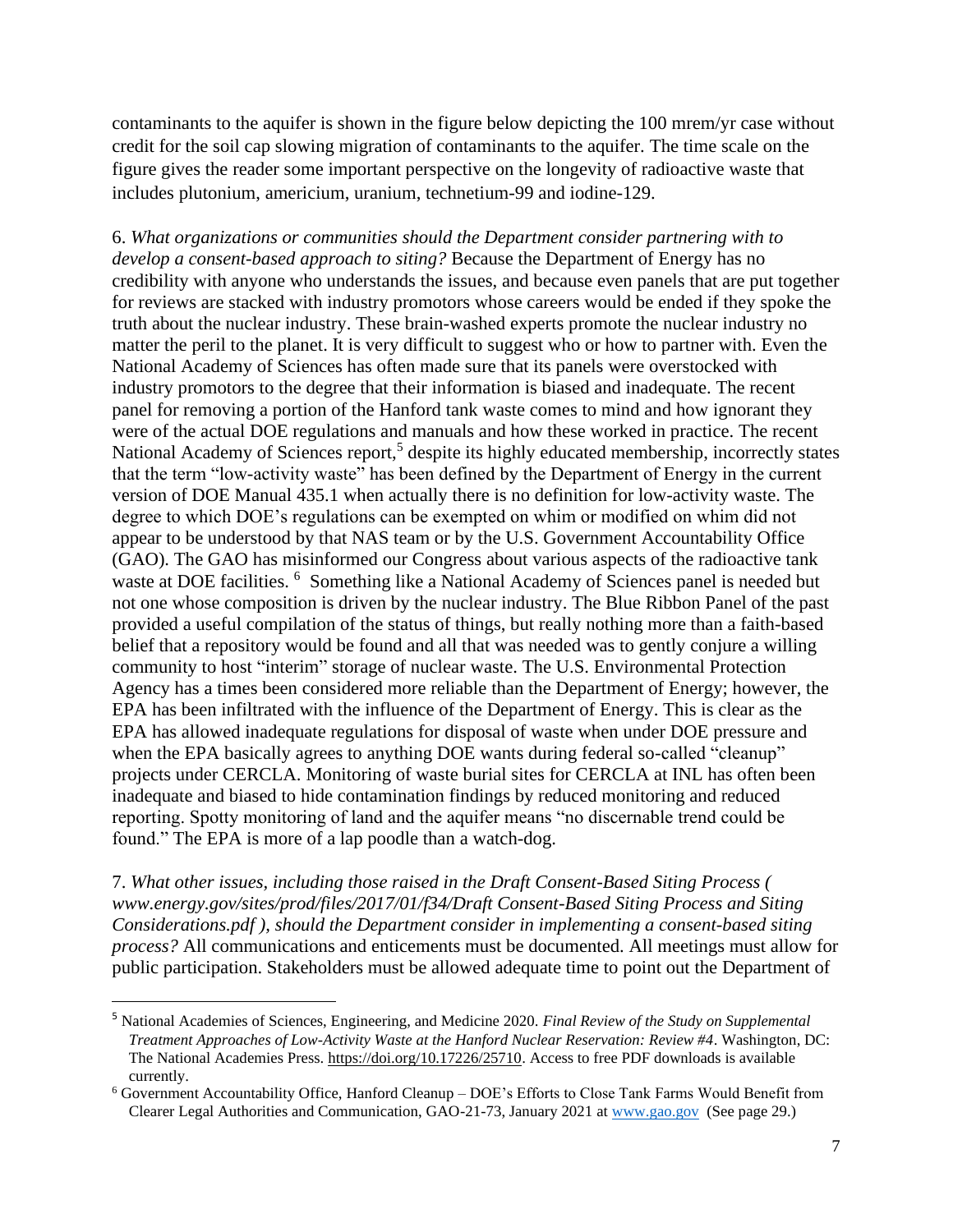Energy's lies and omissions to the state and community leaders the DOE is conning. Three minutes of spoken comments or a postage stamp-sized comment paper to place in a box is not an adequate way to combat DOE's massive dis-information to communities.

The DOE has also conducted numerous public comment opportunities, only to refuse to publish those public comments such as the consent-based interim spent nuclear fuel storage meetings conducted a few years ago. <sup>7</sup> <sup>8</sup>

**Unlike previous DOE comment opportunities, this DOE public comment opportunity requested the submitter's address and phone number and email all to be made public. The DOE's request for phone numbers and home addresses and their intention to make this information publicly available, online, shows its commitment to seeking to dissuade citizens from commenting. Other agencies collect that information but do not make it publicly available. The DOE's RFI is highly flawed right from the beginning.**

# **Area 2: Removing Barriers to Meaningful Participation**

1. *What barriers might prevent meaningful participation in a consent-based siting process and how could those barriers be mitigated or removed?* Meaningful participation requires complete and truthful information about the difficulty and costs associated with obtaining one or two or more permanent repositories. It would require complete and truthful information about the costs. It would require complete and truthful information about the adverse health impacts from radiation in addition to cancer mortality.

2. *What resources might be needed to ensure potentially interested communities have adequate opportunities for information sharing, expert assistance, and meaningful participation in the consent-based siting process?* It would be essential that these communities have access to accurate and unbiased information. I would point out that nearly all universities are seeking funding from the nuclear industry, including the Department of Energy and the Department of Defense and therefore, most universities are not an unbiased resource for information on nuclear issues. To the contrary, anyone not willing to coverup nuclear industry problems is weeded out. I have for years watched the Department of Energy minimize, ignore, lie, and coverup problems all while pretending to provide accurate information. I have also watched the U.S. Geological Survey do the same, in order to coverup Department of Energy contamination. The nuclear industry does not just coverup its fraud, its high accident risk and its high costs, it covers over the actual human health harm from radiation exposure. While increased cancer risks are acknowledged, the full range of adverse impacts are usually not analyzed or disclosed but have been observed including birth defects, infertility, heart disease, and reduced immune system functioning. The nuclear industry systematically refuses to conduct meaningful epidemiology in the U.S. The problem of obtaining truthful information about the nuclear-related issues is

<sup>&</sup>lt;sup>7</sup> Before ending the consent-based siting effort, information found about the Department of Energy's consent-based siting at [www.energy.gov/consentbasedsiting](http://www.energy.gov/consentbasedsiting) and its Integrated Waste Management and Consent-based Siting booklet at<http://energy.gov/ne/downloads/integrated-waste-management-and-consent-based-siting-booklet>

<sup>8</sup> Environmental Defense Institute's comment submittal on the Consent-based Approach for Siting Storage for the nation's Nuclear Waste, July 31, 2016. [http://www.environmental-defense](http://www.environmental-defense-institute.org/publications/EDIXConsentFinal.pdf)[institute.org/publications/EDIXConsentFinal.pdf](http://www.environmental-defense-institute.org/publications/EDIXConsentFinal.pdf)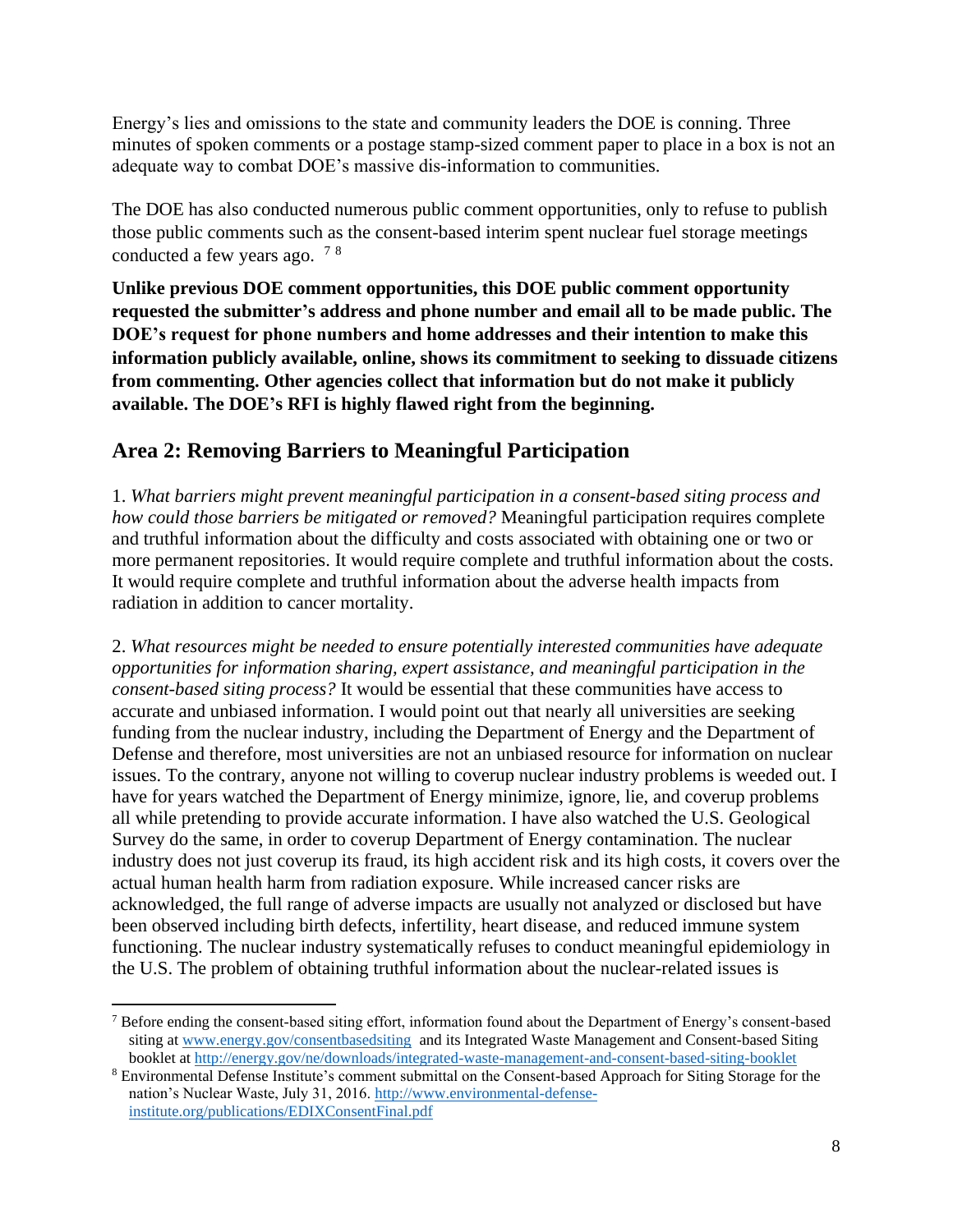immense. But a meaningful consent-based process is not possible without truthful and complete information.

3. *How could the Department maximize opportunities for mutual learning and collaboration with potentially interested communities?* In Idaho, the Department of Energy has been spreading propaganda and disinformation at the Idaho National Laboratory, the associated Citizens Advisory Board and the Idaho Leadership in Nuclear Energy Commission. The DOE-funded Idaho National Laboratory hosted propaganda meetings to spread lies about the Chernobyl accident. DOE knows how to conduct propaganda meetings – that is a concern. DOE does not know how to tell the truth about the issues and problems. Not even at a Nuclear Waste Technical Review Board meeting does the DOE tell the truth. There needs to be some accountability for the lies DOE tells, but really, there is not. Until there is some accountability for the continuing lies, there is no reason to expect anything to change.

4. *How might the Department more effectively engage with local, State, and Tribal governments on consent-based siting of federal interim storage facilities?* The Department of Energy knows how to keep State of Idaho officials in line. The Idaho Department of Environmental Quality has become a branch of the Department of Energy. Even when the RCRA permit was violated and four waste drums exploded at the Idaho National Laboratory, the Idaho DEQ refused to bring changes against the unlawful intentional violations. The Department of Energy displays adequate ability in how to groom local officials. It is already effective. It just is not truthful about the costs, accident risks, and risk of permanent harm to the planet.

#### 5. *What information do communities, governments, or other stakeholders need to engage with the Department on consent-based siting of federal interim storage facilities?*

**The issue of spent fuel storage and disposal costs.** The issues must include, in addition to the history of trying to obtain a repository, including the technical issues and the use of fraud and technically indefensible models, **the issue of cost must be addressed.** While cost may be difficult to pin down, a realistic perspective on the enormous unfunded costs of one or two repositories, the costs of repackaging fuel for disposal, the cost of transportation from reactor sites to interim storage, the costs of transportation (and repackaging) from the interim storage facility to a repository, the costs of transportation infrastructure upgrades, and the cost of a severe accident during storage and during transportation or at the interim storage site need to be presented. The annual costs of continued storage will be paid for by the U.S. tax payer, at Department of Energy sites like the Idaho National Laboratory for DOE research spent nuclear fuel and for commercial nuclear spent fuel as utilities sue the Department of Energy for those costs. And the multi-billion-dollar costs of repackaging the spent nuclear fuel as the containers corrode is not something the U.S. Nuclear Regulatory Commission nor the Department of Energy want citizens to think about. Consent-based siting must present a realistic perspective of the costs beyond the costs of constructing a nuclear power plant and beyond the costs of constructing an interim storage facility.

**The issue of uncompensated or inadequately compensated accidents, including transportation accidents.** The NRC's unrealistically low-balled transportation accident severity for a transportation accident is inadequate for the varieties of untested casks and the range of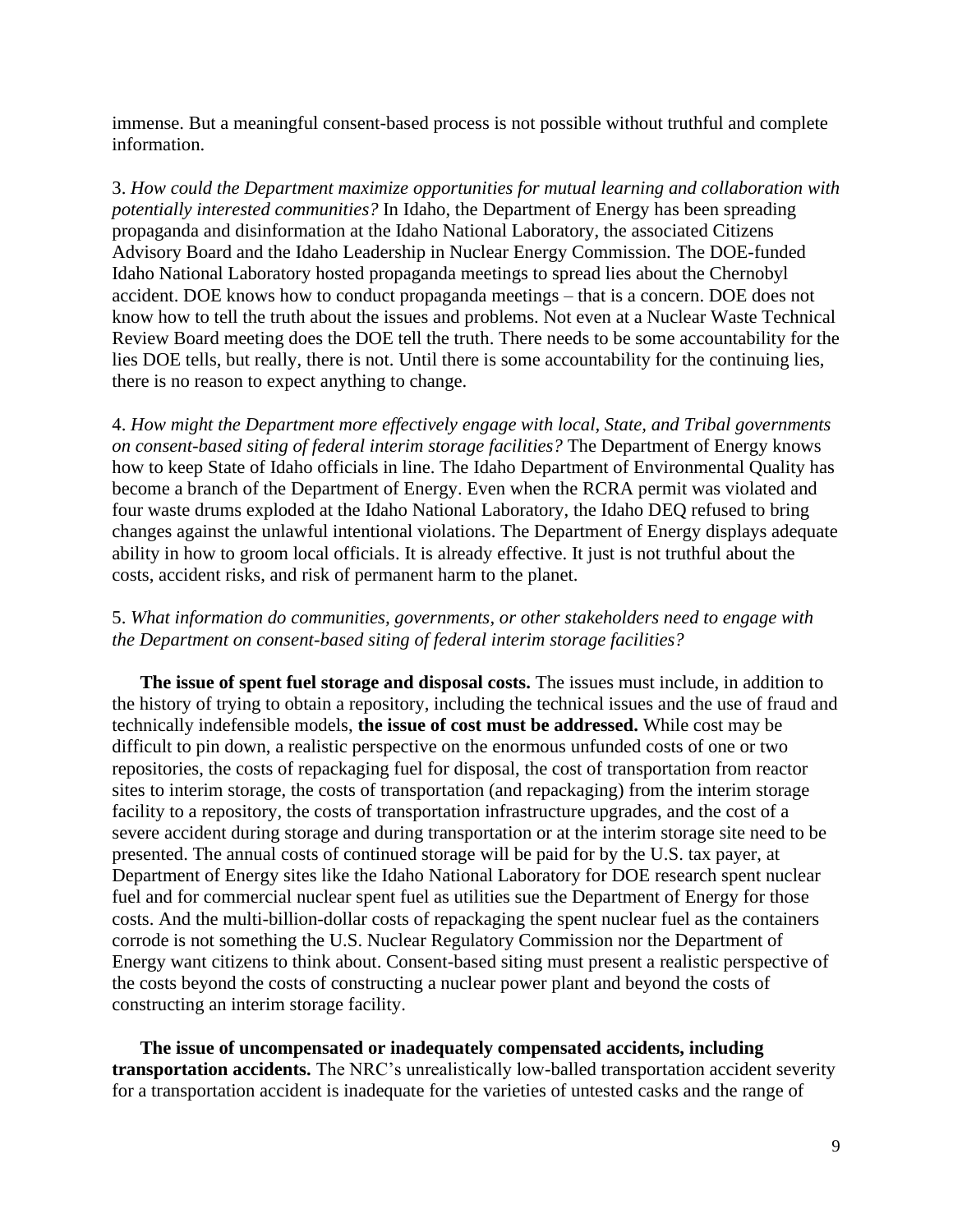transportation risks, including sabotage. The NRC's assurances of safety during spent fuel storage are also bogus and rely on either evacuation or grossly inadequate radiological monitoring if something goes wrong.

As a country, in the U.S. we have not found the money to keep up with normal and expected repair of our crumbling roads, railways and bridges. Bridge and railway accidents have increased during the last twenty years, as has the severity of fires involved with railway transport of oil.

Yet the nuclear promotors want to greatly increase the transportation of nuclear waste and in larger and heavier containers. The Price Anderson Act does not compensate citizens for radiological releases from transportation accidents that may result in contaminated homes, property, businesses and shortened life spans and disease. The radiological contamination could be severe, despite assertions and active government-sponsored propaganda campaigns to the contrary.

The costs of contaminated land and ruined industries such as farming or potash mining near the consolidated storage facility must be addressed.

**The issue of inadequate emergency response.** Not only was the emergency response to the Department of Energy WIPP accidents inadequate in 2014, and the Department of Energy plutonium inhalation event at INL in 2011, it was inadequate at the Idaho National Laboratory's Radioactive Waste Management Complex in 2018 when, due to deliberate actions to ignore the known contents of waste drums, four waste drums forcefully expelled their powdery contents within a fabric enclosure. At this Department of Energy laboratory, the fire department responded to the event due to activation of a fire alarm and the fire department had no idea a radiological event had occurred. The radiation constant air monitors did not alarm and the facility had no available radiological support with knowledge of what might have happened in the facility and had no radiological support staff with self-contained breathing apparatus training – because it was assumed that no matter the unreasonable risks they were taking, there would not be an event.

The stakeholders need to understand how the lack of proper decontamination facilities means that an injured worker is going to radiologically contaminate medical facilities in their community.

**The issue of inadequate routine or accident radiological monitoring.** The history of unreliable and inadequate radiological monitoring programs having anything to do with the NRC or the Department of Energy should also be discussed. In the few locations with U.S. Environmental Protection Agency radiological monitoring, they rely on DOE's contractors to provide sample data and data blackouts are common when radiological emissions are elevated.

The Department of Energy's environmental monitoring programs are often wrong about the source of contamination as in southeast Idaho they attribute elevated levels of airborne americium-241 to past nuclear weapons testing when in fact it is due to ongoing INL radiological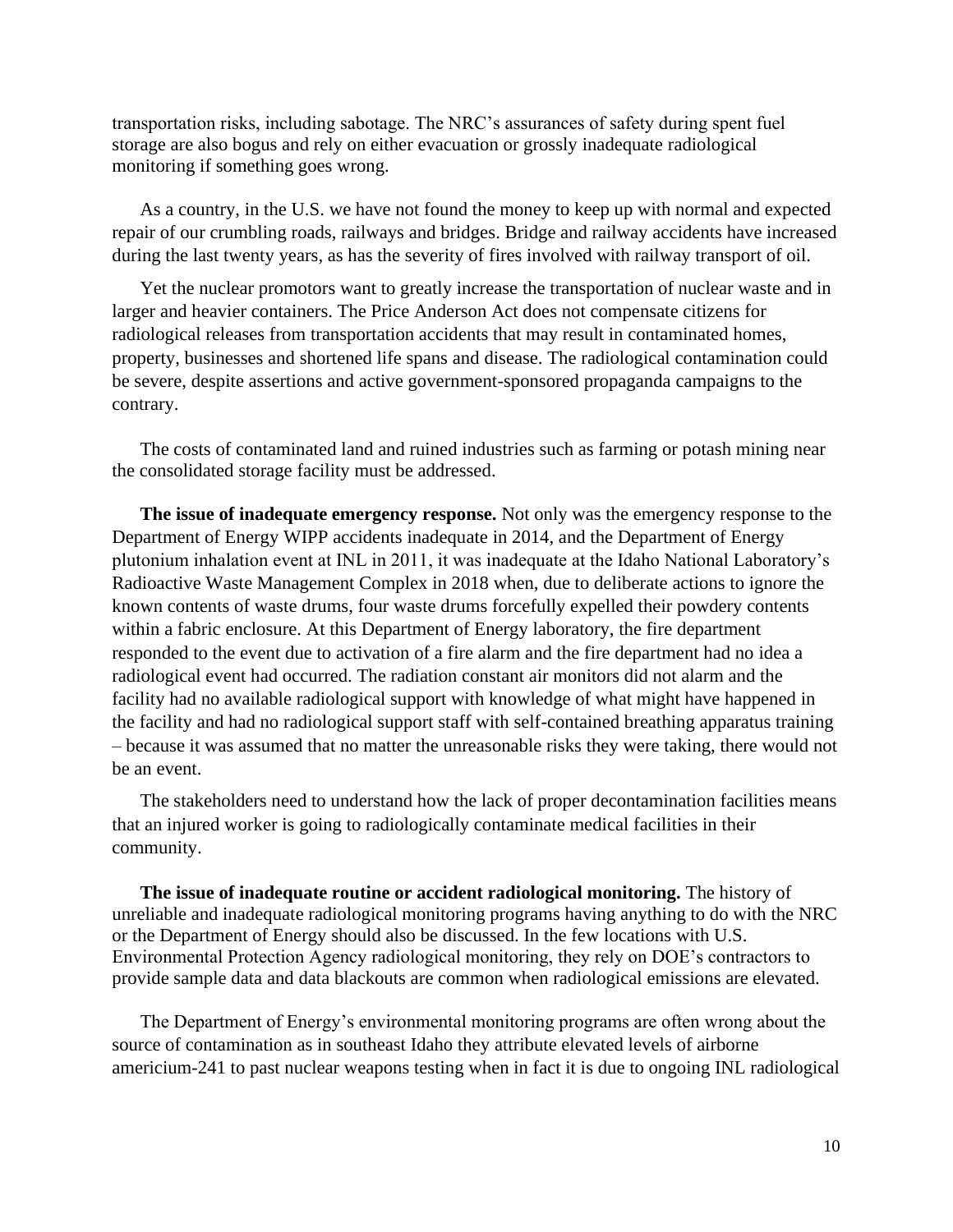emissions. There is no independent oversight and no error reporting or review of the DOE's highly biased and inadequate environmental monitoring program, see idahoeser.com.

The DOE's environmental monitoring contractor routinely does not provide quarterly monitoring reports, incorrectly attributes INL radiological releases to historical weapons testing, fails to provide trending information, and fails to explain the large gaps in data availability. There is no independent or honest assessment and oversight of the lapses common to the DOE's environmental monitoring program.

**The issue of worker and public radiation exposures.** The costs to families from of acute and chronic radiation exposures should be discussed. The costs of the DOE's billions of dollars for Energy Worker Illness Compensation must also be discussed. And the fact that illness claims are not just from the era when higher annual doses were allowed needs to be understood. Illness claims continued to be submitted from relatively recent exposure while working at DOE facilities in the late 1990s and later. This is likely due to inadequate attention to elevated airborne radioactivity at the INL and continued inadequate attention to alpha emitters.

Communities and citizens who care about their health, the health of their children and spouses, the health of future generations, need complete and accurate information about the costs, accidents risks, and adverse health effects of radiation exposure. Chronic radiation exposure in southeast Idaho from continuing radiological airborne releases have caused every county surrounding the INL to have roughly double the incidence of thyroid cancer compared to the rest of the state and the country. This has been the case for many years. The stated estimated annual doses from airborne releases are said to be a fraction of a millirem, effective whole body and are said to be less than background radiation levels. Despite what the DOE says, the thyroid dose from the airborne emissions is above natural background. And the DOE and the State of Idaho have ignored the increased thyroid cancer incidence. This is just one example of DOE lying to the public about the human health risk. The DOE has lied to its radiation workers for decades and continues to lie to them about their radiation exposures and the health risks. Most people do not understand how similar the DOE's accepted radiation protection policies are based on "tobacco science." The radiation health standards which are based on the one-time exposure of the World War II atomic bombings of Japan really do not reflect the full reality of living with chronic radiation exposure from contaminated air, soil, water and food. Even the Secretary of the International Commission on Radiological Protection admitted, before resigning, that the modeling of internal dose underestimated the harm at least 100-fold.

The spent nuclear fuel from operating the nuclear power plants around the U.S. has no place to go. The Department of Energy is responsible for taking ownership of the radioactive spent nuclear fuel that remains hazardous and a risk to the environment for millennia. But the Department of Energy has no disposal facility and has no program for a disposal facility. The DOE cannot even collect fees for paying for a fraction of the cost of disposing of spent nuclear fuel, because a court found that DOE had no spent fuel disposal program.

The DOE would like to give the impression that parking lot dumps, like the spent fuel storage facilities proposed for New Mexico and Andrews, Texas are a solution. But those facilities are not designed for the long-term. And when their U.S. Nuclear Regulatory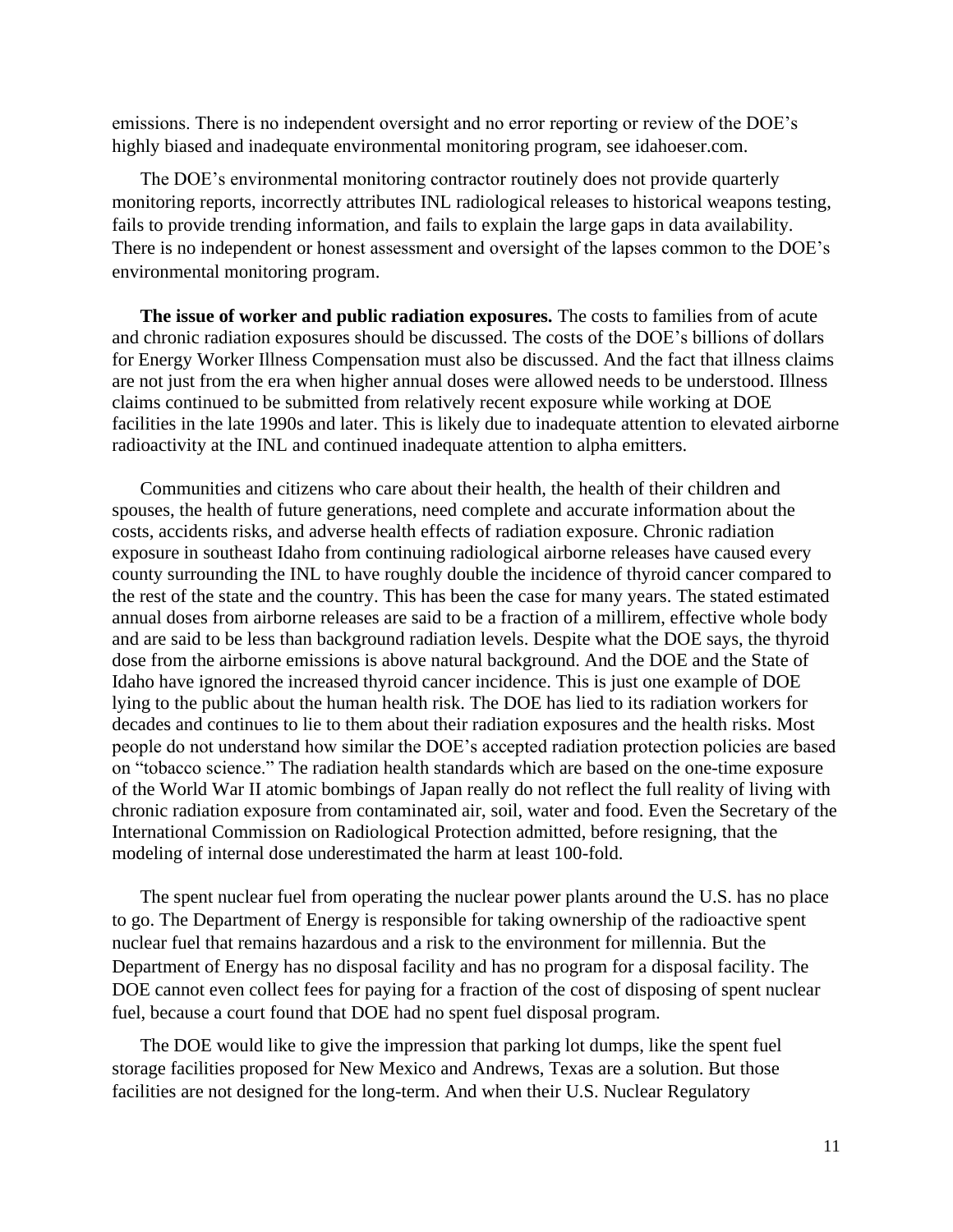Commission license expires and there is still no disposal facility, these states will be stuck with radioactive waste that cannot be repackaged and has no place to go.

The thin-walled metal canisters that the spent nuclear fuel is being stored in are stainless steel and are known to be susceptible to chloride-induced stress corrosion cracking within a couple decades. There is no way to repair a cracked canister and no way to repackage the fuel into a new canister. The U.S. NRC allowed unsafe canisters to be used for packaging spent nuclear fuel. Only now is the NRC beginning to admit that although the capability of repackaging the spent nuclear fuel was a requirement, that they actually don't have a way to repackage the fuel if defects in the canister are found or if fuel loading errors were made. **Leave the problems to future generations — that is the U.S. Nuclear Regulatory Commission's and the Department of Energy's approach.**

The Department of Energy has continued to characterize the nation's spent nuclear fuel inventory as able to fit on a single football field. Yet, whether characterized as 15 ft deep for 69,000 metric tons or 30 ft for 83,000 metric tons, the characterization is very misleading.

Although the proposed Yucca Mountain repository license submittal was for 70,000 metric tons of storage, as limited by the Nuclear Waste Policy Act, it has been projected that for past and expected nuclear reactor operation in the U.S., by 2055 there will be roughly 10,000 canisters (or 140,000 metric tons heavy metal) of spent nuclear fuel needing disposal, and a significant portion of them would be capable of going critical if water ingress occurs.<sup>9</sup>

**The fact is that the Department of Energy was needing 41 miles of waste emplacement tunnels (or drifts) at the proposed Yucca Mountain repository as limited by law to 70,000 metric tons of spent nuclear fuel.** And this assumed repackaging and positioning the waste to limit the thermal heat load. <sup>10</sup> Even so, the repository could heat up and invalidate the geological stability of the repository.

The space needed for a repository is also affected by the need to limit the potential for multiple criticalities, should one package go critical. The DOE has found that criticalities are to be expected. The ability of the spent fuel to go critical depends on the enrichment in fissile material, the buildup of fissile material during reactor operation, the presence of fission products (reduces the ability to go critical but changes over time), and whether the neutron absorbers in the container remain intact. Some of the higher enriched fuel now used by the commercial nuclear industry, even with neutron absorbers intact, will go critical if the canister is partially or fully flooded with unborated water.

The Department of Energy, without actually credible analysis, used to argue that the probability of criticality occurring in a repository was low. But that is no longer true because the

<sup>9</sup> Alsaed Abdelhalim, Enviro Nuclear Services, LLC, Spent Fuel and Waste Disposition, *Review of Criticality Evaluations for Direct Disposal of DPCs and Recommendations*, SFWD-SFWST-2018-000\*\*\*, SAND2018- 4415R, April 20, 2018.<https://prod-ng.sandia.gov/techlib-noauth/access-control.cgi/2018/184415r.pdf>

<sup>10</sup> U.S. Department of Energy, *Draft Supplemental Environmental Impact Statement for a Geologic Repository for the Disposal of Spent Nuclear Fuel and High-Level Radioactive Waste at Yucca Mountain, Nye County, Nevada*, DOE/EIS-0250F-S1D, October 2007. [https://www.energy.gov/sites/prod/files/EIS-0250-S1-DEIS-Summary-](https://www.energy.gov/sites/prod/files/EIS-0250-S1-DEIS-Summary-2007_0.pdf)[2007\\_0.pdf](https://www.energy.gov/sites/prod/files/EIS-0250-S1-DEIS-Summary-2007_0.pdf)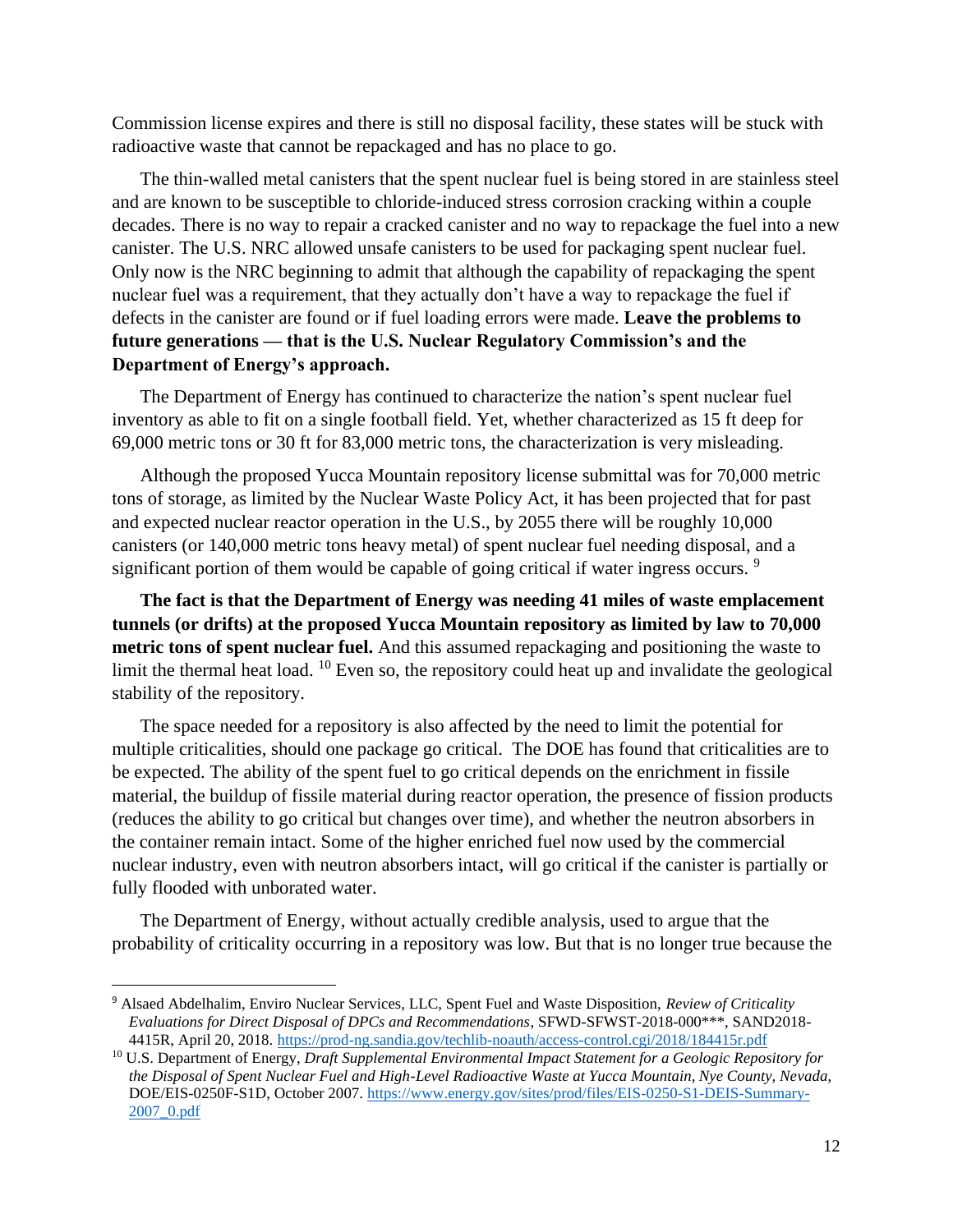commercial utilities began using higher enrichments in the fuel for their nuclear plant. This fuel is often referred to as "high burn-up fuel" because the fuel can be operated longer in a nuclear reactor.

The Department of Energy has had to admit that criticality could occur after containers corroded and there was no assurance that neutron absorbers would be intact or that geometries separating fissile material would be maintained.

The Department of Energy's originally envisioned inventory for Yucca Mountain had included 2 percent enriched commercial spent nuclear fuel and the residual vitrified high-level waste from reprocessing at West Valley. <sup>11</sup> It was expanded substantially when the Navy ceased reprocessing the high enriched naval and DOE research fuels by 1992 and it meant that now these fuels would require disposal. And it was another substantial change when the DOE identified the surplus weapons plutonium, potentially for disposal at Yucca Mountain.

### **The disposal of surplus plutonium from weapons production included for disposal at the proposed Yucca Mountain Repository created additional criticality concerns.**

Two scientists from Los Alamos National Laboratory would explain how the plutonium-239 posed a particularly high criticality risk at Yucca Mountain. <sup>12 13</sup> The Department of Energy has continued to argue that while criticality is possible at Yucca Mountain, it is sufficiently unlikely and of unimportant consequence if it does occur.  $14$  But the risk of criticality posed by the disposal of surplus weapons plutonium (and spent nuclear fuel) at Yucca Mountain is substantial and not to be casually dismissed, no matter how emphatically the DOE tries to arm-wave the risk away. **And in addition, the criticality risks remain after 10,000 years, yet there is no regulatory requirement to assess or limit the criticality risk after 10,000 years, either at Yucca Mountain or WIPP.**

The regulations for the proposed Yucca Mountain repository provide some inappropriate leeway regarding criticality and groundwater protection after 10,000 years giving the Department of Energy room to wiggle regarding criticalities (and their fallout) that occur after 10,000 years even though the criticality risks don't peak until after 25,000 years. Groundwater protection after 10,000 years is limited to only those events deemed more likely than an annual probability of 1.0E-4/yr. But there are thousands of years to be exposed to a potential criticality event.

Over time, the criticality risk doesn't go away. For pressurized water reactor (PWR) fuel arranged as it would be in a canister known as a 32-PWR, having initial 4 percent enrichment (and operated in a reactor to 40 GW-d/MT burnup), k-effective versus time was determined. The

<sup>&</sup>lt;sup>11</sup> Spent nuclear fuel and high-level waste (HLW) resulting from spent nuclear fuel reprocessing are specific types of radioactive waste; however, some documents use the term *high-level waste* to mean both the spent nuclear fuel and the waste from spent nuclear fuel reprocessing.

<sup>12</sup> C. D. Bowman and F. Venneri, Los Alamos National Laboratory, *Underground Autocatalytic Criticality from Plutonium and Other Fissile Material*, LA-UR 94-4022, 1994.

<sup>13</sup> C. D. Bowman, Los Alamos National Laboratory, *Underground Supercriticality from Plutonium and Other Fissile Material*, LA-UR-94-4022A, 1994.

<sup>14</sup> Rob P. Rechard et al., Sandia National Laboratory, *Consideration of Criticality when Directly Disposing Highly Enriched Spent Nuclear Fuel in Unsaturated Tuff: Bounding Estimates*, May 1996.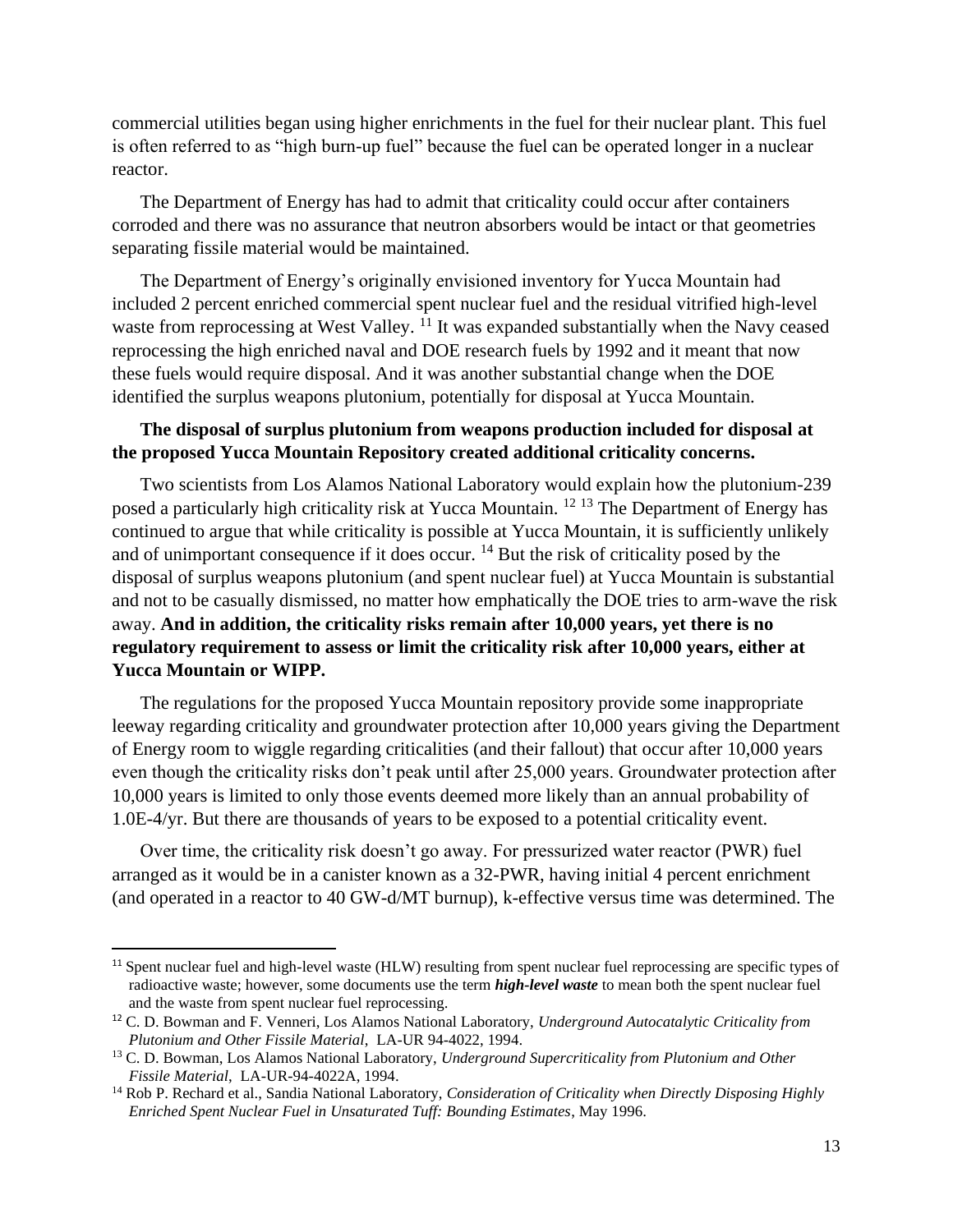higher the k-effective value, the higher the reactivity. A k-effective value at or above 1.0 (or above about 0.98 for margin) when flooded with water can go critical.

While the criticality risk of the fuel is high in the first 100 hours after shutdown and remains at its highest during the first year, the reactivity, or k-effective, declines during the first 100 years. **However, after about 100 years, the k-effective climbs steadily (and the criticality risk), peaking at about 25,000 years after its use in a reactor before starting to decline again. <sup>15</sup>**

The heat load of the spent nuclear fuel placed in the repository poses a risk to the structure of the repository and the DOE never actually decided whether to use a "hot" repository or a "cool" repository design. The amount of waste and how it is spaced in the repository obviously affect the ability to cool thermally hot spent nuclear fuel.

In reality, which is not where DOE spin-doctors live, there needs to be space to allow thermal heat removal to limit the heat buildup and limit the temperatures in the repository. Next, there is the need to design a container to keep a single container from going critical and this can limit the fuel assemblies that can go in a container. Then the fuel must be spaced to prevent multiple containers from going critical if one goes critical, which is not a remote possibility. And finally, there is the requirement to limit the trickle-out to groundwater. This involved spreading out the spent nuclear fuel so that the trickle-out of radionuclides would be diluted as water infiltrates the repository and radionuclides leach out from corroded containers so that the contamination from the repository remains below the drinking water standards imposed on the repository.

**As you can see, imagining the volume of spent nuclear fuel clustered together, stacked in a football field, is nothing like the reality of the difficulty actually faced in hoping to contain the leach out of radionuclides over time as containers corrode and water infiltrates the waste.** 

The Department of Energy, makes another misleading statement, that spent fuel is a solid. <sup>16</sup> Keep it dry and in an inert gas rather than expose it to air, and usually the spent fuel is a solid. Still, radioactive gases that have built up in the fuel are gases and heat up the fuel, those gases can be released. Depending on the condition of the cladding, hydrides that have built up when the fuel was stored in water, the uranium or zirconium hydrides can offgas hydrogen if the fuel is exposed to air. Hydrogen offgassing can make cutting into spent nuclear fuel canisters a tricky business — which no one has tackled yet.

<sup>15</sup> Energy Workshops, *2018 SFWST Annual Working Group Meeting, Las Vegas, Nevada May 22 to May 24*, 2018. <https://energyworkshops.sandia.gov/nuclear/2018-sfwst-rd-team-meeting/> See presentation #05 on direct disposal of spent nuclear fuel, page 4 the figure of K-effective versus time, and see page 10 for regulations that dismiss fallout effects on groundwater for criticality events after 10,000 years if less than 1.0E-4 annual probability at [https://energyworkshops.sandia.gov/wp-content/uploads/2018/05/05-Direct-Disposal-of-Spent-Nuclear-Fuel-in-](https://energyworkshops.sandia.gov/wp-content/uploads/2018/05/05-Direct-Disposal-of-Spent-Nuclear-Fuel-in-Dual-Purpose-Canisters-RD-Path-Forward-SAND2018-5437-PE.pdf)[Dual-Purpose-Canisters-RD-Path-Forward-SAND2018-5437-PE.pdf](https://energyworkshops.sandia.gov/wp-content/uploads/2018/05/05-Direct-Disposal-of-Spent-Nuclear-Fuel-in-Dual-Purpose-Canisters-RD-Path-Forward-SAND2018-5437-PE.pdf)

<sup>16</sup> Department of Energy, Office of Nuclear Energy, *5 Fast Facts about Spent Nuclear Fuel*, March 30, 2020. <https://www.energy.gov/ne/articles/5-fast-facts-about-spent-nuclear-fuel> "In fact, the U.S. has produced roughly 83,000 metrics tons of used fuel since the 1950s—and all of it could fit on a single football field at a depth of less than 10 yards."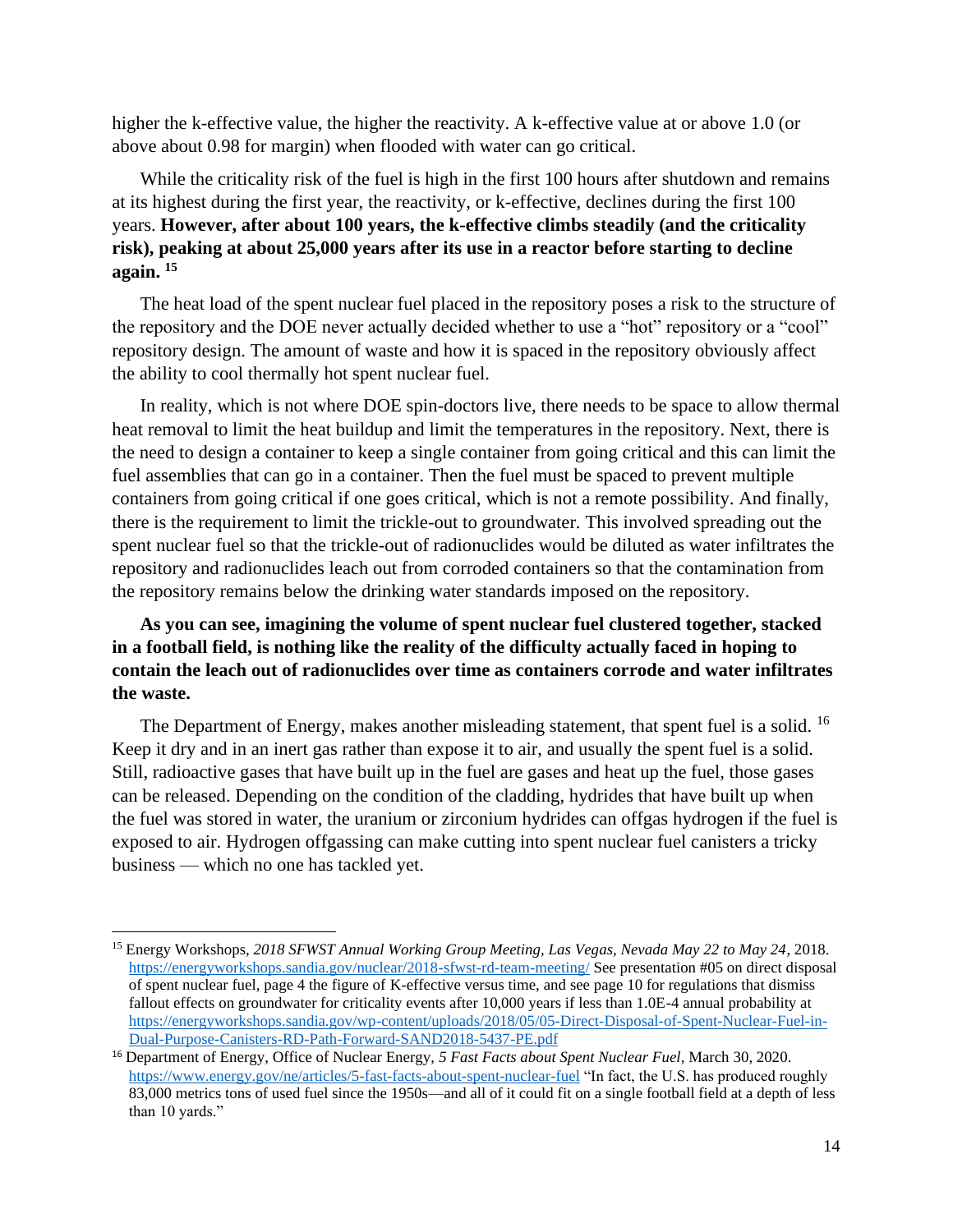Oxidation can occur if the spent nuclear fuel is exposed to air. Normally, spent nuclear fuel canisters are sealed after put helium, an inert gas, into the canister. Much about spent fuel degradation with exposure to oxygen and the pyrophoric behavior of uranium and zirconium has been learned by the Department of Energy, the hard way. <sup>17 18</sup>

For some idea of how uranium behaves, consider that uranium in a 30-gallon inner drum inside a barrel, disposed of at the Idaho National Laboratory from the Rocky Flats weapons plant, upon excavation, ignited and material was forceable expelled, hitting the cab of the excavator. Oxygen introduced to the inner drum caused **rapid oxidation that released hydrogen from uranium hydride** and resulted in a fire and some self-propelled movement of material.<sup>19</sup>

We haven't really touched on the state of affairs with regard to proving that a repository can actually safely contain the waste over millennia. The Department of Energy sees that problem as simply one of "public perception."

The Department of Energy needs two spent nuclear fuel repositories and doesn't even have one. Although the proposed Yucca Mountain repository license submittal was for 70,000 metric tons of storage, as limited by the Nuclear Waste Policy Act, it has been projected that for past and expected nuclear reactor operation in the U.S., by 2055 there will be roughly 10,000 canisters (or 140,000 metric tons heavy metal) of spent nuclear fuel needing disposal, and a significant portion of them would be capable of going critical if water ingress occurs.  $20$ 

The Nuclear Waste Policy Act remains the law; it limits the quantity of spent nuclear fuel from commercial nuclear power plants to 63,000 metric tons heavy metal (MTHM), 2,333 MTHM for DOE SNF and 4,667 MTHM for HLW. The quantity of commercial SNF, DOE SNF, and DOE-managed HWL are each greater than DOE's allotment for the first repository. <sup>21</sup> But DOE hasn't obtained its first repository, which by law, would be at Yucca Mountain.

The Department of Energy promised to begin disposal of spent nuclear fuel by 1998. Then came other promised dates that have come and gone. The U.S. Nuclear Regulatory Commission

<sup>&</sup>lt;sup>17</sup> Primer on Spontaneous Heating and Pyrophoricity, DOE-HDBK-1081-2014, 2014 <https://www.standards.doe.gov/standards-documents/1000/1081-BHdbk-2014/@@images/file>

<sup>18</sup> Brett Carlsen et al., *Damaged Spent Nuclear Fuel at U.S. DOE Facilities, Experience and Lessons Learned*, INL/EXT-05-00760, November 2005. A[t https://inldigitallibrary.inl.gov/sites/sti/sti/3396549.pdf](https://inldigitallibrary.inl.gov/sites/sti/sti/3396549.pdf) See Appendix A for an experience in 1980 when transporting spent fuel. A previously unknown phenomena occurred which was oxygen scavenging from the air by exposure of fuel at the points of cladding failure, which enlarged the existing cladding breaks. From this experience, it was learned that the transported fuel required use of an inert gas such as helium in spent fuel shipments. Further experience is described when the high temperature fuel was submerged back into the pool, resulting in overpressure, in steam and spalling of fuel material from the fuel rods, fuel debris and contamination of the pool.

<sup>&</sup>lt;sup>19</sup> Kevin Daniels et al., Idaho Cleanup Project, CH2M-WG Idaho, LLC, "Independent Investigation Report of the November 2005 Drum Fire at the Idaho National Laboratory Site," RPT-190, March 2006. <https://ar.icp.doe.gov/images/pdf/200605/2006051600209TUA.pdf>

<sup>20</sup> Alsaed Abdelhalim, Enviro Nuclear Services, LLC, Spent Fuel and Waste Disposition, *Review of Criticality Evaluations for Direct Disposal of DPCs and Recommendations*, SFWD-SFWST-2018-000\*\*\*, SAND2018- 4415R, April 20, 2018.<https://prod-ng.sandia.gov/techlib-noauth/access-control.cgi/2018/184415r.pdf>

<sup>&</sup>lt;sup>21</sup> U.S. Nuclear Waste Technical Review Board (NWTRB), Management and Disposal of U.S. Department of Energy Spent Nuclear Fuel. Arlington, December 2017. See p. 15.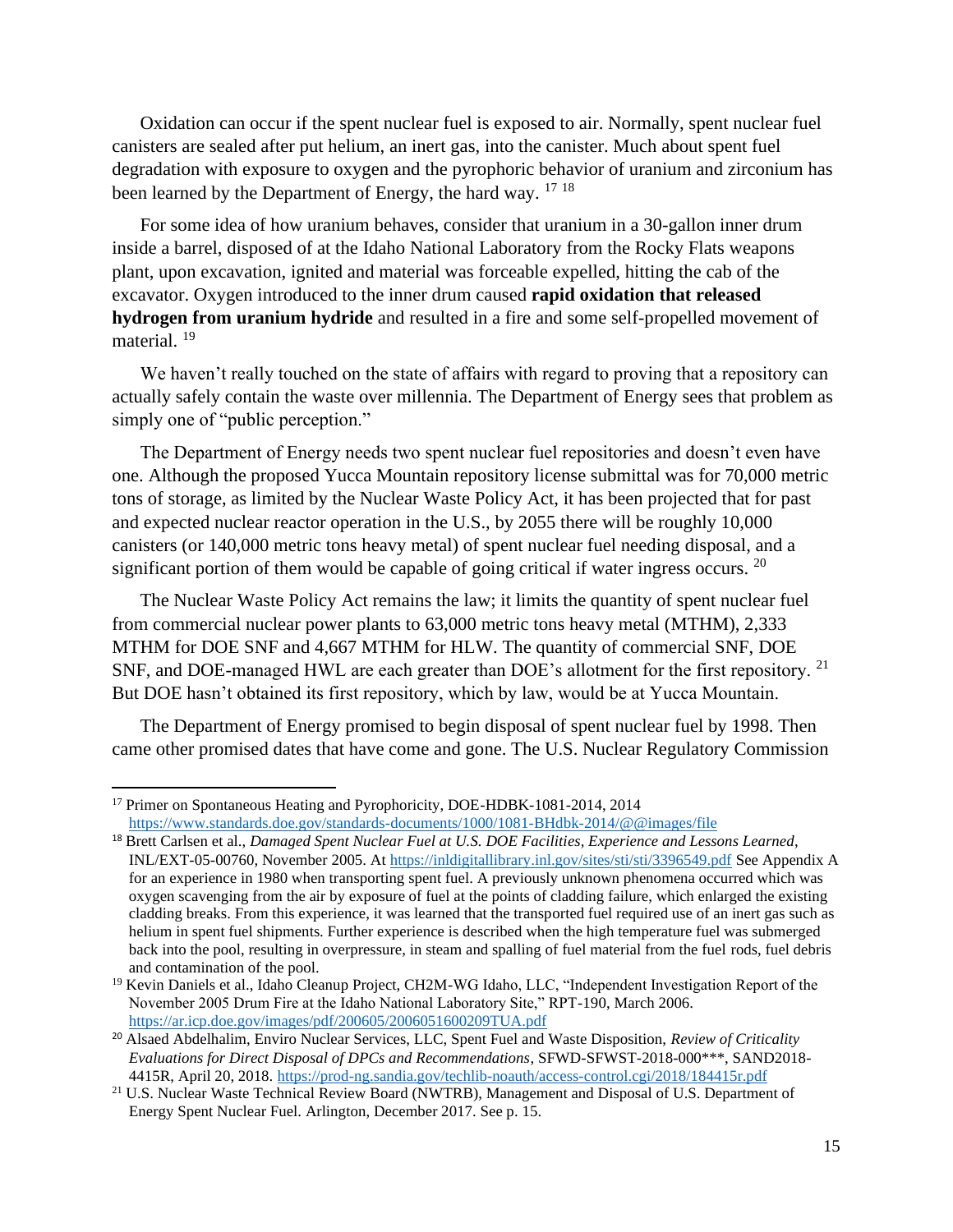believed those empty promises from the Department of Energy, expecting to disposal by 1998, then 2008, and then by the first quarter of this century. <sup>22</sup> The Department of Energy's rapidly evolving waste emplacement concepts continued to evolve as every assumption about how the repository would contain the waste didn't hold up. No utility has packaged its spent nuclear fuel into DOE's recommended "transport, aging and disposal" TAD canister. The Yucca Mountain repository concept also relies on never designed titanium drip shields that no one honestly believes are feasible to install decades after the waste is emplaced.

**Department of Energy has no spent nuclear fuel repository program and hasn't since 2010.** The Department of Energy **has no credible cost estimate for the costs of disposal of now-existing spent nuclear fue**l plus the fuel from already operating reactors. Few people know that there is already more than double the amount of spent nuclear fuel (and high-level waste) than Yucca Mountain was set to legally hold. And few people know that if nuclear energy were to make a dent in climate, we would need a new Yucca Mountain every year.

The Department of Energy was struggling for years to keep the radionuclide trickle-out doses below EPA standards. But something would happen to drastically lower the Department of Energy's trickle out problem and radiation doses between 2007 and 2008 when the DOE submitted its license application for Yucca Mountain to the NRC. I had trouble understanding how the predicted doses dropped from a couple hundred millirem to less than 1 mrem/year for post-10,000-year time frame. Both the earlier and later submittals had assumed perfect titanium drip shield performance, despite the implausibility of ever installing them in the repository.

The problem of the estimated high radionuclide trickle-out from Yucca Mountain ended when Sandia took over the modeling of radionuclide trickle out and elected to squash the assumed water infiltration rates through the proposed Yucca Mountain repository. **A review of Sandia's modeling for Yucca Mountain that yielded estimates of low radiation doses from water contamination from the trickle out of radionuclides found that the Sandia models were technically indefensible**. 23

That independent review of DOE's calculations had been contracted by the DOE but withheld from the State of Nevada. The review's conclusion was that the Department of Energy's modeling, by Sandia, of water infiltration to the disposed of waste **did not provide a credible representation of water infiltration at Yucca Mountain**.

In other words, because the periodic spikes in water infiltration had raised the estimated radiation dose, the water infiltration spikes were simply removed from the modeling in order to drive the estimated radiation exposures down. The contamination trickle-out problem that had previously estimated 95th percentile radiation doses above 1000 mrem/yr (yes, one thousand mrem/yr) and would struggle to meet the 100 mrem/yr median requirement by EPA regulations

<sup>&</sup>lt;sup>22</sup> Nuclear Regulatory Commission, 10 CFR 51, Waste Confidence-Continued Storage of Spent Nuclear Fuel, Federal Register, Vol. 78, No. 178, September 13, 2013.

<sup>&</sup>lt;sup>23</sup> Senate Hearing 109-523, Yucca Mountain Repository Project, May 16, 2006. <https://www.govinfo.gov/content/pkg/CHRG-109shrg29473/html/CHRG-109shrg29473.htm>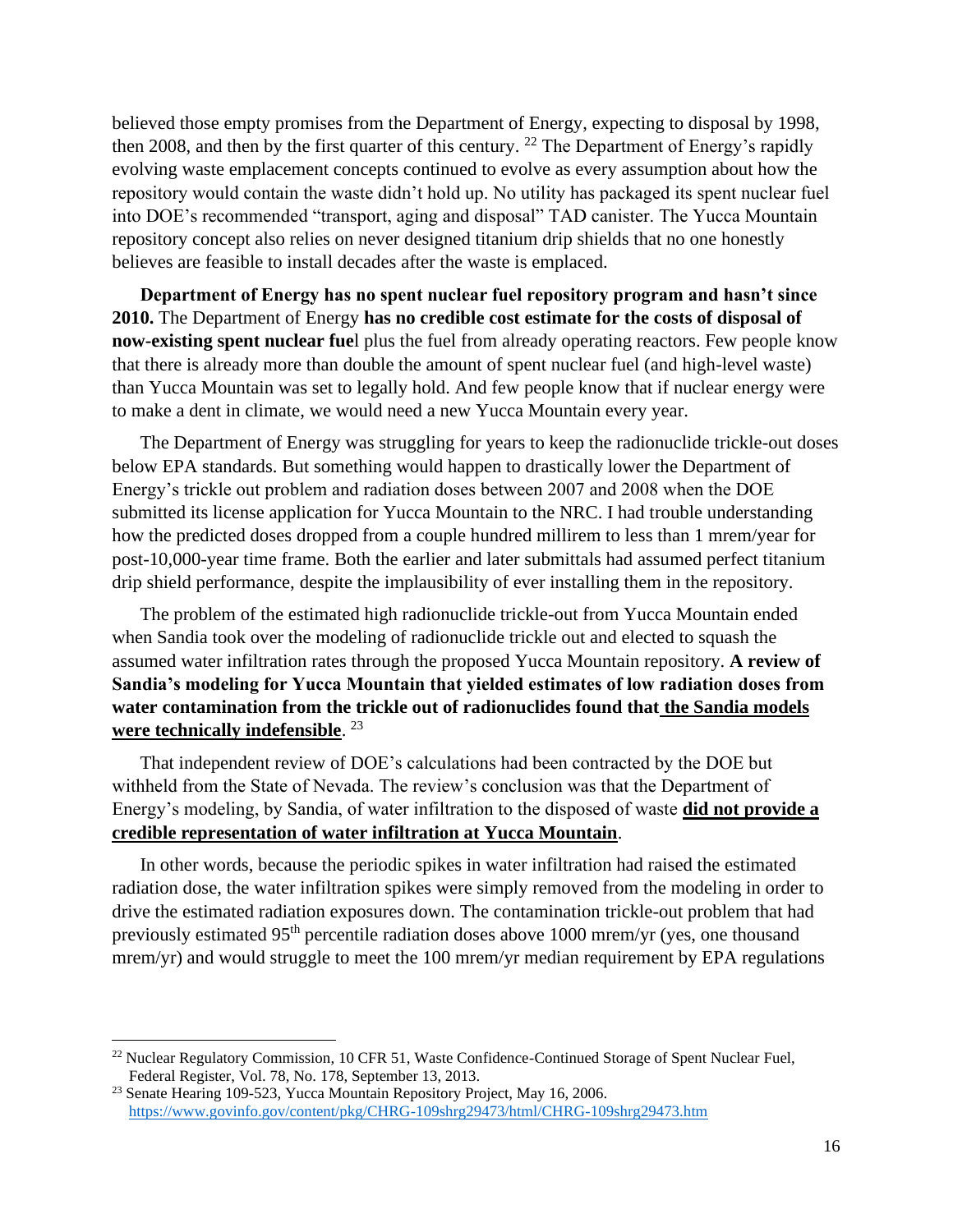now had contrived the modeling to slash the estimated radiation dose to a person living 15 km (or 11 miles) downgradient to less than 1 mrem/yr.  $^{24}$ 

# **The Department of Energy is also focusing on trying to say that multiple criticalities in a waste repository won't add that much harm to a disposal repository's already estimated harm.**

The Department of Energy stated it had collected \$28.2 billion from commercial nuclear utilities for the "Nuclear Waste Fund." The U.S. Court of Appeals agreed to end DOE's collection of fees because DOE did not have waste disposal program for spent nuclear fuel and also because the DOE's latest fee assessment covered an enormous range of possible costs, from somewhere between \$25 billion and \$2 trillion dollars, so there was no way to determine the adequacy of the fees paid. <sup>25</sup>

The court found that the DOE's 2011 plan to somehow find a spent nuclear fuel disposal facility by 2048 was "pie in the sky." <sup>26</sup>

Under the 1982 Nuclear Waste Policy Act, DOE was to have a disposal facility by 1998. And nuclear utility customers would pay one-tenth of a cent for every kilowatt hour of nucleargenerated electricity in to the Nuclear Waste Fund. The collection of the fee ended on what is being called "zero day," May 16, 2014.<sup>27</sup>

In FY-2020, various funding appropriations for interim storage of spent nuclear fuel have been put forth. Two consolidated interim storage sites, one New Mexico and near it in southwest Texas, are pursuing licenses from the Nuclear Regulatory Commission. <sup>28 29 30</sup> Because current regulations limit the Department of Energy's role involving interim storage when no license for a disposal facility has been obtained, some of the bills put forth in Congress are trying to change that.

<sup>&</sup>lt;sup>24</sup> Letter from Council for the State of Nevada to Secretary of the U.S. Nuclear Regulatory Commission, State of Nevada's Supplement to its June 4, 2008 Petition Asking the NRC to Reject DOE's Yucca Mountain License Application as Unauthorized and Substantially Incomplete, July 21, 2008. The letter cites the review of DOE's infiltration model performed at DOE's request by ORISE (Oak Ridge Institute for Science and Education). ORISE provided the results of this independent review to DOE on April 30, 2008. <http://www.state.nv.us/nucwaste/news2008/pdf/nv080721nrc.pdf>

<sup>25</sup> Steven Dolley, Elaine Hiruo, and Annie Siebert, *S&P Global Platts*, "Federal court orders suspension of US DOE nuclear waste fund fee," November 19, 2013. [https://www.spglobal.com/platts/en/market-insights/latest](https://www.spglobal.com/platts/en/market-insights/latest-news/electric-power/111913-federal-court-orders-suspension-of-us-doe-nuclear-waste-fund-fee)[news/electric-power/111913-federal-court-orders-suspension-of-us-doe-nuclear-waste-fund-fee](https://www.spglobal.com/platts/en/market-insights/latest-news/electric-power/111913-federal-court-orders-suspension-of-us-doe-nuclear-waste-fund-fee)

<sup>26</sup> Ibid.

<sup>&</sup>lt;sup>27</sup> World Nuclear News, Zero day for US nuclear waste fee, May 16, 2014. [https://www.world-nuclear](https://www.world-nuclear-news.org/Articles/Zero-day-for-US-nuclear-waste-fee)[news.org/Articles/Zero-day-for-US-nuclear-waste-fee](https://www.world-nuclear-news.org/Articles/Zero-day-for-US-nuclear-waste-fee)

<sup>&</sup>lt;sup>28</sup> Tami Thatcher comment submittal for Environmental Defense Institute for the NRC's draft Environmental Impact Statement for the Holtec Consolidated Interim Storage Facility Project, Docket NRC-2018-0052, September 2020 a[t http://www.environmental-defense-institute.org/publications/CommentNRCdEISHoltecT.pdf](http://www.environmental-defense-institute.org/publications/CommentNRCdEISHoltecT.pdf) 

<sup>&</sup>lt;sup>29</sup> David B. McCoy, Citizen Action New Mexico, comment submittal for the NRC's draft Environmental Impact Statement for the Holtec Consolidated Interim Storage Facility Project, Docket NRC-2018-0052, September 2020 a[t http://www.environmental-defense-institute.org/publications/CommentNRCdEISHoltecM.pdf](http://www.environmental-defense-institute.org/publications/CommentNRCdEISHoltecM.pdf)

<sup>&</sup>lt;sup>30</sup> Environmental Defense Institute comments by Tami Thatcher on the Interim Storage Partners proposed Consolidated Interim Storage at the Waste Control Specialists site in Andrews County, Texas at <http://environmental-defense-institute.org/publications/CommentNRC2018Texas.pdf>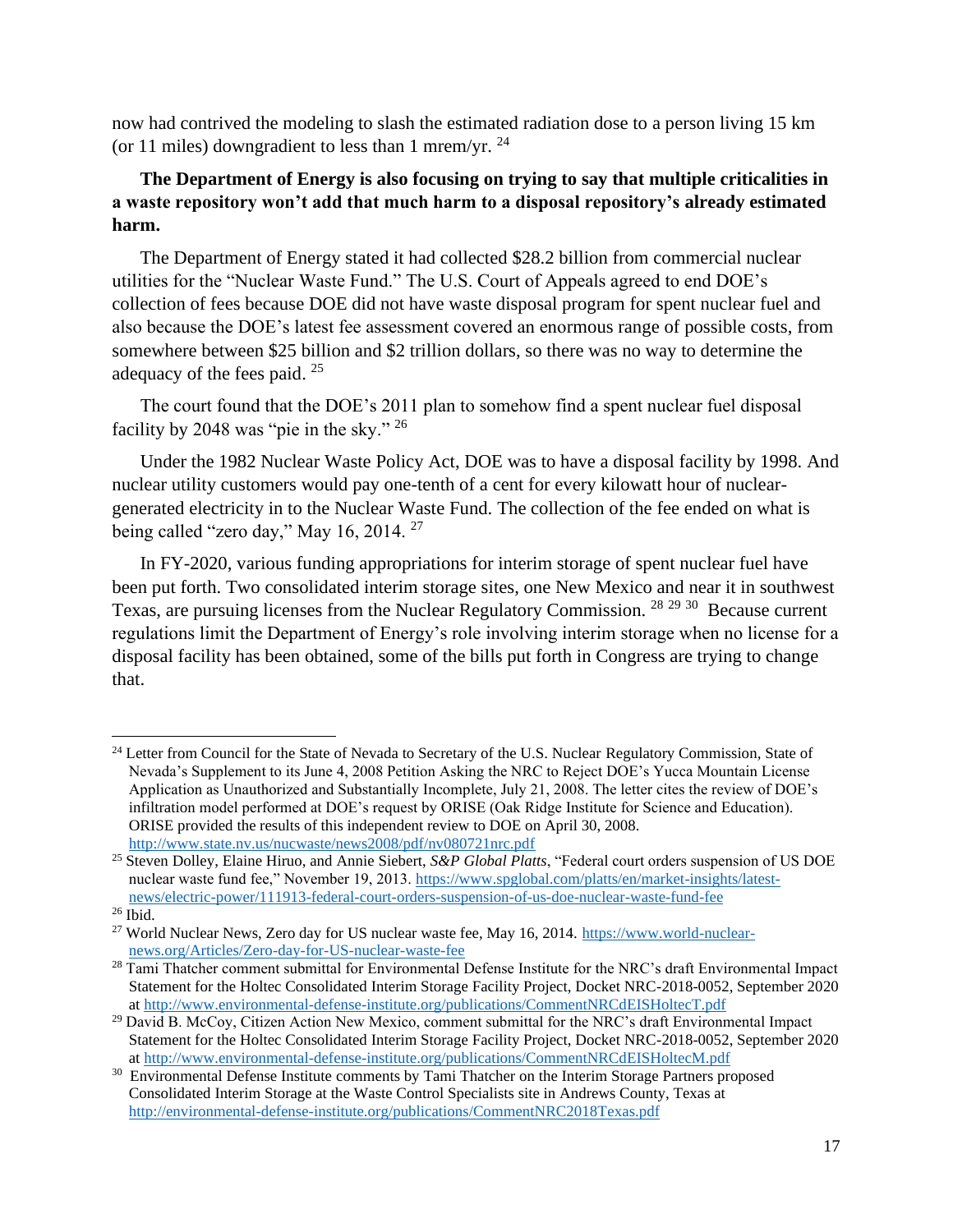**In the last decade, there's been a lot of focus in the Department of Energy's spent fuel disposal research on disposal in a salt medium. <sup>31</sup> <sup>32</sup>** And the proposed placement of two consolidated interim storage facilities is located within 30 miles of the salt mine disposal at the Waste Isolation Pilot Plant (WIPP) in New Mexico.

The U.S. has decided by the 1970s that it needed a deep geologic repository in order to contain the radionuclides in spent fuel and high-level waste over the thousands of years, actually over a million years, that the radionuclides remain radiotoxic. After 50 years of trying, the Department of Energy is no closer to obtaining a solution for safely containing the nation's spent nuclear fuel and high-level waste.

**The Department of Energy wants people to think that "interim" or actually "indefinite" storage of spent nuclear fuel is satisfactory.** The Department of Energy wants to ramp up and make more spent nuclear fuel so DOE doesn't want people to understand the truth of what burden, in terms of cost and in terms of the release of radionuclides to the environment, what devastation to humanity and all life, that this involves.

# **In addition to the unsolved technical difficulties and the cost of disposing of the spent fuel and high-level waste are the issues of cost and risk for "continuing storage" of spent nuclear fuel, above ground, are something the Department of Energy is also not being truthful about.**

The failure of the Department of Energy to secure a solution for the disposal of spent nuclear fuel has resulted in some commercial nuclear utilities having to result to rather torturous litigation in order to get the DOE to pay some of the utilities' expenses for continued storage of the spent nuclear fuel. The 1982 Nuclear Waste Policy Act allowed the Department of Energy to enter into contracts with commercial nuclear utilities, with the Department of Energy promising to take ownership of the spent nuclear fuel.

In 2014, it was estimated by contractors for the Department of Energy that by 2035, half of the commercial spent fuel inventory in the US would be stored in approximately 5,000 dualpurpose-canisters. And if no nuclear power reactors were built, but existing reactors continued to run as projected, the spent nuclear fuel inventory was projected to be approximately 139,000 metric tons heavy metal (MTHM) by 2055, or 10,000 canisters in 2055.<sup>33</sup>

But as the utilities sought to be paid for continuing costs of caring for spent nuclear fuel after the 1998 date the DOE was to have a repository for the spent fuel, many would have to fight in court. The Department of Energy fought strenuously to avoid compensating the utilities, saying

<sup>31</sup> Henrik Lijenfeldt et al., Spent Fuel and Waste Science and Technology, *Summary of Investigations on Technical Feasibility of Direct Disposal of Dual Purpose Canisters,* SFWD-SFWST-2017-000045, September 2017. <https://info.ornl.gov/sites/publications/Files/Pub102524.pdf>

<sup>32</sup> Energy Workshops, *2018 SFWST Annual Working Group Meeting, Las Vegas, Nevada May 22 to May 24*, 2018. <https://energyworkshops.sandia.gov/nuclear/2018-sfwst-rd-team-meeting/> See presentation number 68 and others.

<sup>&</sup>lt;sup>33</sup> E. Hardin et al., Spent Fuel and Waste Disposition, Prepared for U.S. Department of Energy, Office of Used Nuclear Fuel Disposition, *Investigations of Dual-Purpose Canister Direct Disposal Feasibility (FY14)*, FCRD-UFD-2014-000069 Rev. 1, October 2014.

[https://www.energy.gov/sites/prod/files/2014/10/f19/7FCRDUFD2014000069R1%20DPC%20DirectDispFeasibi](https://www.energy.gov/sites/prod/files/2014/10/f19/7FCRDUFD2014000069R1%20DPC%20DirectDispFeasibility.pdf) [lity.pdf](https://www.energy.gov/sites/prod/files/2014/10/f19/7FCRDUFD2014000069R1%20DPC%20DirectDispFeasibility.pdf)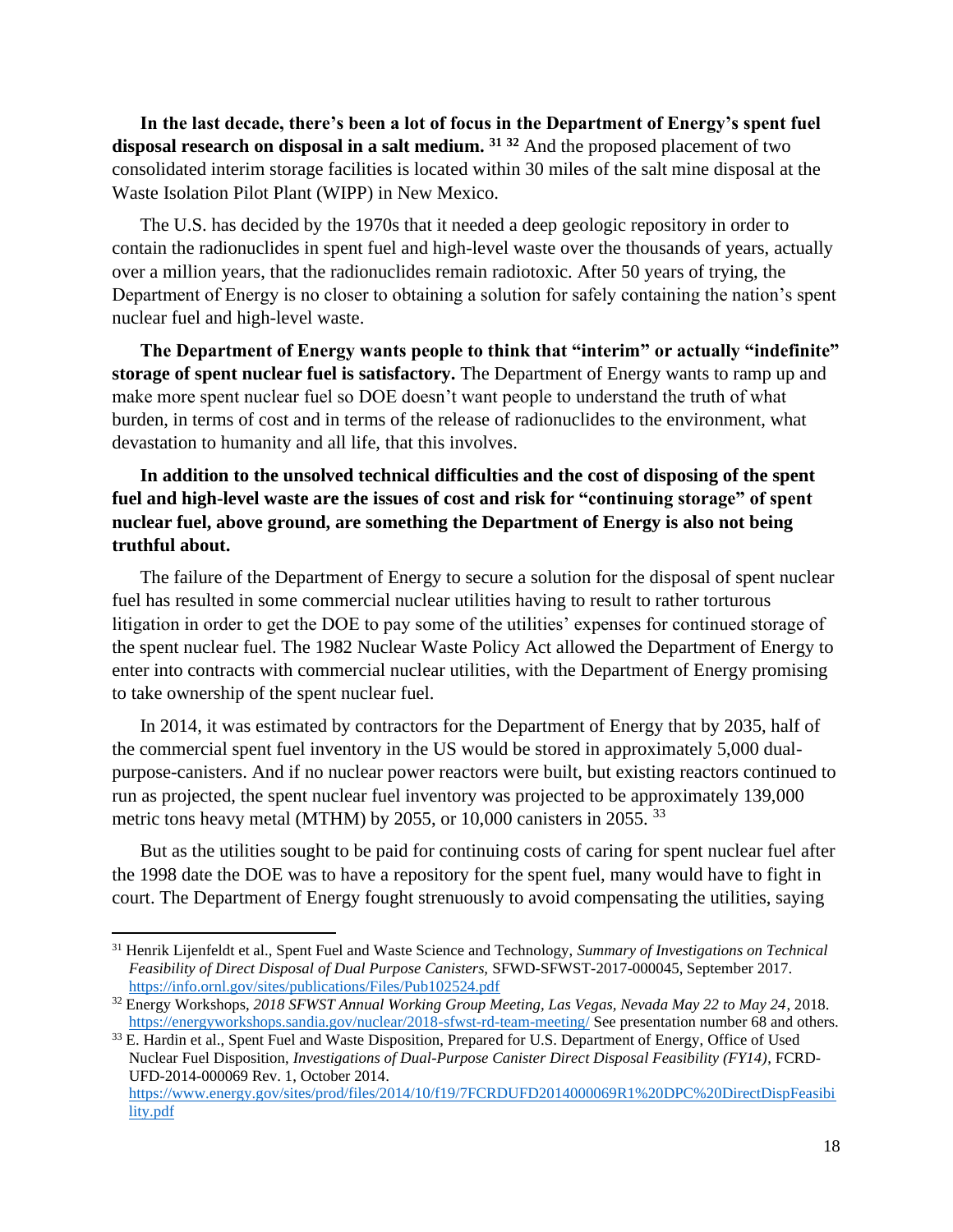that the problem was "due to an unavoidable delay." Years of litigation ultimately found that the Department of Energy did need to pay for some of the costs of continuing spent fuel storage and settlements with utilities. <sup>34</sup> But the settlements for partial breach of contract only cover the time up to the date of the court filing. So additional settlements must continue to be requested as time moves on but the spent fuel doesn't.

Commercial power utilities with stranded fuel, that shutdown their nuclear reactors, also wanted to shut down the spent fuel pools. Other utilities simply ran out of space in their spent fuel pools. The only answer was to put the spent fuel into dry storage casks or canisters.

There are various dry storage systems licensed by the U.S. Nuclear Regulatory Commission. And most of the fuel is in thin-walled stainless steel canisters rather than bolted-lid containers. For many of the canisters, thin means so thin-walled that the Department of Energy is loath to mention just how thin: about 0.5 to 0.5625 inches of wall-thickness of the canister containing about 10 metric tons of spent nuclear fuel. <sup>35</sup>

The dry storage systems used by the utilities were never designed for disposal of the spent nuclear fuel at Yucca Mountain or any other disposal facility. Some of the containers can't be transported, <sup>36</sup> but those that can, are referred to a dual-storage-canisters, meaning they can be stored in place and also transported.

Various presentations and reports for the Department of Energy display a disclaimer stating "This is a technical presentation that does not take into account the contractual limitations under the Standard Contract. Under the provisions of the Standard Contract, DOE does not consider spent fuel in canisters to be an acceptable waste form, absent a mutually agreed to contract modification." 37

<sup>&</sup>lt;sup>34</sup> EveryCRSReport.com, Contract Liability Arising from the Nuclear Waste Policy Act (NWPA) of 1982, R40996, February 1, 2012.<https://www.everycrsreport.com/reports/R40996.html>

<sup>&</sup>lt;sup>35</sup> E. Hardin et al., Fuel Cycle Research and Development, Prepared for U.S. Department of Energy Used Fuel Disposition Campaign, *Assumptions for Evaluating Feasibility of Direct Geologic Disposal of Existing Dual-Purpose Canisters*, FCRD-UFD-2012-000352, Rev. 1, November 2013. (SAND2013-9780P), <https://www.osti.gov/servlets/purl/1673713> See Appendix A.

<sup>&</sup>lt;sup>36</sup> E. Hardin et al., Fuel Cycle Research and Development, Prepared for U.S. Department of Energy Used Fuel Disposition Campaign, *Assumptions for Evaluating Feasibility of Direct Geologic Disposal of Existing Dual-Purpose Canisters*, FCRD-UFD-2012-000352, Rev. 1, November 2013. (SAND2013-9780P), <https://www.osti.gov/servlets/purl/1673713>p. 24: Storage-only canister systems include the MSB (24-PWR, Energy Solutions) and the NUHOMS-24PS, -24PH, -24PHB< -24PHBL, -52B and -07P (Transnuclear). These canisters currently exist at the Idaho National Laboratory, and at the Calvert Cliffs, Surry, Oconee, Arkansas Nuclear One, Palisades, Davis-Besse, Point Beach, Susquehanna, and H.B. Robinson nuclear power plants. These are sealed canisters, not to be confused with non-canistered cask systems (storage-only or storage-transportation) which have bolted closures.

<sup>37</sup> E.L. Hardin and D.J. Clayton, Sandia National Laboratories, R.L. Howard, J.M Scaglione, E. Pierce and K. Banerjee, Oak Ridge National Laboratory, M.D. Voegele, Complex Systems Group, LLC, H.R. Greenberg, J. Wen and T.A. Buscheck, Lawrence Livermore National Laboratory, J.T. Carter and T. Severynse, Savannah River National Laboratory, W. M. Nutt, Argonne National Laboratory, Prepared for: U.S. Department of Energy, Office of Used Nuclear Fuel Disposition, *Preliminary Report on Dual-Purpose Canister Disposal Alternatives (FY13)*, FCRD-UFD-2013-000171, Revision 1, December 2013.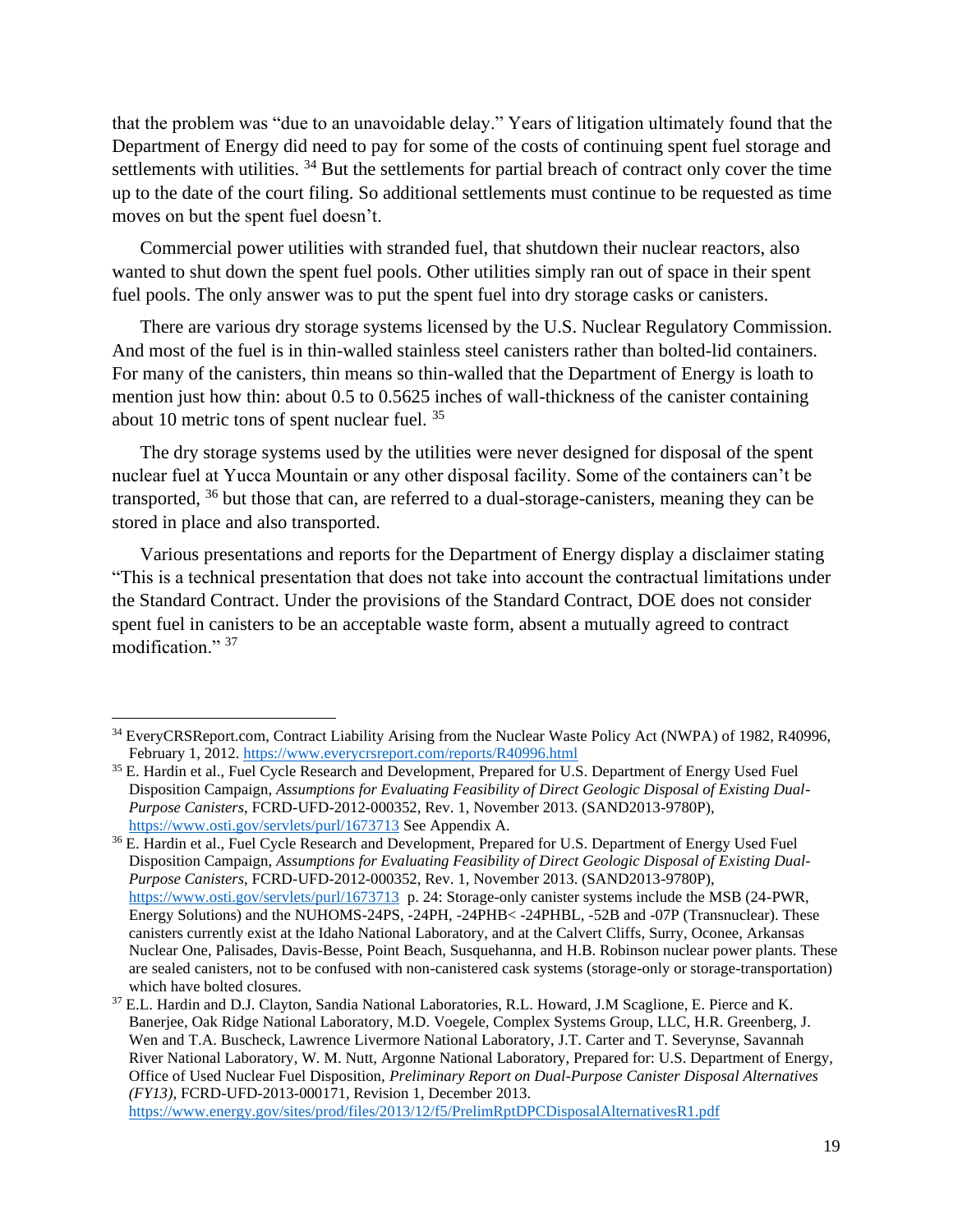According to a decommissioning document submitted to the NRC regarding one utility's canistered spent fuel, "the government's [DOE's] stated positions with respect to such acceptance [of spent fuel in canisters], including assertions in legal proceedings, have been inconsistent." And as recently as 2008, the Department of Energy continued to give empty promises to the U.S. nuclear power electrical generating utilities of promised dates for opening Yucca Mountain by 2020. <sup>38</sup>

In 2009, the Department of Energy Secretary Steven Chu stated that Yucca Mountain was no longer an option. <sup>39</sup> In 2010, President Obama created the Blue-Ribbon Commission on America's Nuclear Future and the commission issued its report in 2012.<sup>40</sup> The BRC's strategy included "**prompt efforts** to develop one or more geologic disposal facilities" and "p**rompt efforts** to develop one or more consolidated interim storage facilities."<sup>41</sup>

Originally the Department of Energy had envisioned and had partially designed a "transport, aging, and disposal" container called the "TAD." It was to be highly corrosion resistant. The license application by the DOE for Yucca Mountain assumes that spent nuclear fuel is placed into TADs and that the TADs don't corrode for 10,000 years. (Other containers, like the multipurpose canister, were assumed for Department of Energy high-level waste and spent fuel.) Inside Yucca Mountain, the commercial spent fuel was to be protected by the TAD, the neutron absorber in the TAD, additional metal waste package coverings, and the titanium drip shield protects the container of spent nuclear fuel. And in all this fanciful imagining, the likelihood of criticality is deemed to be "low."  $42$  And the trickle out of radionuclides from the dissolving containers and the fuel they hold is deemed to be so slow that water downgradient from the Yucca Mountain disposal site doesn't cause more than a 1 mrem/yr radiation dose.

Just a few problems with unloading the welded, thin-walled canisters and putting that spent nuclear fuel in a TAD. First of all, no design for a TAD was ever completed or licensed. Second of all, despite NRC regulations requiring the canisters they licensed to allow the spent fuel to be retrievable, it isn't.

The NRC licensed the dry storage canisters in use at many commercial nuclear power plants in the U.S. The NRC codified the requirement in its regulations, including 10 CFR 72.122(1), which states

<sup>&</sup>lt;sup>38</sup> Dominion Energy Kewaunne, Inc., Kewaunee Power Station Post-Shutdown Decommissioning Activities Report, February 26, 2013.<https://www.nrc.gov/docs/ML1306/ML13063A248.pdf>

<sup>&</sup>lt;sup>39</sup> U.S. Department of Energy, "Strategy for the Management and Disposal of Used Nuclear Fuel and High-Level Radioactive Waste," January 26, 2013.

<sup>40</sup> Blue Ribbon Commission on America's Nuclear Future, "Report to the Secretary of Energy," January 2012.

<sup>41</sup> Dominion Energy Kewaunne, Inc., Kewaunee Power Station Post-Shutdown Decommissioning Activities Report, February 26, 2013.<https://www.nrc.gov/docs/ML1306/ML13063A248.pdf>

<sup>42</sup> Scientific Analysis/Calculation Administration Change Notice, ANL-DO0-NU-000001, Screening Analysis of Criticality Features, Events, and Processes for License Application, Yucca Mountain Project, 2008. <https://www.nrc.gov/docs/ML0907/ML090720250.pdf>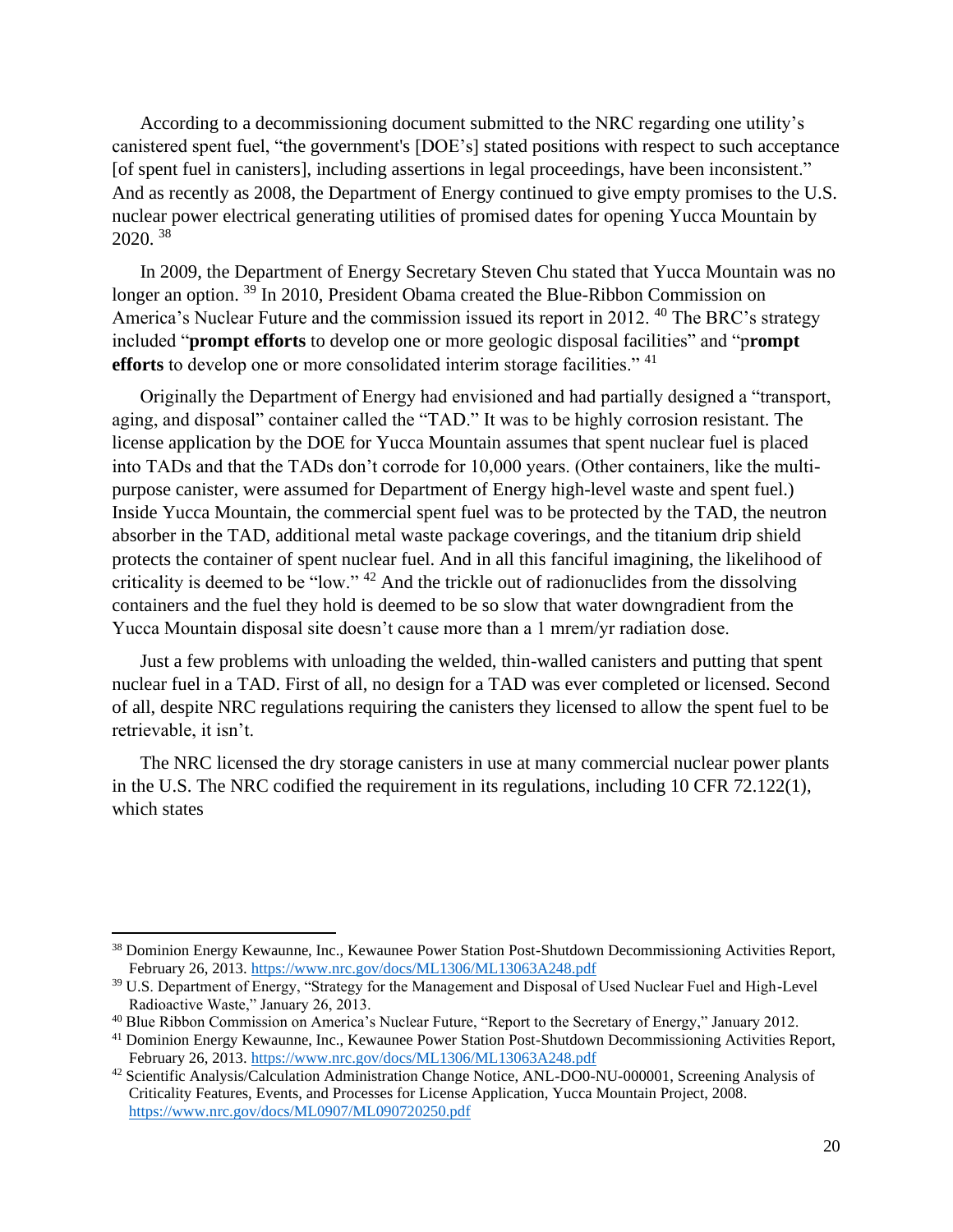*Storage systems must be designed to allow ready retrieval of spent fuel, high level radioactive waste, and reactor-related GTCC [greater-than-class C] waste for further processing or disposal. <sup>43</sup>*

The canisters used in the US were approved by the NRC but were never actually designed for ready retrieval of spent fuel. So little attention was paid to corrosion issues that degradation including the neutron absorber material in the canisters as well as spent fuel pool racks has occurred and in just a few years. The majority of currently loaded spent nuclear fuel canisters in the US used boron carbide with aluminum, known as Boral. Despite optimism by repository researchers for this type of neutron absorber to last for thousands of years, <sup>44</sup> degradation has already been occurring. <sup>45</sup>

The U.S. Nuclear Waste Technical Review Board (NWTRB) recommended the "design and demonstration of dry-transfer fuel systems for removing fuel from casks and canisters following extended dry storage." 46

It would seem that the NRC may have started to recognize the difficultly involved with grinding open a welded canister, perhaps with a degraded neutron absorber so the criticality was more likely, and somehow deftly preventing the fuel from being exposed to oxygen, while using the shielding of the water in the spent fuel pool, with fuel of the temperature above boiling, and all with virtually no way to inspect the status of the fuel or the neutron absorber in the canister, while assuring that the fuel remained subcritical and was not further damaged during the transfer of fuel.

# **A study updated in 2019 by the Department of Energy confirms that the NRC had no documented evaluation of the consequences of spent nuclear fuel canister failure. The NRC has prepared the draft Environmental Impact Statement for the proposed Holtec consolidated interim storage facility in New Mexico without having any documented basis for the consequences of an expected event, leakage of a spent nuclear fuel canister.** <sup>47</sup>

Instead of using thin-walled welded canisters that cannot be adequately inspected or repaired, the Swiss required the use of bolted thick-walled casks. They store them in a building, away

<sup>43</sup> B. B. Bevard et al., Oak Ridge National Laboratory, *BWR Spent Nuclear Fuel Integrity Research and Development Survey for UKABWR Spent Fuel Interim Storage*, ORNL/TM-2015/696, October 2015. <https://info.ornl.gov/sites/publications/files/Pub60236.pdf>(discusses U.S. NRC regulations and the issue of spent fuel retrievability from canisters in the U.S.)

<sup>44</sup> E. Hardin et al., Spent Fuel and Waste Disposition, Prepared for U.S. Department of Energy, Office of Used Nuclear Fuel Disposition, *Investigations of Dual-Purpose Canister Direct Disposal Feasibility (FY14)*, FCRD-UFD-2014-000069 Rev. 1, October 2014. See page 4-1. [https://www.energy.gov/sites/prod/files/2014/10/f19/7FCRDUFD2014000069R1%20DPC%20DirectDispFeasibi](https://www.energy.gov/sites/prod/files/2014/10/f19/7FCRDUFD2014000069R1%20DPC%20DirectDispFeasibility.pdf) [lity.pdf](https://www.energy.gov/sites/prod/files/2014/10/f19/7FCRDUFD2014000069R1%20DPC%20DirectDispFeasibility.pdf)

<sup>45</sup> U.S. Nuclear Regulatory Commission, Generic Issue 196. <https://adamswebsearch2.nrc.gov/webSearch2/main.jsp?AccessionNumber=ML042670379>

<sup>46</sup> U.S. Nuclear Waste Technical Review Board, *Evaluation of the Technical Basis for Extended Dry Storage and Transportation of Used Nuclear Fuel*. Arlington, Virginia, 2010. pp. 14 and 125, (at www.nwtrb.gov) as cited in <https://info.ornl.gov/sites/publications/files/Pub60236.pdf>

<sup>&</sup>lt;sup>47</sup> U.S. Department of Energy, Spent Fuel and Waste Science and Technology, Gap Analysis to Guide DOE R&D in Supporting Extended Storage and Transportation of Spent Nuclear Fuel: An FY2019 Assessment, SAND2019- 15479R, December 23, 2019.<https://www.osti.gov/servlets/purl/1592862>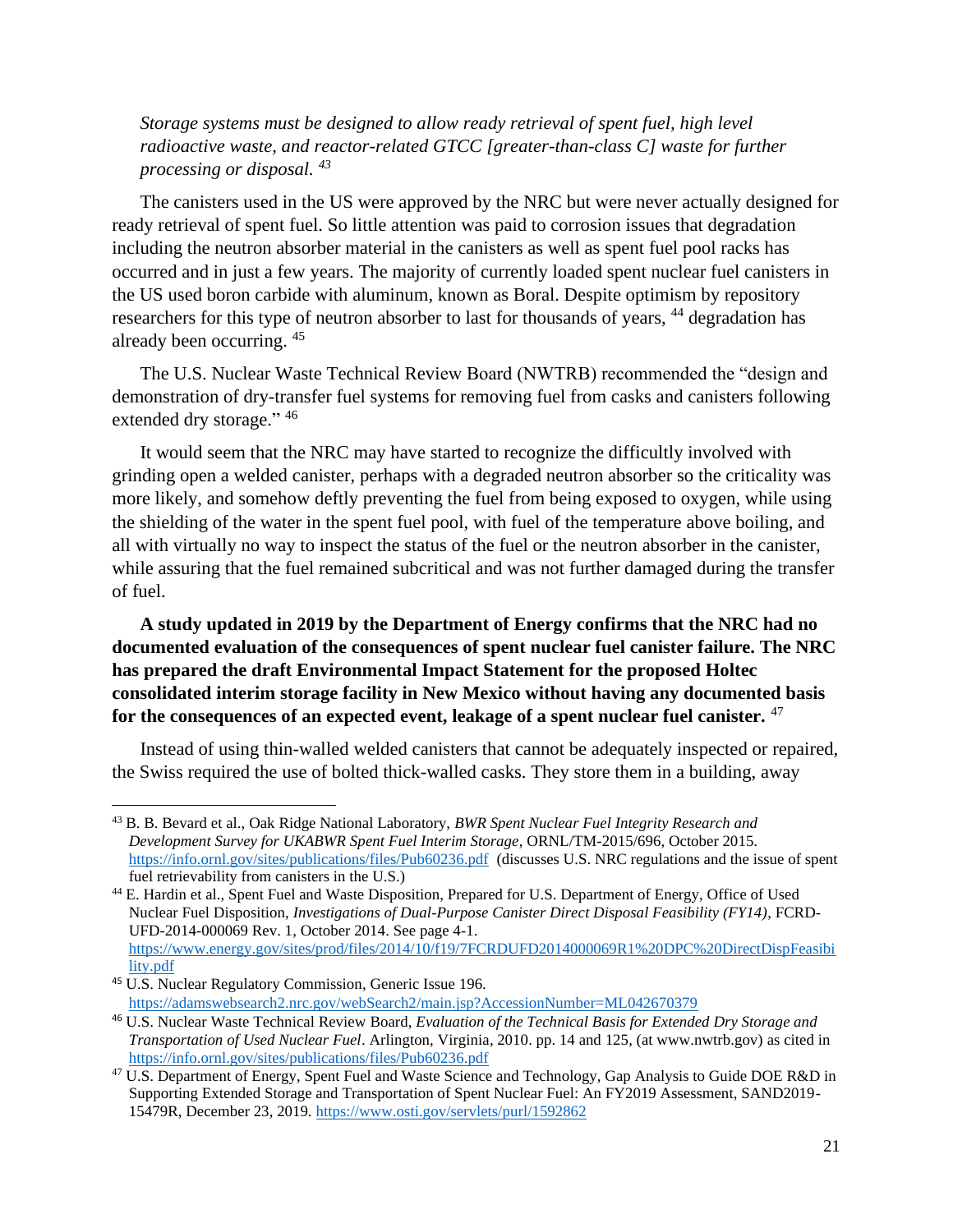from ocean salt spray air, for example. They have a hot cell for repackaging a cask if needed. Read more at SanOnofreSafety.org. <sup>48</sup>

The NRC's response has typically been to admit there's a problem while not actually admitting there's a problem. With regard to the inability to retrieve spent nuclear fuel from NRClicensed canisters, the NRC solution seemed to be to remove the regulation or provide guidance that gives gibberish saying there's no need to inspect canister internals, unless, of course, there's a safety issue. <sup>49</sup>And forget about opening a welded canister, it would lead to elevated worker radiation exposures. The full extent of the inability to open a spent fuel canister of higher enriched fuel with a potentially degraded neutron absorber in the canister internals isn't really fessed up to.

But the Department of Energy has now for some years investigated the direct disposal of these canisters, rather than remove the fuel from the canisters and repackage them into the more corrosion resistant TAD as stated in Yucca Mountain's license application to the NRC. <sup>50</sup>

The Department of Energy's research during that last decade has been examining the behavior of different geologic mediums including clay-rich (argillaceous) media including shales, hard rock (crystalline or granite), or salt but not much research any more for volcanic "tuff" as found at Yucca Mountain.

The elephant in the room regarding the safety and disposal of the growing number of welded-closed spent nuclear fuel canisters prevalently used by U.S. commercial nuclear power utilities is rarely discussed.

While cutting open these spent nuclear fuel dry storage canisters may be possible, in twenty years of talking about it, the method to use for cutting open the canisters has not been decided. No design has progressed beyond a vague conceptual stage. Nor have the risks been presented.

The U.S. Department of Energy's proposed Yucca Mountain spent fuel and high-level waste repository discussed dry transfer and wet transfer systems for years, and wildly vacillated about the size of spent fuel pools and capability of dry transfer systems, especially in regard to how to repackage commercial spent nuclear fuel received in non-disposal canisters. <sup>51</sup> <sup>52</sup>

<sup>48</sup> SanOnofreSafety.org webpage "Swiss Solution – Swiss nuclear waste storage systems exceed US safety standards" at<https://sanonofresafety.org/swiss/>

<sup>&</sup>lt;sup>49</sup> Federal Register, Fuel Retrievability in Spent Fuel Storage Applications, A Notice by the Nuclear Regulatory Commission on June 8, 2016. [https://www.federalregister.gov/documents/2016/06/08/2016-13569/fuel](https://www.federalregister.gov/documents/2016/06/08/2016-13569/fuel-retrievability-in-spent-fuel-storage-applications)[retrievability-in-spent-fuel-storage-applications](https://www.federalregister.gov/documents/2016/06/08/2016-13569/fuel-retrievability-in-spent-fuel-storage-applications)

<sup>50</sup> Energy Workshops, *2018 SFWST Annual Working Group Meeting, Las Vegas, Nevada May 22 to May 24*, 2018. <https://energyworkshops.sandia.gov/nuclear/2018-sfwst-rd-team-meeting/> See presentation #05 on direct disposal of spent nuclear fuel[, https://energyworkshops.sandia.gov/wp-content/uploads/2018/05/05-Direct-Disposal-of-](https://energyworkshops.sandia.gov/wp-content/uploads/2018/05/05-Direct-Disposal-of-Spent-Nuclear-Fuel-in-Dual-Purpose-Canisters-RD-Path-Forward-SAND2018-5437-PE.pdf)[Spent-Nuclear-Fuel-in-Dual-Purpose-Canisters-RD-Path-Forward-SAND2018-5437-PE.pdf](https://energyworkshops.sandia.gov/wp-content/uploads/2018/05/05-Direct-Disposal-of-Spent-Nuclear-Fuel-in-Dual-Purpose-Canisters-RD-Path-Forward-SAND2018-5437-PE.pdf)

<sup>51</sup> P. W. McDaniel et al., Prepared for U.S. Department of Energy by Bechtel SAIC, *Yucca Mountain Project Surface Facilities Design*, November 2002.<https://www.osti.gov/servlets/purl/808023>

<sup>52</sup> Senate Hearing 109-523, Yucca Mountain Repository Project, May 16, 2006. <https://www.govinfo.gov/content/pkg/CHRG-109shrg29473/html/CHRG-109shrg29473.htm>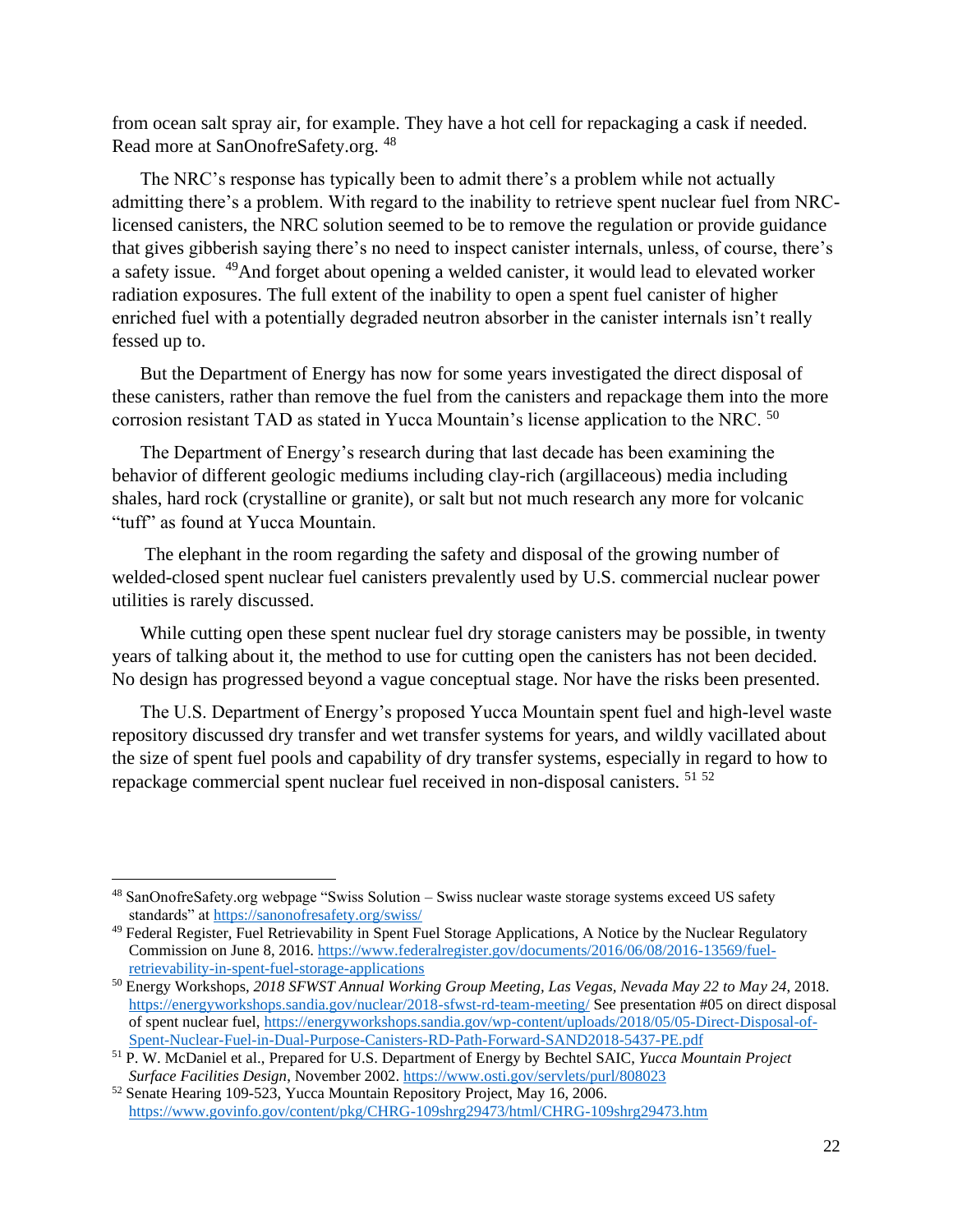In one study performed for the Department of Energy in 2000, two options for cutting open the non-disposable spent nuclear fuel canisters were discussed. <sup>53</sup> But neither option included any specific method for the proposed remote cutting operation and the radiological accident risks were not evaluated. The study did acknowledge that determining the specific methods for cutting open the canisters would be a significant task. The range of safety issues associated with cutting open canisters containing high burnup fuel now used by utilities was not developed.

In a study for the Department of Energy published in 2015, eight proposed methods for cutting open non-disposable canisters were evaluated,  $54$  indicating that no method has actually been fully designed or used.

And what about the dry transfer system designed for the Idaho National Laboratory that remains to be built? The environmental impact statement (EIS) for the proposed Idaho Spent Nuclear Fuel Facility addressed the need to repackage only very specific Department of Energy spent nuclear fuel: high-temperature gas-cooled Peach Bottom reactor fuel, light-water breeder reactor Shippingport fuel, and research TRIGA fuel. <sup>55</sup> The easy-breezy EIS assumes away fuel drop events and essentially all accidents.<sup>56</sup> These fuels are less susceptible to oxidation than typical uranium oxide fuels used by the commercial nuclear power generating industry in the U.S. There are no operations involving large welded closed commercial spent nuclear fuel canisters at the proposed Idaho Spent Fuel Facility designed by Foster Wheeler Environmental Corporation.

### **In 2010, the U.S. Nuclear Waste Technical Review Board (NWTRB) recommended the "design and demonstration of dry-transfer fuel systems for removing fuel from casks and canisters following extended dry storage." <sup>57</sup> But this still hasn't happened.**

In addition to the costs associated with spent nuclear fuel disposal because the industry's welded canisters were not considered suitable for disposal, the U.S. Nuclear Regulatory Commission has not grappled with the safety ramifications of not being able to retrieve spent fuel from these canisters, should one be damaged. <sup>58</sup>

<sup>&</sup>lt;sup>53</sup> Prepared for U.S. Department of Energy by TRW Environmental Safety Systems Inc., Civilian Radioactive Waste Management System Management & Operating Contractor, *White Paper: Waste Handling Building Conceptual Study*, TDR-WHS-SE-000002 Rev 00, October 2000[. https://www.osti.gov/servlets/purl/893534-wmX91n/](https://www.osti.gov/servlets/purl/893534-wmX91n/)

<sup>54</sup> Sven Bader et al., *A study of transfer of UNF [used nuclear fuel] from non-disposable canisters – 15388, WM Symposia, Inc.*, July 2015. **<https://www.osti.gov/biblio/22824303>**

<sup>&</sup>lt;sup>55</sup> Training, Research, and Isotope reactor fuel by General Atomics (TRIGA) fuel was used in various reactors built by General Atomics and is high enriched fuel. Many of the 1600 TRIGA fuel elements are stored at the Idaho National Laboratory in 2004 when the EIS was written but additional shipping to the INL was also needed.

<sup>56</sup> U.S. Nuclear Regulatory Commission, *Environmental Impact Statement for the Proposed Idaho Spent Fuel Facility at the Idaho National Engineering and Environmental Laboratory in Butte County, Idaho*, NUREG-1773, 2004. <https://www.nrc.gov/docs/ML0404/ML040490135.pdf> design by Foster Wheeler Environmental Corporation.

<sup>57</sup> U.S. Nuclear Waste Technical Review Board, *Evaluation of the Technical Basis for Extended Dry Storage and Transportation of Used Nuclear Fuel*. Arlington, Virginia, 2010. pp. 14 and 125, (at www.nwtrb.gov) as cited in <https://info.ornl.gov/sites/publications/files/Pub60236.pdf>

<sup>58</sup> Read the Environmental Defense Institute December 2020 newsletter, including "Devil in the details of the Standard Contract with the Department of Energy under the NWPA" and "The 'Nuclear Waste Fund' fee is no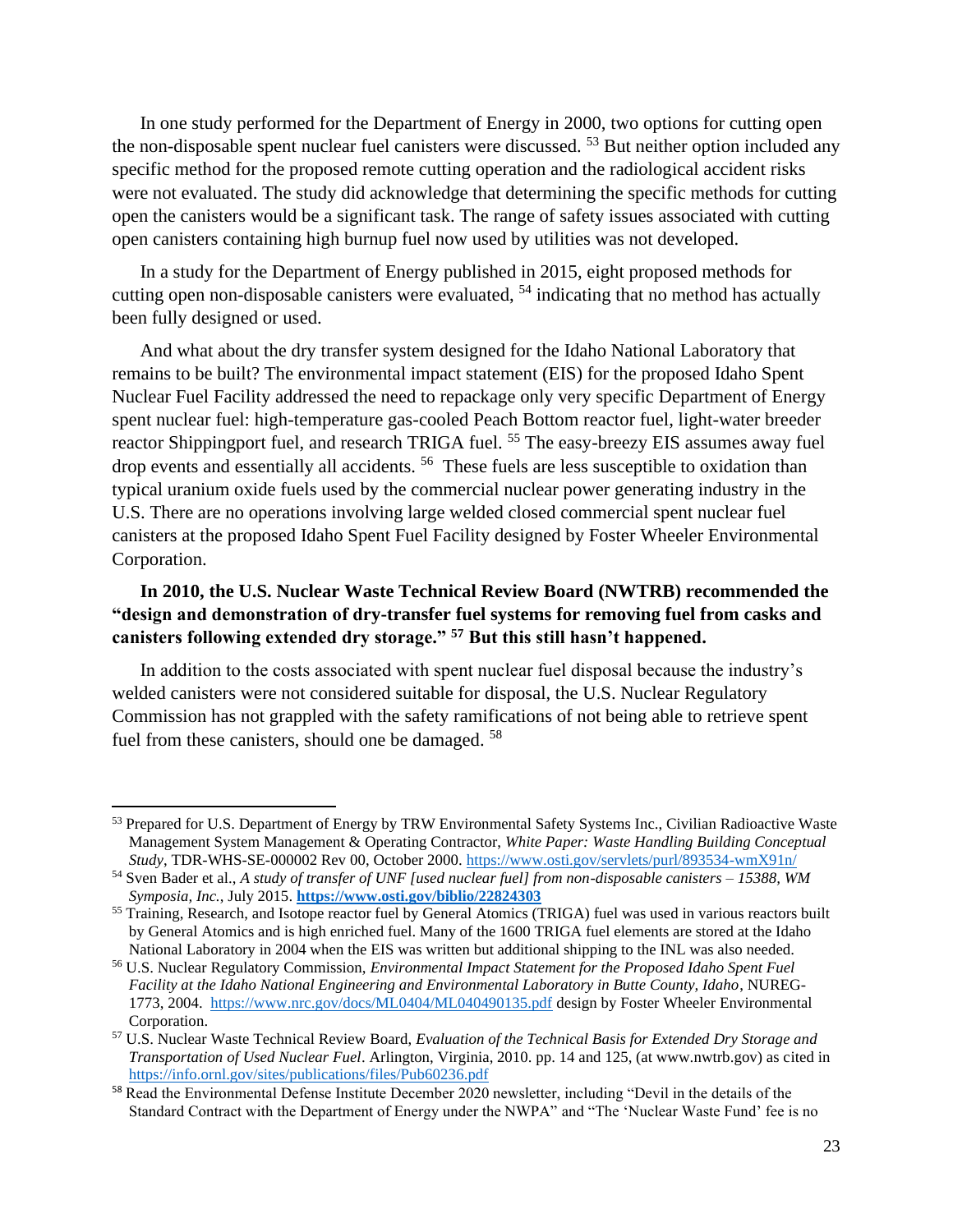In a dangerous and exceedingly dishonest way, the NRC has stipulated that aging degradation will not be included in its risk assessment of the canisters, despite known high likelihood, ineffective inspection programs and essentially no means for addressing aging degradation of the dry storage canisters predominantly used by the commercial nuclear industry.

The stainless steel that the canisters are made of has long been known to be vulnerable to aging failures such as chloride-induced stress corrosion cracking. The NRC has even recognized that such events are to be expected and yet continues to officially deemed the events "incredible." What are the potential radiological consequences of spent fuel canister breaches? I'll discuss that in the next article.

To underscore the extent of the U.S. Nuclear Regulatory Commission's lack of concern for the cost or even feasibility of its assumptions regarding consolidated interim storage, it is interesting to review the license the NRC granted for the proposed facility in Utah, the Private Fuel Storage facility.

The U.S. Nuclear Regulatory Commission granted a license for interim storage of spent nuclear fuel in Utah, in 2005, to Private Fuel Storage (PFS), on the Goshute Indian Reservation. The facility was fought by the State of Utah and not built. The concerns by the State of Utah included the problem that the Department of Energy in October 2005 had announced a strategy to accept disposal canisters rather than the dual purpose (storage and transportation) canisters to be used at PFS.<sup>59</sup> The proposed interim storage facility at Utah would not have capability to repackage the canisters to a type approved of by the Department of Energy.

The NRC Licensing Board said that the issue was of no concern for the NRC. **If the canisters required repackaging, then the canisters shipped to PFS in Utah would have to be shipped back to the utilities, at the utilities expense, to repackage the canisters.** To the NRC, the issue did not affect the PFS licensing approval or the environmental impact statement for PFS. <sup>60</sup>

The NRC decided that it was not the NRC's problem if there was no place to ship the canisters to and no financial resources to ship or repackage the canisters. And the NRC didn't care if it actually was not possible to safely retrieve the spent fuel from the non-disposable canisters and place the spent fuel into different canisters.

The license was granted to PFS by the NRC only by the NRC refusing to care about the costs, risks and lack of capability to actually repackage the canisters. The NRC just said the problem didn't exist because the canisters at PFS would be shipped back to the utilities. Those utilities could include stranded fuel sites with no capability to repackage the canisters. This is

longer being collected from commercial nuclear power utilities – because the Department of Energy has no spent fuel disposal program," at<http://www.environmental-defense-institute.org/publications/News.20.Dec.pdf>

<sup>59</sup> Yucca Mountain Repository Project, Senate Hearing 109-523, May 16, 2006, <https://www.govinfo.gov/content/pkg/CHRG-109shrg29473/html/CHRG-109shrg29473.htm>

<sup>&</sup>lt;sup>60</sup> In The Matter Of Private Fuel Storage L.L.C., Docket No. 72-22, November 14, 2005, Applicant's Response to State of Utah's Motion to Reopen the Record and to Amend Utah Contention Utah UU, Docketed USNRC. ML053260506.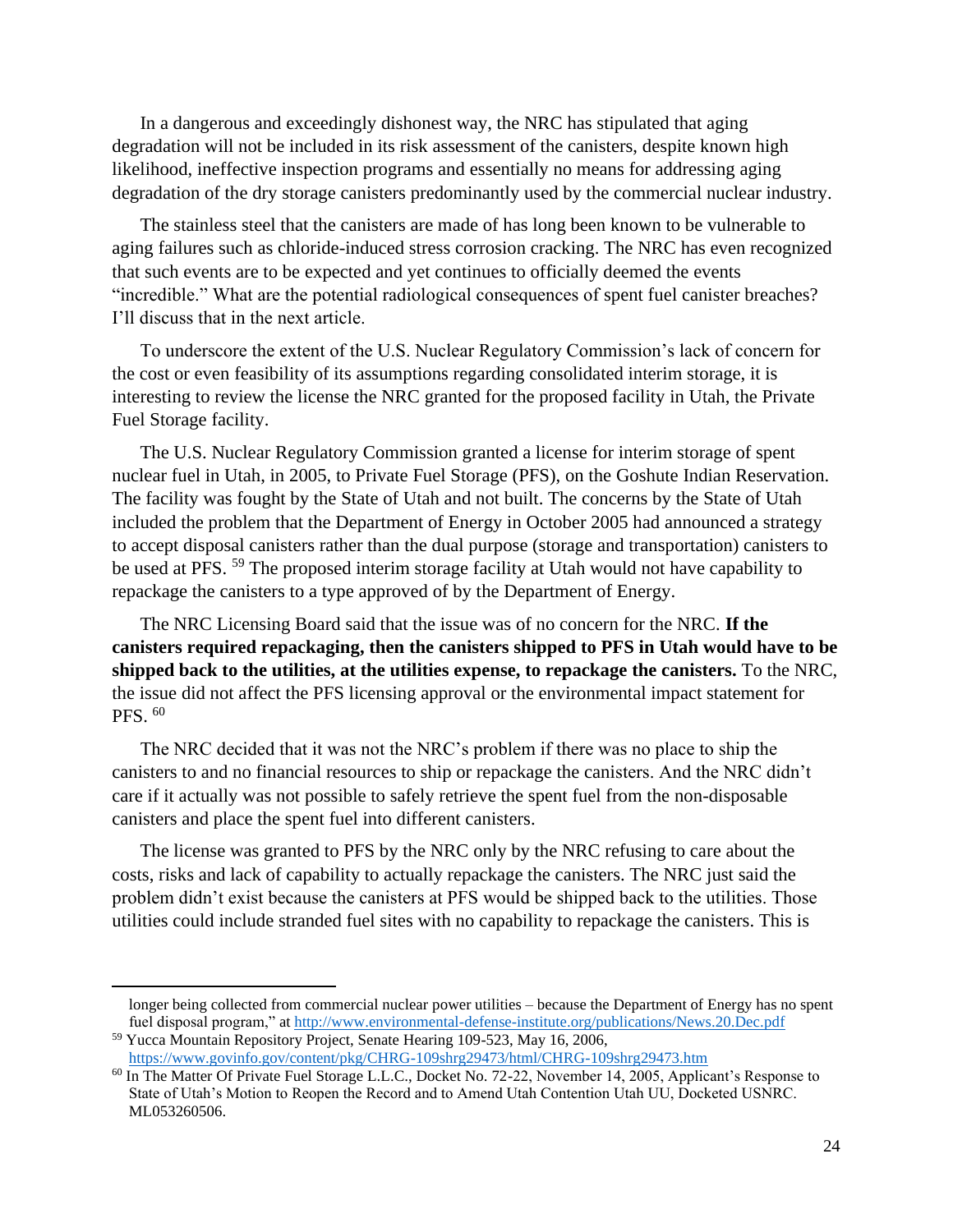how short-sighted, immoral and outrageous the U.S. NRC is. And the same thing is happening as the NRC prepares to approve consolidated interim storage in New Mexico and Texas.

Ironically, the entire stated reason for the consolidated interim storage proposed at New Mexico and Texas is to repurpose the land where the spent nuclear fuel is currently stored — and this is where the canisters would be sent back to for repackaging or if the license at the interim storage facility was not extended.

The NRC refuses to admit that a canister leak of significant size is credible. There is no way that an environmental impact statement could yield an acceptable result if the NRC was truthful. And the full extent of the damage to the fuel in the canister as the fuel oxidizes over time will "unzip" the cladding and allow fuel pellets to relocate inside the canister. This also makes the criticality risk higher, should a moderator (such as water) enter the canister.

**Unlike the radiological consequence evaluation from the 2008 YM Supplement, most NRC radiological release evaluations, assume that the canister leak is very small, releasing only a fraction of the releasable material from the canister and the inhalation continues for 30 days. The duration of 30 days is stipulated by the NRC on the basis that actions will be taken within 30 days to terminate the release. <sup>61</sup> But there is no technically valid basis for concluding that any action can be taken to terminate the release because there is no technology to repair a canister containing spent fuel and no means for removing the spent fuel from the canister. There is no means developed to place a leaking canister into a sealed confinement such as a cask. Nor is there capability to provide adequate heat transfer for the long term with a container-in-a-container approach.**

As oxygen enters the canister, any cladding damage will allow the uranium to oxidize. The uranium fuel matrix will swell, further damaging the cladding. It is not clear that NUREG-2224 fuel release fractions are adequate.

For Yucca Mountain evaluations, canister leakage from outdoor storage of aging dry canisters was not evaluated despite the long-term storage of a high number of canisters to allow additional cooling of the canister to limit the thermal loading of the repository.

For Yucca Mountain evaluations, the radiological releases from spent fuel were assumed to occur inside buildings with highly effective HEPA filters, that were assumed to be 0.9999 effective. With the dose evaluated to a receptor (the location of the maximally exposed individual) located miles from the facility, the estimated doses remained less than one rem, but only by ignoring realistic unfiltered radiological release scenarios.

The Department of Energy's estimated Yucca Mountain pre-closure radiological doses and the NRC's independent fuel storage installations are stated to have low radiological doses. **But the reality is that these agencies excel at whittling down the radiological doses on paper, while actually exposing the public to much higher, and sometimes lethal, potential accident radiological release doses with their proposed facilities.**

<sup>61</sup> U.S. Nuclear Regulatory Commission, Interim Staff Guidance – 5, Revision 1, Confinement Evaluation, See Attachment to ISG-5 Revision 1, page 11<https://www.nrc.gov/reading-rm/doc-collections/isg/isg-5R1.pdf>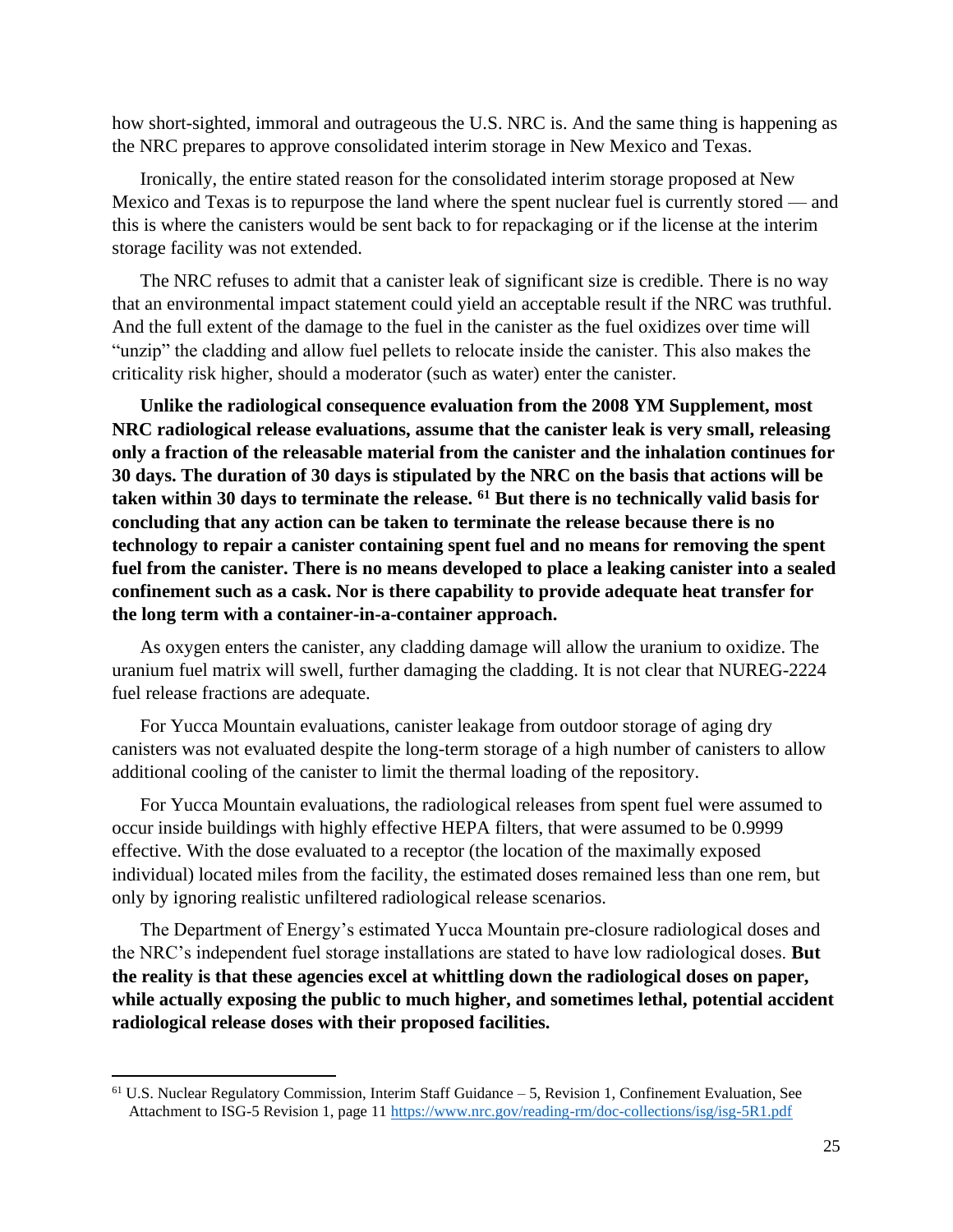Past law makers recognized that these so-called "interim" storage locations would take the heat off of finding solutions for permanent waste disposal and they placed limits on the amount of waste that could be placed in interim storage.

The Department of Energy wants to remove these limits and store unlimited amounts of spent fuel at these above ground parking lot dumps.

### **Area 3: Interim Storage as Part of a Waste Management System**

*1. How can the Department ensure considerations of social equity and environmental justice are addressed in developing the nation's waste management system?* The Department of Energy has usually used the philosophy of adding to the radiological contamination of already contaminated sites. But the DOE should not be adding to the radiological contamination of areas already contaminated, such as the State of Nevada and the nuclear weapons testing conducted there. **The DOE should catalog, for consent-based siting, all of the radiologically contaminated sites around the U.S.** This would include nuclear fuel mining, milling, enrichment sites, sites for uranium purification like St. Louis, MO and various facilities in Ohio; this would include all weapons related facilities and federal laboratories; this would include naval shipyards; and commercial nuclear power plants. Let people see the list of these areas and how many curies were released from key sites.

Where past historical releases have been underestimated, DOE should update these estimates and the update the estimated doses to the public.

At the Idaho National Laboratory, formerly the Idaho National Engineering and Environmental Laboratory, the Idaho National Engineering Laboratory, and the National Reactor Testing Station, historical releases were monitored yet not actually characterized as to what and how many curies were released. When asked by the governor in 1989 to provide an estimate of the radionuclides released from routine operations and accidents, the Department of Energy issued the "INEL Historical Dose Evaluation."  $62 \times 63$  It has been found to have underestimated serious releases by sometimes 10-fold. Furthermore, the past environmental monitoring used all along to claim no significant releases had occurred were not used in the INEL Historical Dose Evaluation. The environmental records that could have been used against the Department of Energy or its contractors were destroyed.

The Center for Disease Control commenced reviewing the DOE's radiological release estimate that were the basis for denying that any epidemiological study was needed in Idaho communities near the site. The CDC in 2007 issued its review of the 1989 study and found many

<sup>&</sup>lt;sup>62</sup> US Department of Energy Idaho Operations Office, "Idaho National Engineering Laboratory Historical Dose Evaluation," DOE-ID-12119, August 1991. Volumes 1 and 2 can be found at [https://www.iaea.org/inis/inis](https://www.iaea.org/inis/inis-collection/index.html)[collection/index.html](https://www.iaea.org/inis/inis-collection/index.html)

<sup>&</sup>lt;sup>63</sup> Environmental Defense Institute's comment submittal on the Consent-based Approach for Siting Storage for the nation's Nuclear Waste, July 31, 2016. [http://www.environmental-defense](http://www.environmental-defense-institute.org/publications/EDIXConsentFinal.pdf)[institute.org/publications/EDIXConsentFinal.pdf](http://www.environmental-defense-institute.org/publications/EDIXConsentFinal.pdf)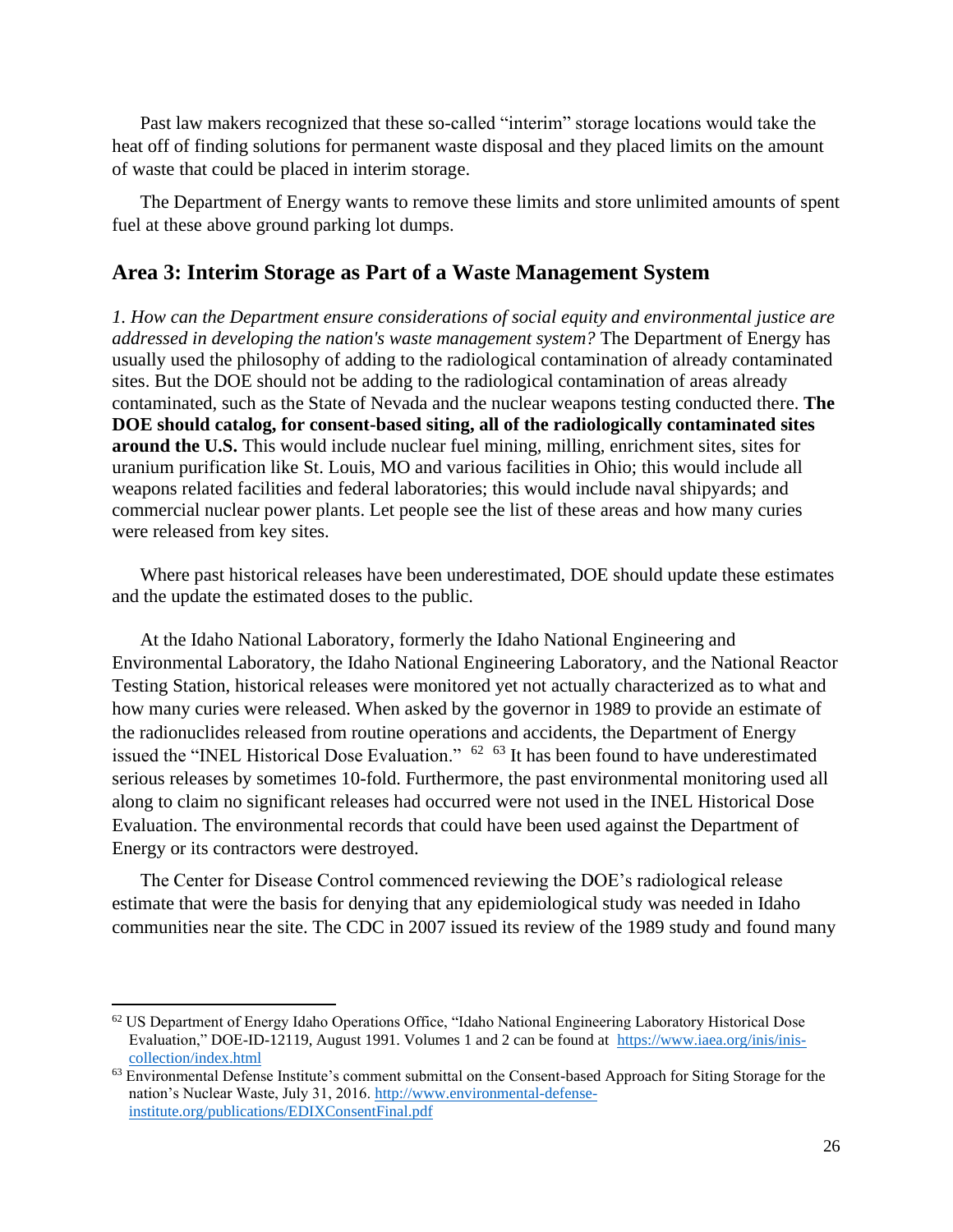releases, some of the largest ones, underestimated by a factor of 7.<sup>64</sup> Errors causing underestimation of the INL releases continue to be found as energy worker compensation studies have continued. The INL was originally called the National Reactor Testing Station, later called the Idaho Engineering Laboratory, and then the Idaho National Engineering and Environmental Laboratory before being named the Idaho National Laboratory.

The estimates of the 1991 INEL Historical Dose Evaluation <sup>65</sup> continue to be found in error and to significantly underestimate what was released. <sup>66 67 68</sup> Theoretical and idealized modeling of the releases were used for estimating the releases for the 1991 INEL HDE without using environmental monitoring to confirm the estimates — except for the 1961 SL-1 accident in which the environmental monitoring showed that the **theoretical modeling had underestimated the release**. In fact, many of the environmental monitoring records were deliberately destroyed before the 1991 report was released. <sup>69</sup> INL airborne releases included a long list of every fission product that exists including iodine-131, long-lived I-129, tritium, strontium-90, cesium-37, plutonium, and uranium.

The source documents for the INEL HDE are in fact part of the Human Radiation Experiments collection of DOE documents. Why? Because there was enough information available for the DOE to know that showering nearby communities and their farms and milk cows with radiation really was likely to be harmful to their health. The INL (formerly the NRTS, INEL and INEEL) takes up dozens of volumes of binders in the DOE's Human Radiation Experiments collection and that isn't including the boxes of documents no one can get access to or the records that were deliberately disposed of.  $70$ 

<https://www.cdc.gov/nceh/radiation/ineel/to5finalreport.pdf>See p. 117, 118 for SL-1. <sup>67</sup> SENES Oak Ridge, "A Critical Review of Source Terms for Select Initial Engine Tests Associated with the Aircraft Nuclear Program at INEL," Contract No. 200-2002-00367, Final Report, July 2005. <http://www.cdc.gov/nceh/radiation/ineel/anpsourceterms.pdf>See p. 4-67 for Table 4-13 for I-131 estimate for IET's 10A and 10B and note the wrong values for I-131 are listed in the summary ES-7 table.

<sup>64</sup> Center for Disease Control, CDC Task Order 5-2000-Final, Final Report RAC Report No. 3, by Risk Assessment Corporation, October 2002.<https://www.cdc.gov/nceh/radiation/ineel/to5finalreport.pdf>

<sup>65</sup> US Department of Energy Idaho Operations Office, "Idaho National Engineering Laboratory Historical Dose Evaluation," DOE-ID-12119, August 1991. Volumes 1 and 2 can be found at [https://www.iaea.org/inis/inis](https://www.iaea.org/inis/inis-collection/index.html)[collection/index.html](https://www.iaea.org/inis/inis-collection/index.html) p. 40

<sup>&</sup>lt;sup>66</sup> Risk Assessment Corporation, "Identification and Prioritization of Radionuclide Releases from the Idaho National Engineering and Environmental Laboratory," October 8, 2002,

<sup>68</sup> CDC NIOSH, "NIOSH Investigation into the Issues Raised in Comment 2 for SCA-TR-TASK1-005," September 3, 2013.<https://www.cdc.gov/niosh/ocas/pdfs/dps/dc-inlspcom2-r0.pdf>See p. 3 stating various episodic releases underestimated by the INEL HDE: IET 3, IET 4 and IET 10.

<sup>69</sup> Chuck Broscious, Environmental Defense Institute Report, "Destruction and Inadequate Retrieval of INL Documents Worse than Previously Reported," Revised September 1, 2018. [http://environmental-defense](http://environmental-defense-institute.org/publications/DocDestruction.pdf)[institute.org/publications/DocDestruction.pdf](http://environmental-defense-institute.org/publications/DocDestruction.pdf)

<sup>70</sup> February 1995, the Department of Energy's (DOE) Office of Human Radiation Experiments published *[Human](https://ehss.energy.gov/ohre/roadmap/roadmap/index.html)  [Radiation Experiments: The Department of Energy Roadmap to the Story and Records](https://ehss.energy.gov/ohre/roadmap/roadmap/index.html)* ("The DOE Roadmap"). See also the INL site profile on Occupational Environmental Dose: [http://www.cdc.gov/niosh/ocas/pdfs/tbd/inl](http://www.cdc.gov/niosh/ocas/pdfs/tbd/inl-anlw4-r2.pdf)[anlw4-r2.pdf](http://www.cdc.gov/niosh/ocas/pdfs/tbd/inl-anlw4-r2.pdf) ) Most of the documents in the DOE's Human Radiation Experiments collection remain perversely out of public reach. Documents are said to be stored at the INL site, out of state in boxes, [Good luck with getting these documents via the Freedom of Information Act] and in the National Archives. I found that retrieving documents from the National Archive would require extensive fees for searches and copying. Where is the transparency in creating a document collection that cannot be viewed by the public?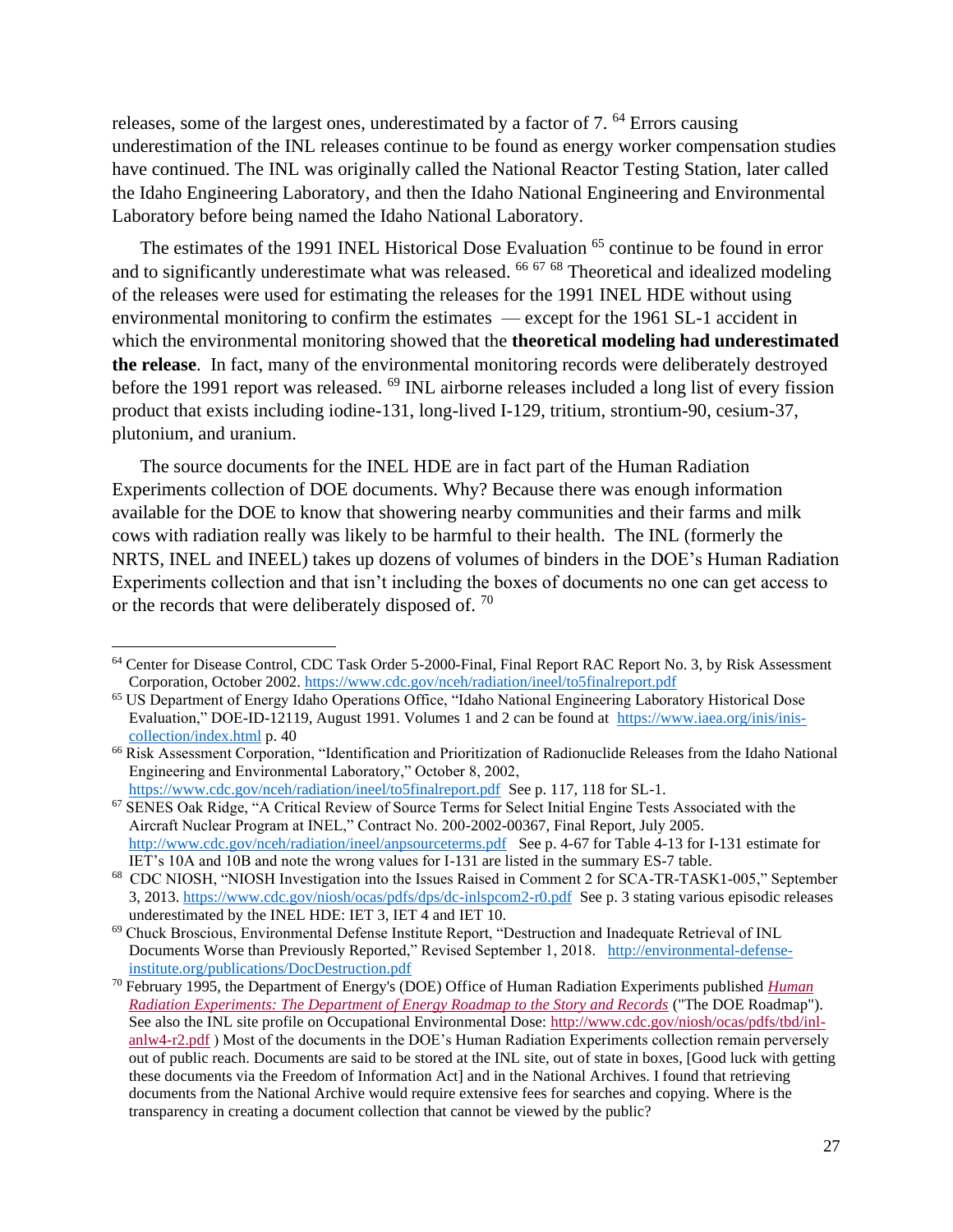The DOE can look to see if any communities have missed out on radiological contamination associated with nuclear fuel, nuclear weapons, nuclear research, nuclear power, and nuclear research. Should DOE's proposed consolidated storage be in the less contaminated sites in order to ensure equity? Or should DOE's proposed consolidated storage be in already contaminated sites, such as New Mexico with the Waste Isolation Pilot Plant (WIPP) for defense waste, the nuclear weapon testing of the first atomic bomb, and the Los Alamos National Laboratory releases? It seems that DOE tries to do both: sharing as much radioactive contamination with all communities as it can, while also preferring to cause more extensive contamination to already contaminated states. Is this social equity? The DOE, after cataloging with up-to-date historical radiological releases all locations in the U.S. should ask U.S. citizens if it was worth it. Perhaps DOE may consider the social justice equation balanced by contaminating every square inch of the U.S and by harming the health of U.S. citizens more equally. Or perhaps DOE may consider the equation optimized by contaminating fewer people but by a larger amount, which is what it chose when siting its research facilities like the Idaho National Laboratory in sparsely populated regions. Actually, either choice is an immoral choice.

2. *What are possible benefits or drawbacks to co-locating multiple facilities within the waste management system or co-locating waste management facilities with manufacturing facilities, research and development infrastructure, or clean energy technologies?* The problem of consolidated spent fuel storage is that the one or two affected states can be bullied by the vote of the rest of the states getting rid of their nuclear waste by sending it to these one or two designated consolidated storage sites. Co-locating nuclear waste with clean energy technologies makes for propaganda and that's all. And let me very clear: providing money for clean energy technologies would not mean providing money for nuclear energy. Nuclear fission does not release carbon, but nuclear energy produces radioactive waste that we don't know how to isolate from the biosphere for millennia.

3. *To what extent should development of an interim storage facility relate to progress on establishing a permanent repository?* The progress on establishing a permanent repository has everything to do with a consent-based approach based on informed consent. As was recognized long ago, the DOE is interested in creating the perception of progress on the waste storage and disposal problem. With the millions and billions of dollars DOE has been generously doling out on every conceivable nuclear reactor design and yet no progress on waste disposal, it is clear where the DOE's priorities are. The DOE's priorities are not on safely isolating nuclear fuel and high-level waste from the biosphere. DOE stores spent nuclear fuel and powdery calcine highlevel waste in a known flood plain at the Idaho National Laboratory. The DOE's priorities are not on safely managing its nuclear fuel and high-level waste. The Idaho National Laboratory has no facility for repackaging its spent nuclear fuel and no disposal facility to send this waste to. And the DOE's priorities are not on protecting the public, workers or the environment, despite what might be claimed by DOE. For informed consent, the public and stakeholders need to understand how often DOE's commitments are not met and how often DOE's own regulations are ignored.

4. *What other issues should the Department consider in developing a waste management system?* The planet is precious. Human life is precious. Radioactive waste is a tremendous threat to both. A waste management system built on the underestimation of health harm from chronic wide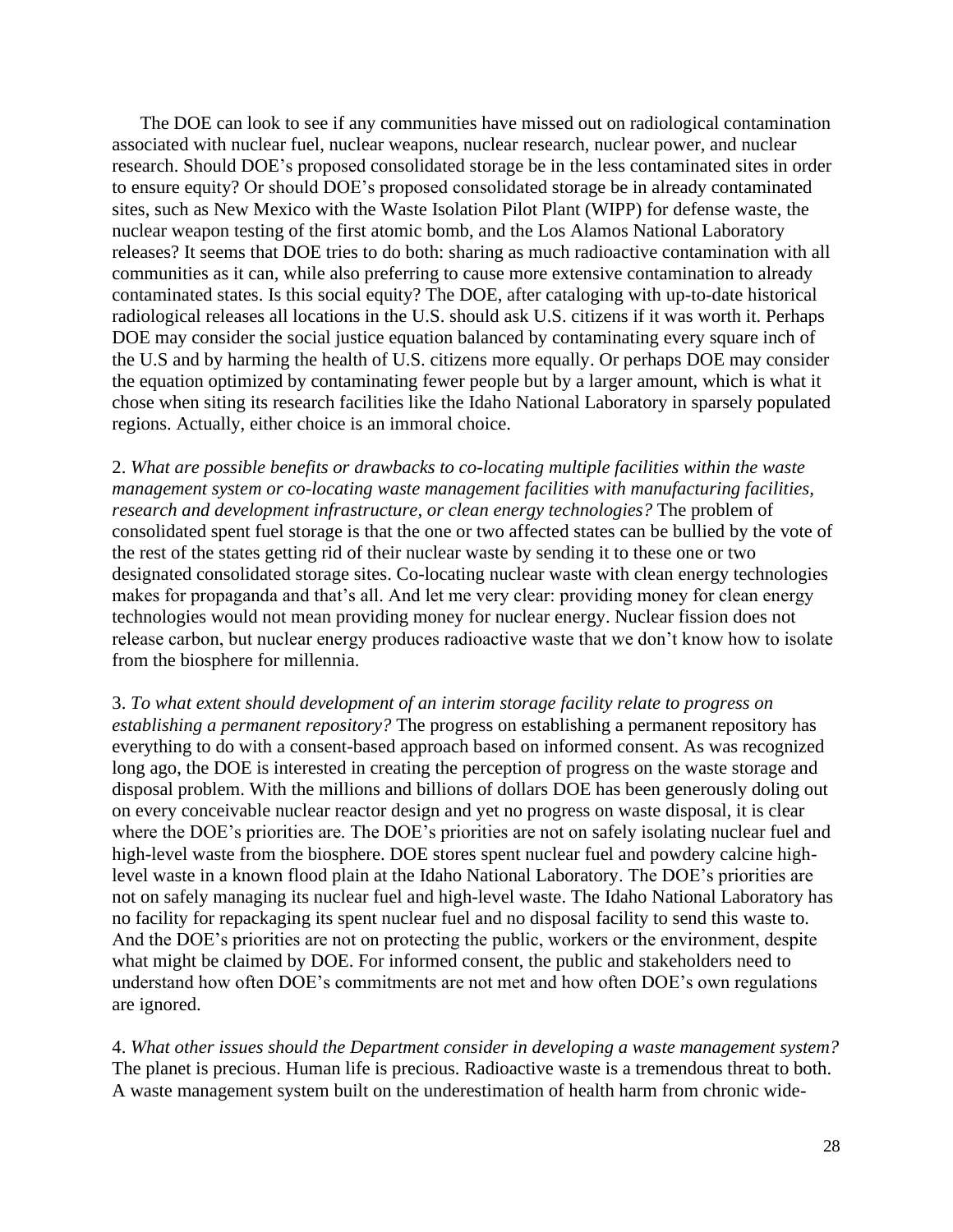spread contamination in air, water, soil and food is not protective. It is a lie. Consent-based siting of interim storage, or a permanent repository cannot be based on lie.

Some experts who have studied geology and spent fuel (and high-level waste) disposal have come to the conclusion that the waste cannot be adequately isolated from the biosphere. They advocate, basically, finding a hole and shoving it in. It will be better than leaving the waste where it is. But while that might be what we are facing, the insanity of making more radioactive waste is immoral.

The Department of Energy's and the nuclear industry's radiation protection standards are not protective of human health. But the nuclear industry knows that tightening the radiation protection standards to lower the allowable dose to workers or the public will increase costs.

Often radionuclides with low curie levels dominate the harm to human health from radioactive waste disposal. So, when DOE states an overall curie level without stating which radionuclides and their specific curie levels, neither the radiotoxicity nor the longevity of the radioactive waste has been indicated.

As far back as 1977, the U.S. Environmental Protection Agency recognized that continued exposure over substantial portions of a lifetime near 100 mrem per year should be avoided, read more in the TENORM report. <sup>71</sup> In 1977, it was assumed by the ICRP that the risk of fatal cancers was 0.0001 per rem (or 1.0E-5 per millisievert in SI units). Various radiation regulations were based on this assumption. It was recognized by 1994 that the fatal cancer risk was higher, at 0.0005 per rem. Even the ICRP currently recognizes that the fatal cancer risk from ionizing radiation is now at least 0.0006 per rem. Independent experts such as John W. Gofman, M.D., have long recognized that the fatal cancer risk was higher than 0.0001 fatal cancers per rem.

In 1990, John W. Gofman's review of the atomic bomb effects on Japanese survivors predicted 0.0026 fatal cancers per rem, <sup>72</sup> which is over 4 times higher than the current Department of Energy fatal cancers per rem value of 0.0006. But even Gofman's prediction would underestimate the cancer risk from internal radiation, such as the iodine-129, strontium-90, cesium-137, americium-241, plutonium-239, and others, which make up most of the radiation dose from ongoing Idaho National Laboratory airborne radiological releases.

Although not always delineated as "effective" whole-body radiation doses, the dose estimates in millirem (mrem) that are provided by the Department of Energy and the Nuclear Regulatory Commission (NRC) are given only in "effective" whole-body dose.

<sup>71</sup> National Research Council, Committee on Evaluation of EPA Guidelines for Exposure to Naturally Occurring Radioactive Materials. Evaluation of Guidelines to Exposures to Technologically Enhanced Naturally Occurring Radioactive Materials. Washington DC, National Academies Press, 1999. See page 108. [https://www.nap.edu/catalog/6360/evaluation-of-guidelines-for-exposures-to-technologically-enhanced-naturally](https://www.nap.edu/catalog/6360/evaluation-of-guidelines-for-exposures-to-technologically-enhanced-naturally-occurring-radioactive-materials)[occurring-radioactive-materials](https://www.nap.edu/catalog/6360/evaluation-of-guidelines-for-exposures-to-technologically-enhanced-naturally-occurring-radioactive-materials) and chapters at [https://www.nap.edu/catalog/6360/evaluation-of-guidelines-for](https://www.nap.edu/catalog/6360/evaluation-of-guidelines-for-exposures-to-technologically-enhanced-naturally-occurring-radioactive-materials#toc)[exposures-to-technologically-enhanced-naturally-occurring-radioactive-materials#toc](https://www.nap.edu/catalog/6360/evaluation-of-guidelines-for-exposures-to-technologically-enhanced-naturally-occurring-radioactive-materials#toc)

<sup>72</sup> John W. Gofman, M.D., Ph.D., Committee for Nuclear Responsibility, Inc., "Radiation-Induced Cancer from Low-Dose Exposure: An Independent Analysis," 1990. See more in the August 2021 Environmental Defense Institute newsletter.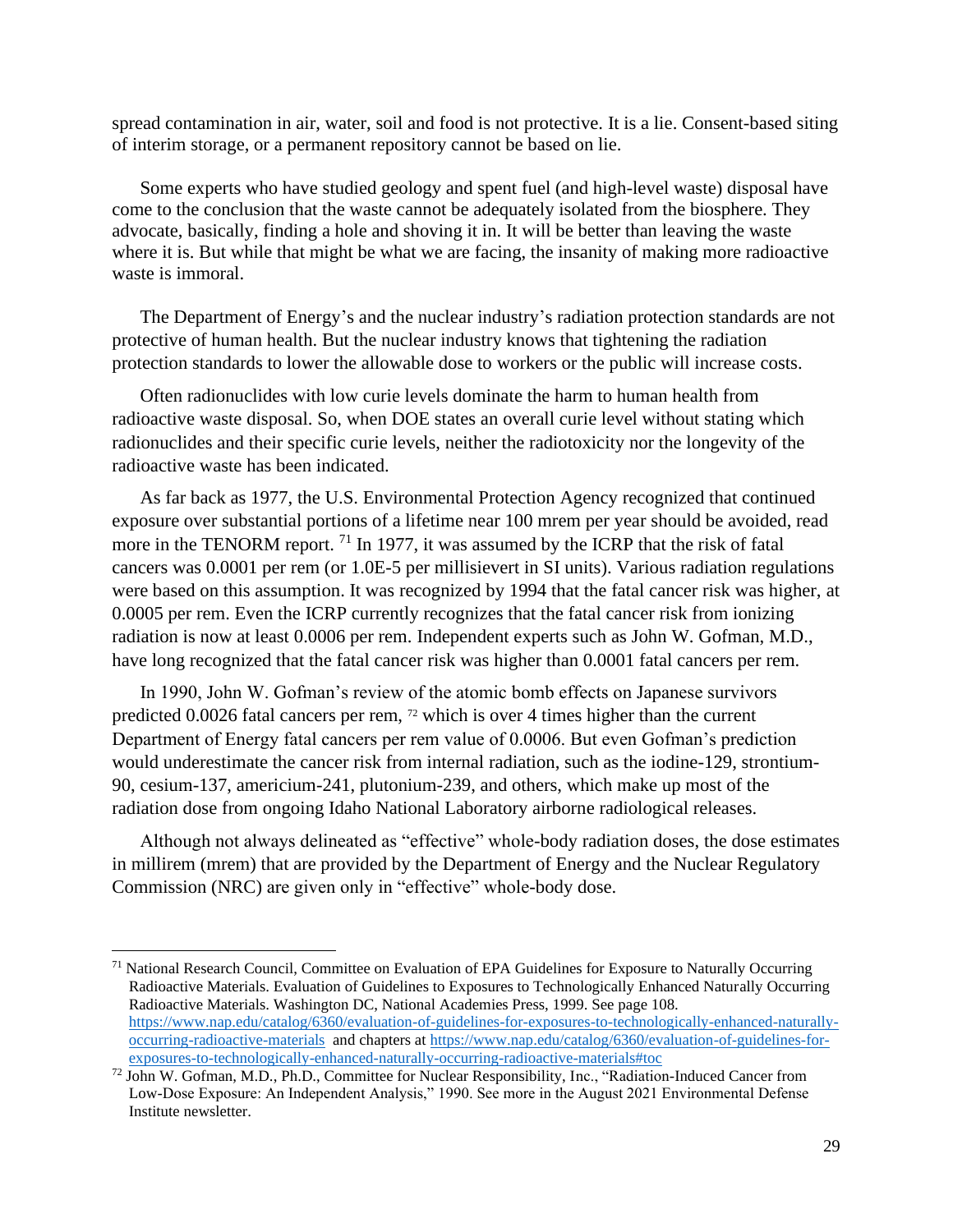It is vital for the public and community leaders to understand the distortion of "Effective Whole-Body Doses" in millirem, which are the typical focus of routine emissions, disposal facility performance, transportation accidents or other accidents involving nuclear materials. The Department of Energy and the NRC often did not consider organ doses which may far exceed the levels from natural background.

The non-physical concept of "effective" whole body doses does not provide meaningful doses for estimating fatal cancer risk because the organ absorbed doses are unstated. In addition, the basis for assigning importance of various organs or tissues to the contribution to cancer mortality is based primarily on the external gamma dose received by survivors of the 1946 atomic bombing of Japan and it tells nothing about the cancer risks when radionuclides are inhaled or ingested and incorporated into the body. Cesium-137 mimics potassium, strontium-90 mimics calcium, plutonium-239 mimics iron, etc.

Even with accounting for the clearance of the radionuclide from the body and accounting for the tendency for the radionuclide to accumulate in certain organs such as the thyroid or in bone tissue — the harm from internal radiation is greater than from external radiation and is not accounted for by the nuclear industry's International Committee on Radiological Protection (ICRP) models because of their reliance on reviewing the radiation harm from external radiation.

The members of the ICRP are mainly nuclear weapons industry-funded folks who don't actually understand human biology. Anyone not sticking to the nuclear industry agenda would be booted out, sooner or later. The ICRP has no responsibilities to protect human health what-soever.

An "effective" dose in rem builds into the rem estimate various multipliers that lower the rem value based on nuclear promotor's opinions of the cancer mortality effect of radiation to various parts of your body. And this is in addition to the multipliers regarding the type of radiation, the *equivalent* dose, that increase the dose from alpha radiation and neutron exposure over that of gamma exposure.

The "effective" rem dose is lowered before the ICRP's low-balled cancer mortality rate is even applied. Effective whole-body dose in rem (or millirem which is one thousandth of a rem) starts off with an estimate of absorbed dose but then keeps reducing and further reducing the estimated dose on the basis on ICRP opinion of the likelihood of that organ to cause cancer mortality based on external exposure. Then ICRP sums the reduced organ doses, again weights the organs to reduce their importance and thus the black box spits out an "effective" whole body dose.

This method for estimating the effective whole-body dose had actually originally been called **the doubly-weighted organ doses model** or construct, according to a 2017 article by Fisher and Fahey on *Appropriate Use of Effective Dose in Radiation Protection and Risk Assessment*.<sup>73</sup> For additional information about how misleading the "effective dose" is, read *Burdens of Proof* by

<sup>73</sup> Darrell R. Fisher and Frederic H. Fahey, *Health Phys*., "Appropriate Use of Effective Dose in Radiation Protection and Risk Assessment," August 2017, PMID: 28658055 and <https://www.ncbi.nlm.nih.gov/pmc/articles/PMC5878049/>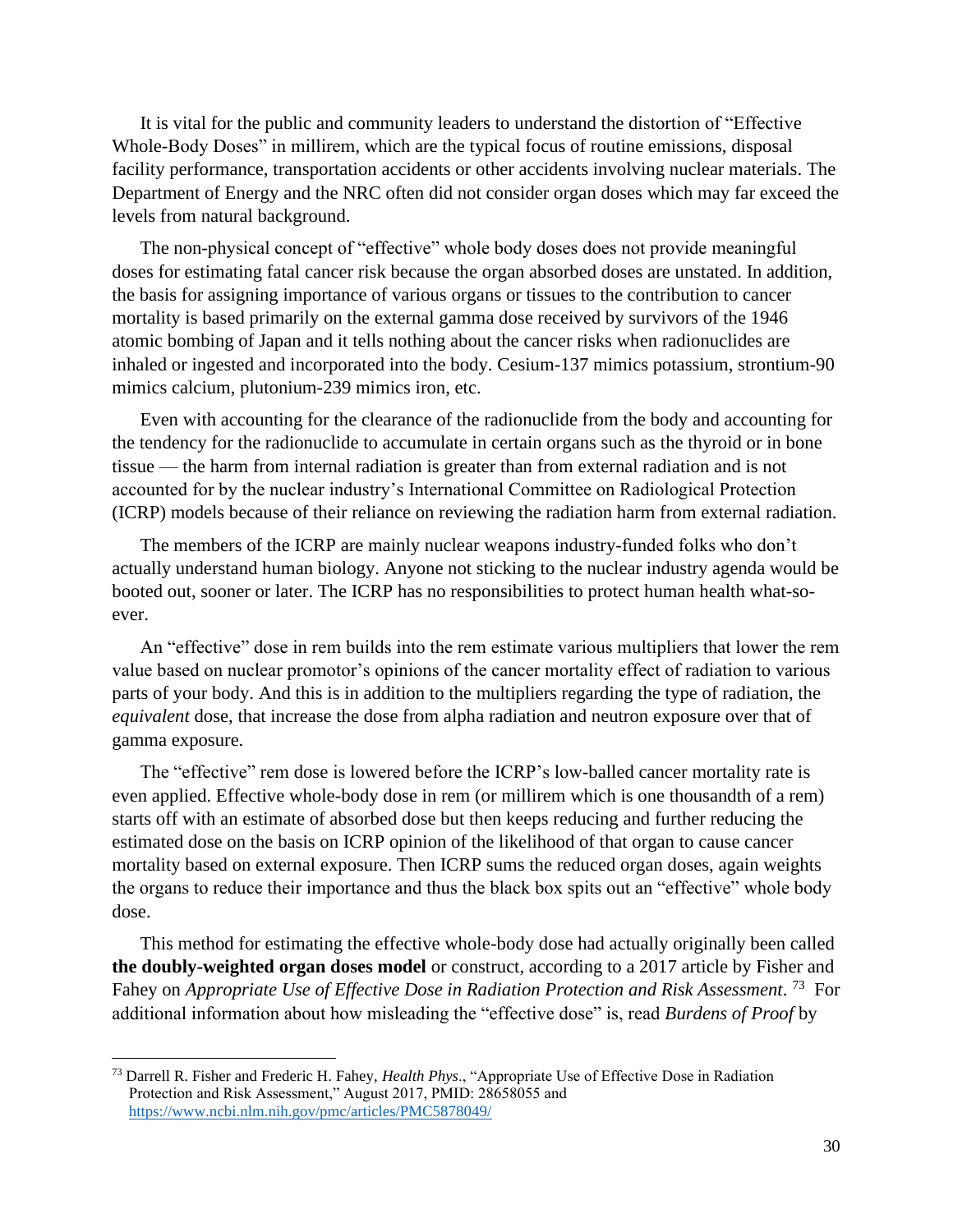Tim Connor, Energy Research Foundation, 1997 regarding the multiple failures to attribute Hanford radiological releases to the thyroid cancers in the region.

The Department of Energy embraces only the effective whole-body dose while ignoring the far higher organ doses, such as the absorbed dose to the thyroid from of iodine-131, iodine-129, americium-241 and other radionuclides.

The Department of Energy tries to tell people they really don't need a healthy thyroid because people don't often die of thyroid cancer. But, a healthy thyroid is very important to the developing fetus/embryo in utero.

In Idaho, the rates of cancer for children continue to be elevated, especially in counties surrounding the Idaho National Laboratory. The incidence of thyroid cancer is double in the counties surrounding the INL and double that of all other counties in Idaho and double the rates for the country from the SEER database. This is a consistent result over a decade. As thyroid cancer incidence was climbing everywhere, is has been consistently double in the counties surrounding the INL.

In Idaho, the Department of Energy, while accepting lower tabulated radiation doses and focusing on whole-body doses exclusively, has remained silent on the increased thyroid cancer incidence rates from various alpha emitters, and especially americium-241. Due to the low tissue weighting value, whole body dose estimates are not affected much by the elevated thyroid doses.

Bonneville County, where Idaho Falls is located, has double the thyroid cancer rate of the US and double the rate compared to the rest of Idaho, based on the Cancer Data Registry of Idaho (CDRI) for the year 2017. <sup>74</sup> See Table 1.

| <b>Cancer type</b> | <b>Sex</b> | <b>Rate in</b><br><b>Bonneville</b><br>County | <b>Adjusted Rate in</b><br><b>Bonneville County</b> | Rate for remainder of<br>Idaho |
|--------------------|------------|-----------------------------------------------|-----------------------------------------------------|--------------------------------|
| Thyroid            | Total      | 28.2                                          | 30.7                                                | 14.2                           |
|                    | Male       | 16.0                                          | 17.8                                                | 7.4                            |
|                    | Female     | 40.3                                          | 43.5                                                | 21.0                           |

**Table 1.** Bonneville County thyroid cancer incidence rate compared to the rest of Idaho, 2017.

Table notes: Rates are expressed as the number of cases per 100,000 persons per year (person-years). Rates are expressed as the number of cases per 100,000 persons per year (person-years). Adjusted rates are age and sexadjusted incidence rates for the county using the remainder of the state as standard. Data from Factsheet for the Cancer Data Registry of Idaho, Idaho Hospital Association. Bonneville County Cancer Profile. Cancer Incidence 2013-2017.<https://www.idcancer.org/ContentFiles/special/CountyProfiles/BONNEVILLE.pdf>

### **As the SEER 9 region thyroid incidence peaked at 15.7 per 100,000, and the State of Idaho thyroid incidence average was 14.2 per 100,000, Bonneville County reached thyroid**

<sup>74</sup> C. J. Johnson, B. M. Morawski, R. K., Rycroft, Cancer Data Registry of Idaho (CDRI), Boise Idaho, Annual Report of the Cancer Data Registry of Idaho, *Cancer in Idaho – 2017*, December 2019. <https://www.idcancer.org/ContentFiles/AnnualReports/Cancer%20in%20Idaho%202017.pdf>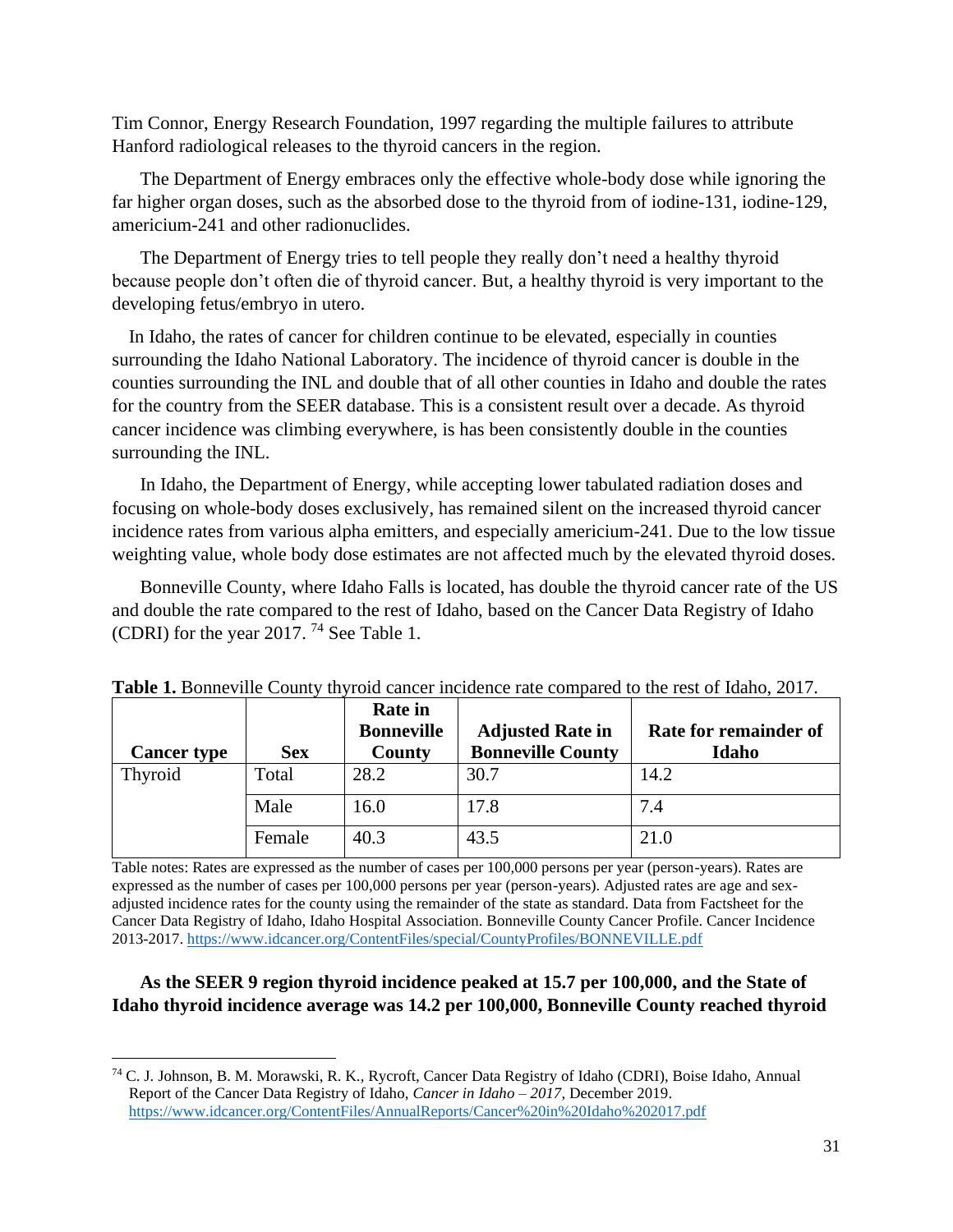**cancer rates of 30.9 per 100,000. <sup>75</sup> But other counties near the Idaho National Laboratory also have elevated thyroid cancer incidence rates: Madison (29.3 per 100,000), Fremont (27.9 per 100,000), Jefferson (28.9 per 100,000), and Bingham (28.6 per 100,000). But let's not forget Butte county. Butte county's thyroid cancer rate of 45.9 per 100,000 puts it in a class by itself. Much of Butte county is within 20 miles of the INL and nothing says radiation exposure like Butte's leukemia rate at 3 times the state rate and myeloma at 5 times the state average rate.**

The news headline for the Idaho cancer register report issued in 2018 read that "cancer trends for Idaho are stable." <sup>76</sup> That is what citizens were supposed to take away from the 2017 cancer rate study in Idaho. Why were citizens not told about any of the cancers in the counties in Idaho that significantly exceeded state average cancer rates and exceeded the rest of the US?<sup>77</sup>

**The rates that are double the rest of Idaho and the US in only counties near the Idaho National Laboratory are, I believe, due to the radiological releases from INL and are perhaps aggravated by airborne chemical releases from the INL.**

**The Department of Energy and the State of Idaho are actively ignoring the likely environmental causes of elevated rates of cancer in the communities surrounding the INL and especially the elevated rates of childhood cancer.**

The forty-first annual report of the Cancer Data Registry of Idaho (CDRI) was issued in December 2019 for the year 2017.<sup>78</sup> While the rate of some cancers decreased, the bad news for the State of Idaho is that the overall rate of cancer incidence continues to increase.

**And, very importantly, childhood cancers in Idaho continue to increase.** Pediatric (age 1 to 19) cancer increased at a rate of about 0.6 percent per year in Idaho from 1975 to 2017, see [https://www.idcancer.org/pediatriccancer.](https://www.idcancer.org/pediatriccancer)

Before the late 1990s, radiation risks to females were generally treated as roughly equal to the radiation risks to males. But by the late 1990s, studies of the survivors of the atomic bombing of Japan in 1945 by the International Commission on Radiation Protection (ICRP) had higher radiation risk harm to women than men, for the same dose. And the studies showed higher cancer risk to children, especially female children, than to adults for the same dose. The National Research Council BEIR VII report issued in 2006 found even higher risks to women and children. See Institute for Energy and Environmental Research (IEER.org) report, *Science for the* 

<sup>75</sup> Environmental Defense Institute February/March 2020 newsletter article "Rate of cancer in Idaho continues to increase, according to Cancer Data Registry of Idaho."

<sup>76</sup> Brennen Kauffman, *The Idaho Falls Post Register*, "New cancer report on 2017 shows stable cancer trends for Idaho," December 13, 2018.

<sup>77</sup> <https://statecancerprofiles.cancer.gov/>

<sup>78</sup> C. J. Johnson, B. M. Morawski, R. K., Rycroft, Cancer Data Registry of Idaho (CDRI), Boise Idaho, Annual Report of the Cancer Data Registry of Idaho, *Cancer in Idaho – 2017*, December 2019. <https://www.idcancer.org/ContentFiles/AnnualReports/Cancer%20in%20Idaho%202017.pdf>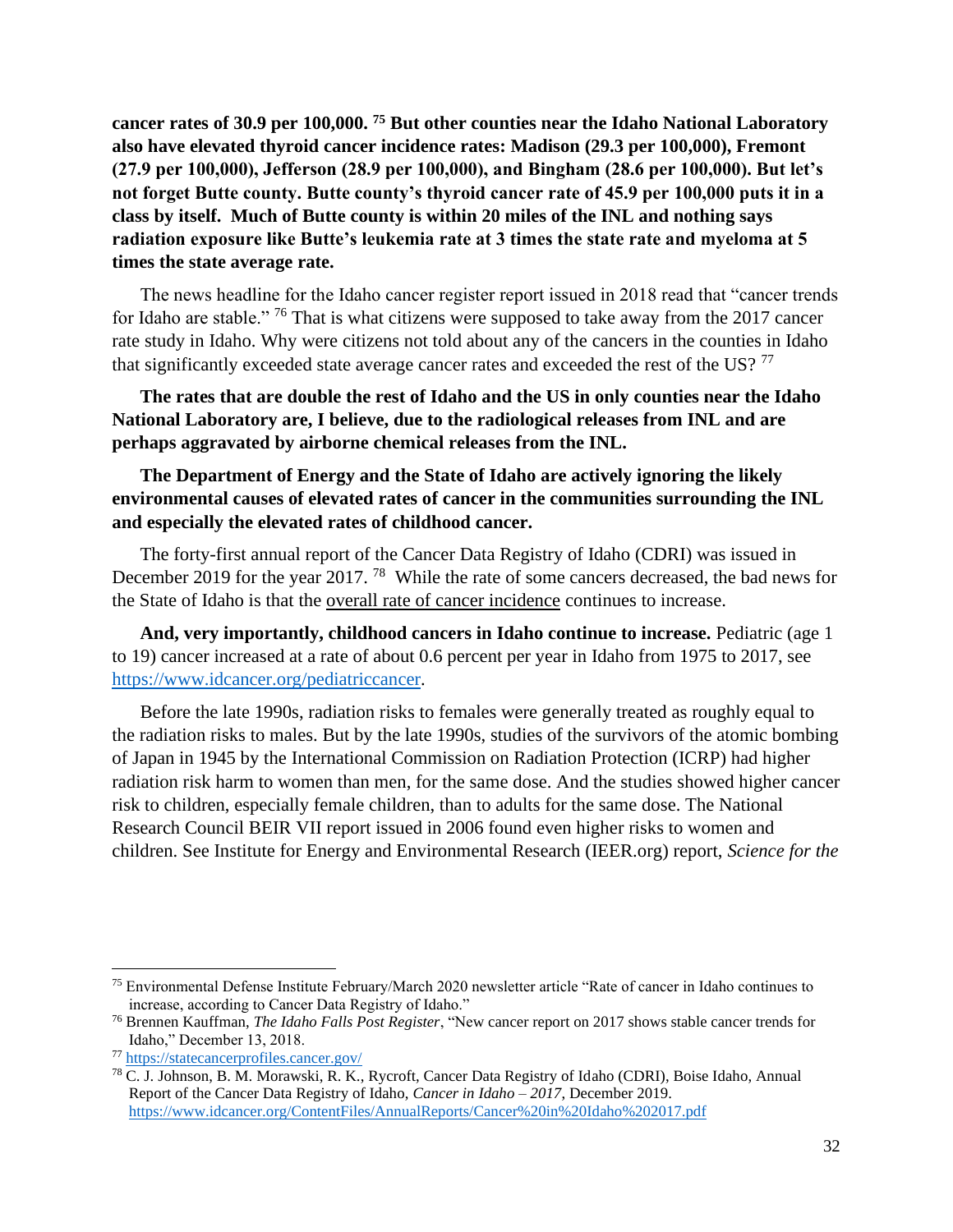*Vulnerable*, for additional insight.<sup>79</sup> (Read more in the August 2020 Environmental Defense Newsletter at Environmental-Defense-Institute.org)

**DOE actively ignores the current scientific evidence of radiation health harm.** The Department of Energy's accepted modeling of health risk from radionuclide emissions (routine or from accidents) actively ignores diverse, compelling human epidemiology. I have been told that the reason is "that somebody high up has decided that the benefit of changing the radiation protection standards isn't worth the cost." This basic description comes from university professors and INL lab directors. Basically, the Department of Energy has decided that protecting your health, or your child's health or protecting human beings in the future from its growing inventory of radioactive waste just isn't worth the cost. It would, after all, increase the cost of nuclear waste disposal and it would require reducing airborne emissions from its facilities.

The Department of Energy has largely thwarted efforts to have epidemiology conducted near the INL.

The NRC cancelled funding of what would have been the first meaningful epidemiology study of health near US nuclear facilities. They claimed it would cost too much (at \$8 million) and take too long. <sup>80</sup>

The US NRC prefers reliance on the 1980s epidemiology study that mixed children and adults and populations near and far from nuclear plants and predictably found no harm. <sup>81</sup> The NRC actively ignores the irrefutable studies from Germany that found increased cancer and leukemia rates of children living near each of the plants. <sup>82</sup> <sup>83</sup> <sup>84</sup>

The U.S. NRC knows that if people knew the harm of living near nuclear power plants, just from routine radiological emissions, it would be the end of nuclear energy.

The internal radiation cancer harm is not based on solid epidemiological evidence and there are experts from Karl Z. Morgan to Chris Busby to Jack Valentin that understand that the accepted models may understate the cancer harm by a factor of 10, 100 or more. The nuclear industry continues to ignore the epidemiological evidence that implies tighter restrictions are

<sup>79</sup> Arjun Makhijani, Ph.D., Brice Smith, Ph.D., Michael C. Thorne, Ph.D., Institute for Energy and Environmental Research, *Science for the Vulnerable Setting Radiation and Multiple Exposure Environmental Health Standards to Protect Those Most at Risk*, October 19, 2006.

<sup>80</sup> NRC (Nuclear Regulatory Commission) 2010. NRC Asks National Academy of Sciences to Study Cancer Risk in Populations Living near Nuclear Power Facilities. NRC News No. 10-060, 7 April 2010. Washington, DC: NRC. The framework for the study was reported in "Analysis of Cancer Risks in Populations Near Nuclear Facilities; Phase I (2012). See cancer risk study at nap.edu.

<sup>&</sup>lt;sup>81</sup> NCI (National Cancer Institute) 1990. Cancer in Populations Living near Nuclear Facilities. 017-042-00276-1. Washington, DC: Superintendent of Documents, U.S. Government Printing Office.

 $82$  Kaatsch P, Kaletsch U, Meinert R, Michaelis J.. 1998. An extended study of childhood malignancies in the vicinity of German nuclear power plants. Cancer Causes Control 9(5):529–533.

<sup>83</sup> The study is known by its German acronym KiKK (Kinderkrebs in der Umgebung von Kernkraftwerken): Kaatsch P, Spix C, Schmiedel S, Schulze-Rath R, Mergenthaler A, Blettner M 2008b. Vorhaben StSch 4334: Epidemiologische Studie zu Kinderkrebs in der Umgebung von Kernkraftwerken (KiKK-Studie), Teil 2 (Fall-Kontroll-Studie mit Befragung). Salzgitter: Bundesamt für Strahlenschutz.

<sup>84</sup> Kaatsch P, Spix C, Schulze-Rath R, Schmiedel S, Blettner M.. 2008. . Leukemia in young children living in the vicinity of German nuclear power plants. Int J Cancer 122(4):721–726.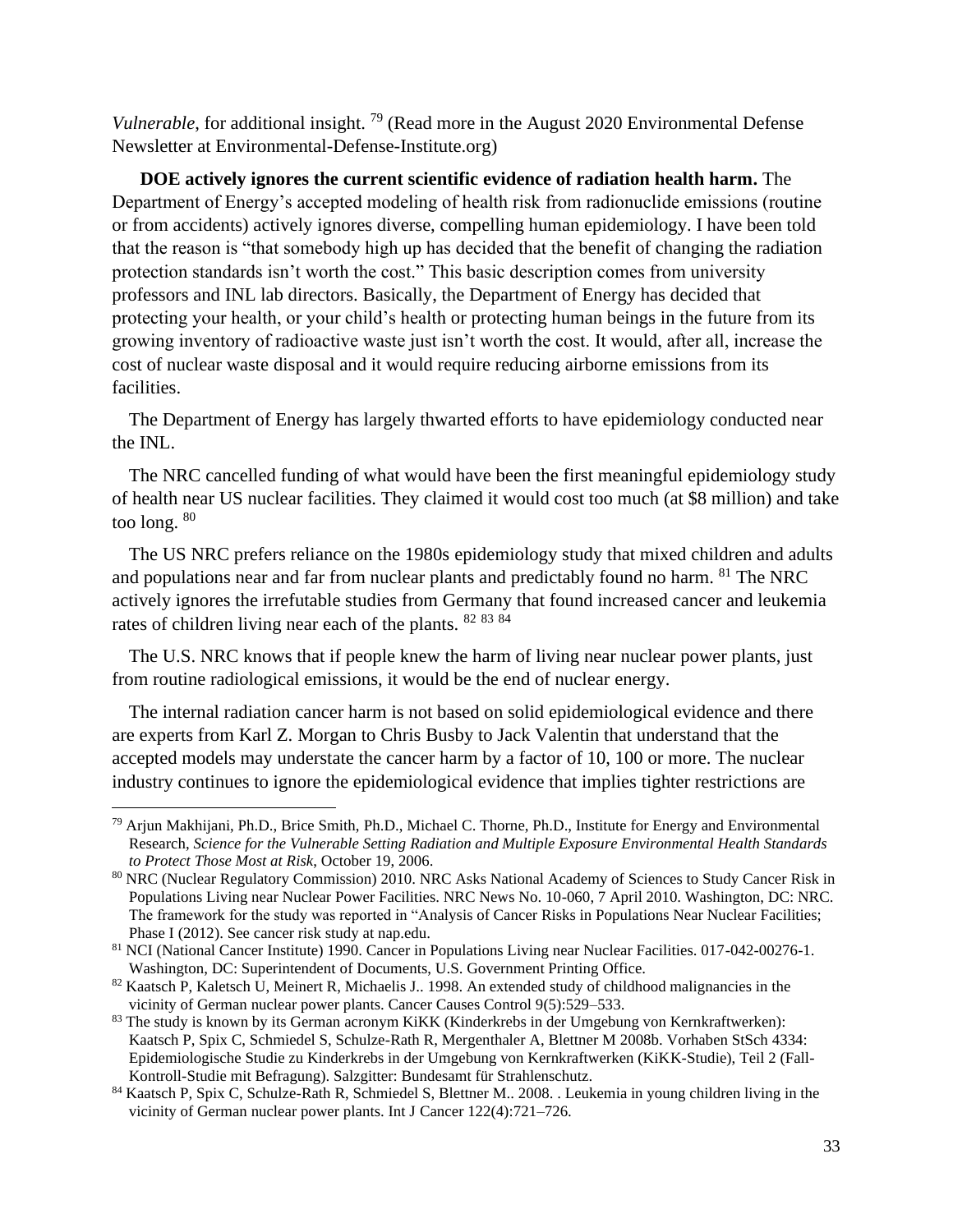## needed. **Jack Valentin, former chair of the International Commission on Radiological Protection (ICRP) has admitted, before resigning from the ICRP, that the ICRP's radiation model underpredicts the harm of internal radiation by over a factor 100.**

The 100 millirem (mrem) per year all pathways radiation dose limit is greatly emphasized by the Department of Energy as the dose they consider allowable. Air permits may be regulated by the U.S. Environmental Protection Agency or by the states, but in either case, the EPA and the state, such as the State of Idaho, will often emphasize that the state cannot regulate Department of Energy radiological emissions. In Idaho, the State of Idaho Department of Environmental Quality will issue an air permit to the Department of Energy based entirely on the DOE's stated radiological release guesses or estimates, the Department of Energy contractors monitoring or lack thereof, and the State will agree to rapid records destruction of radiation monitoring of open-air radioactive waste evaporation ponds that is fully intended to cover up any radiological releases in excess of agreed to quantities.

In the Department of Energy's environmental monitoring reports, it is greatly emphasized that the DOE's derived concentration standards (DCGs) are safe as they imply a dose of 100 mrem per year. By now, you may be starting to understand why 100 mrem per year would actually guarantee a health catastrophe to the health of people, especially children.

Epidemiology that was conducted of INL workers found unexplained elevated levels of certain radiogenic cancers in both radiation and non-radiation workers. The INL-specific study found radiation and nonradiation workers at the Idaho National Laboratory site had higher risk of certain cancers. <sup>85</sup>

The US Nuclear Regulatory Commission and the Department of Energy maintain that their 5 rem/yr worker exposure limit is protective despite compelling scientific evidence to the contrary. <sup>86</sup> Epidemiology of thousands of radiation workers found elevated cancer risk occurring at doses far below the allowable 5000 mrem/yr. <sup>87</sup>

<sup>&</sup>lt;sup>85</sup> "An Epidemiology Study of Mortality and Radiation-Related Risk of Cancer Among Workers at the Idaho National Engineering and Environmental Laboratory, a U.S. Department of Energy Facility, January 2005. <http://www.cdc.gov/niosh/docs/2005-131/pdfs/2005-131.pdf>and<http://www.cdc.gov/niosh/oerp/ineel.htm>and Savannah River Site Mortality Study, 2007. http:/ [/www.cdc.gov/niosh/oerp/savannah-mortality/](http://www.cdc.gov/niosh/oerp/savannah-mortality/)

<sup>86 &</sup>quot;Health Risks from Exposure to Low Levels of Ionizing Radiation BEIR VII – Phase 2, The National Academies Press, 2006, [http://www.nap.edu/catalog.php?record\\_id=11340](http://www.nap.edu/catalog.php?record_id=11340) The BEIR VII report reaffirmed the conclusion of the prior report that every exposure to radiation produces a corresponding increase in cancer risk. The BEIR VII report found increased sensitivity to radiation in children and women. Cancer risk incidence figures for solid tumors for women are about double those for men. And the same radiation in the first year of life for boys produces three to four times the cancer risk as exposure between the ages of 20 and 50. Female infants have almost double the risk as male infants.

<sup>&</sup>lt;sup>87</sup> Richardson, David B., et al., "Risk of cancer from occupational exposure to ionizing radiation: retrospective cohort study of workers in France, the United Kingdom, and the United States (INWORKS), BMJ, v. 351 (October 15, 2015), at [http://www.bmj.com/content/351/bmj.h5359 Richardson et al 2015](http://www.bmj.com/content/351/bmj.h5359%20Richardson%20et%20al%202015) ] (And please note that studies of high leukemia risk in radiation workers and of ongoing studies to assess health effects of high and low-linear energy transfer internal radiation must also be studied in addition to this one on external radiation.)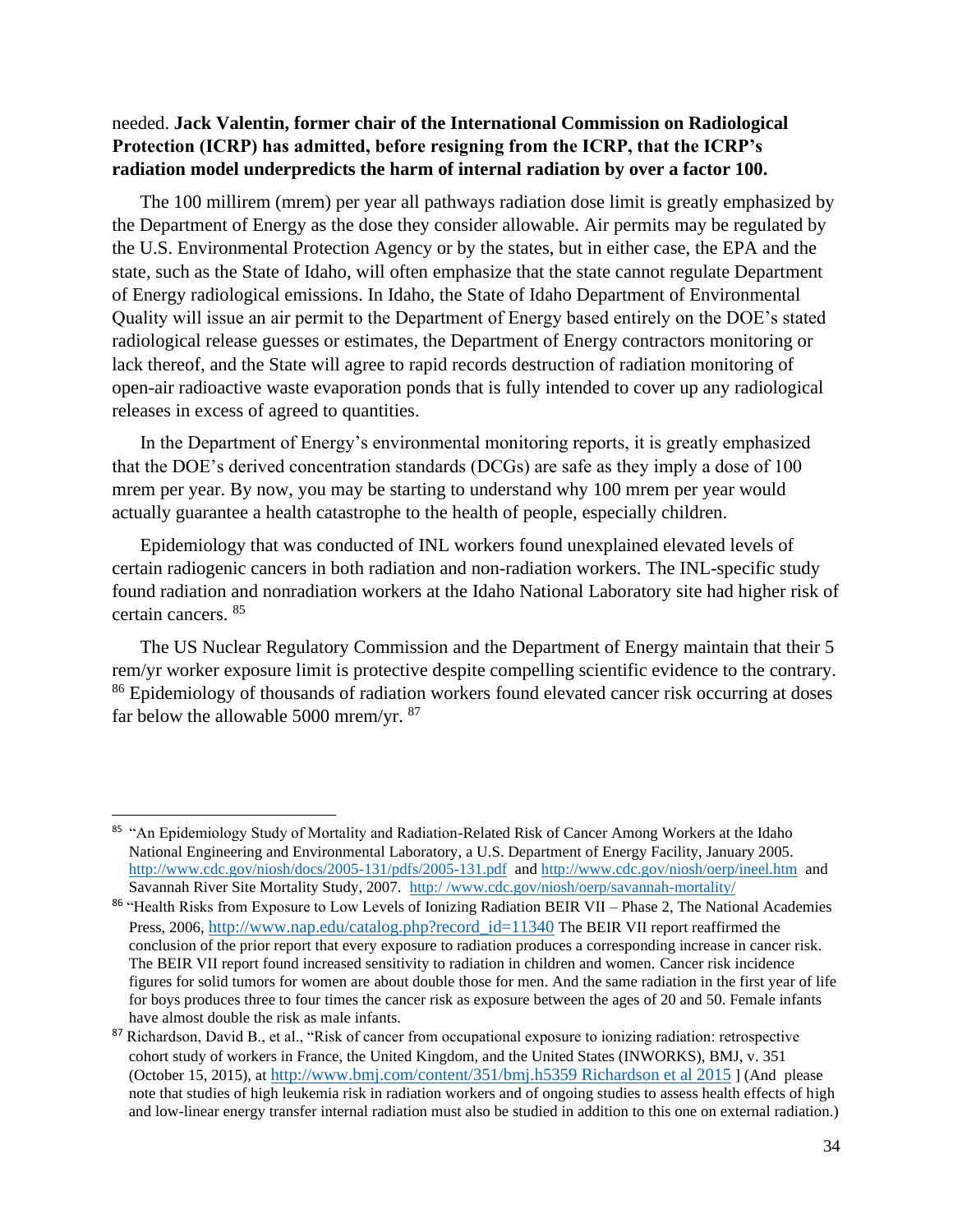Radiation workers are still wrongly told that there is no evidence of damage to DNA or genetic effects from radiation exposure to humans. DOE's radiation workers are not told of the infertility and increased risk of birth defects from radiation.

The DOE's and the NRC's radiation dose limit for workers in not protective. The community leaders who invite a "interim" spent fuel storage facility to their community need to acknowledge the inadequacy of the 5,000 mrem/yr limit to actually protect adult radiation workers. Also, communities need to know that there are no programs to assist radiation workers who work at NRC-licensed facilities, as the consolidated storage facility would likely be. There is an illness compensation program for certain Department of Energy contractor workers, but this does not apply to NRC-licensed facilities.

Spent nuclear fuel canisters emit high gamma doses and high neutron doses. The harm from neutron dose can be particularly harmful for gonads and may not be adequately monitored, particularly by emergency responders. Neutron dose can be high even if gamma rays are shielded. Neutron dose is difficult to monitor and the biological damage which depends on the neutron energy levels is only guessed at. Neutron shielding in transportation accidents or other configurations may be damaged. Fire or age-related degradation can damage the neutron shielding and so this is primarily an issue for radiation workers and emergency responders. The biological endpoint focus for the Department of Energy is cancer mortality and not the increased harm to reproductive health.

The public as well as radiation workers need to keep in mind that, despite what they may have been taught:

• The cancer risk is not reduced when radiation doses are received in small increments, as the nuclear industry has long assumed. <sup>88</sup>

• Despite the repeated refrain that the harm from doses below 10 rem cannot be discerned, multiple and diverse studies from human epidemiology continue to find elevated cancer risks below 10 rem and from low-dose-rate exposure. <sup>89</sup>

• The adverse health effects of ionizing radiation are not limited to the increased risk of cancer and leukemia. Ionizing radiation is also a contributor to a wide range of chronic illnesses including heart disease and brain or neurological diseases.

The public and radiation workers take cues from their management that they should not be concerned about the tiny and easily shielded beta and alpha particles. DOE-funded fact sheets

<sup>88</sup> Richardson, David B., et al., "Risk of cancer from occupational exposure to ionizing radiation: retrospective cohort study of workers in France, the United Kingdom, and the United States (INWORKS), BMJ, v. 351 (October 15, 2015), at [http://www.bmj.com/content/351/bmj.h5359 Richardson et al 2015](http://www.bmj.com/content/351/bmj.h5359%20Richardson%20et%20al%202015) This cohort study included 308,297 workers in the nuclear industry.

<sup>89</sup> US EPA 2015<http://www.regulations.gov/#!documentDetail;D=NRC-2015-0057-0436> . For important low-dose radiation epidemiology see also John W. Gofman M.D., Ph.D. book and online summary of low dose human epidemiology in "Radiation-Induced Cancer from Low-Dose Exposure: An Independent Analysis," Committee for Nuclear Responsibility, Inc., 1990,<http://www.ratical.org/radiation/CNR/RIC/chp21.txt> And see EDI's April 2016 newsletter for Ian Goddard's summary and listing of important human epidemiology concerning low dose radiation exposure.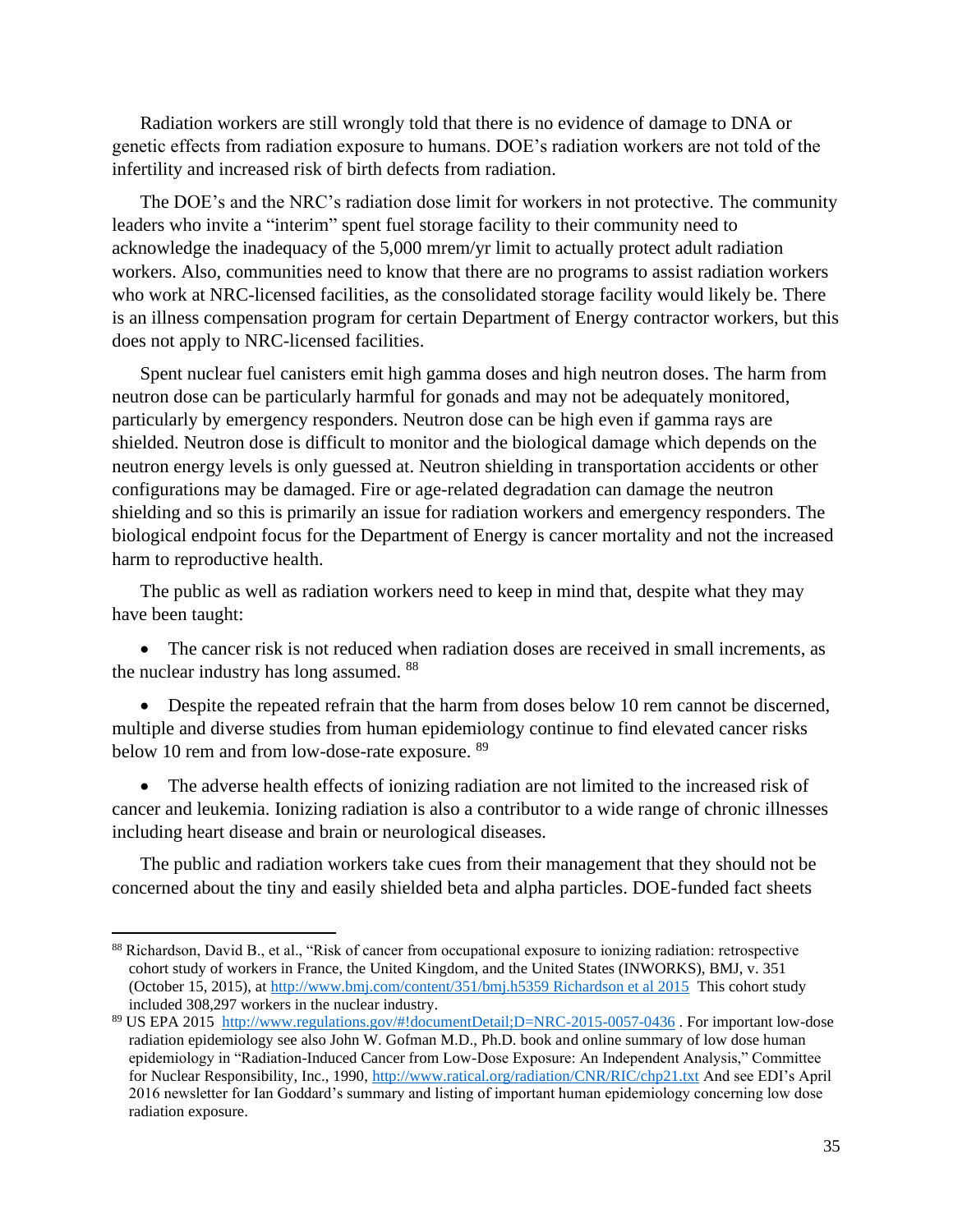often spend more verbiage discussing natural sources of radiation than admitting the vast amounts of radioactive waste created by the DOE. The tone and the meta-message from the DOE, the nuclear industry, is that if you are educated about the risks, then you'll understand that the risks are low. Yet, these agencies continue to deny the continuing accumulation of compelling and diverse human epidemiological evidence that the harm of ingesting radionuclides is greater than they've been claiming.

Radiation worker training programs are typically horribly inadequate. In radworker training, there may be discussion of the fact that international radiation worker protection recommends only 2 rem per year, not 5 rem per year. There is no mention of recent human epidemiology showing the harm of radiation is higher than previously thought and at low doses, below 400 mrem annually to adult workers, increased cancer risk occurs. <sup>90</sup>

There is no mention of the oxidative stress caused as ionizing radiation strips electrons off atoms or molecules in the body at energies far exceeding normal biological energy levels. And there is no discussion explaining the harm of inhaling or ingesting radioactive particles of fission products such as cesium-137, strontium-90, or iodine-131; of activation products such as cobalt-60; or transuranics such as plutonium and americium; or of the uranium itself.

The biological harm that ionizing radiation may cause to DNA is mentioned sometimes but it is emphasized that usually the DNA simply are repaired by the body. And the training to radiation workers will mention that fruit flies exposed to radiation passed genetic mutations to their offspring but workers are told that this phenomenon has never been seen in humans even though, sadly, the human evidence of genetic effects has continued to accumulate. Birth defects and children more susceptible to cancer are the result.

Gulf War veterans who inhaled depleted uranium have children with birth defects at much higher-than-normal rate. The same kinds of birth defects also became prevalent in the countries where citizens were exposed to depleted uranium. There are accounts to suggest that the actual number of birth defects resulting from the World War II atomic bombs dropped on Japan and by weapons testing over the Marshall Islands have been underreported. The Department of Energy early on made the decision not to track birth defects resulting from its workers or exposed populations. But people living near Hanford and near Oak Ridge know of increased birth defects in those communities.

The nuclear industry, including the Department of Energy, is wrong to use the International Commission on Radiological Protection (ICRP) treatment of heritable disease. While the ICRP continues to say that "Radiation induced heritable disease has not been demonstrated in human

 $90$  Richardson, David B., et al., "Risk of cancer from occupational exposure to ionizing radiation: retrospective cohort study of workers in France, the United Kingdom, and the United States (INWORKS), BMJ, v. 351 (October 15, 2015), at [http://www.bmj.com/content/351/bmj.h5359 Richardson et al 2015](http://www.bmj.com/content/351/bmj.h5359%20Richardson%20et%20al%202015) This cohort study included 308,297 workers in the nuclear industry.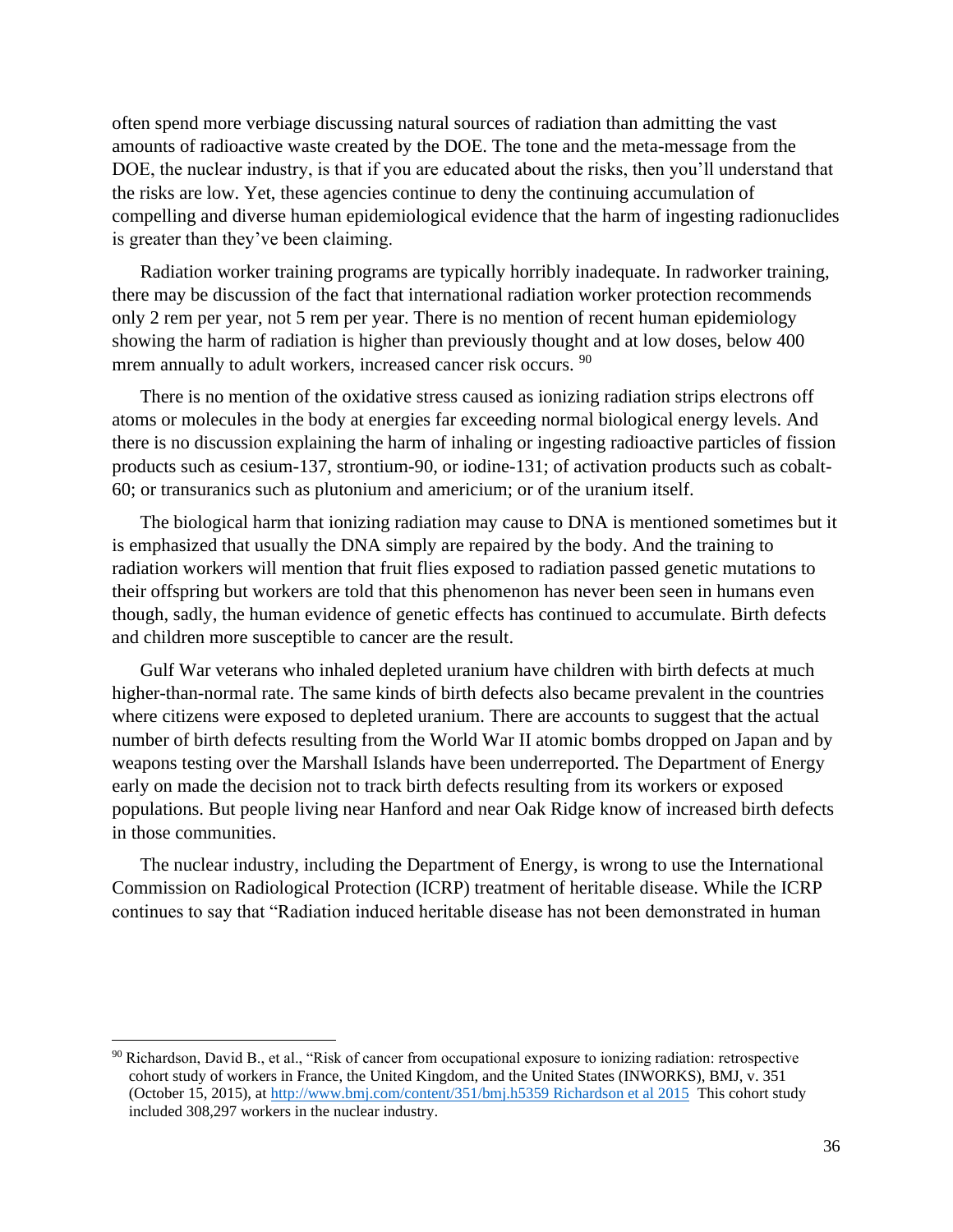populations," Chis Busby writes that evidence of genetic effects *has* been found in humans and at very low radiation doses. <sup>91</sup> <sup>92</sup>

Robin Whyte wrote in the *British Medical Journal* in 1992 about the effect in neonatal (1 month) mortality and stillbirths in the United States and also in the United Kingdom. The rise in strontium-90 from nuclear weapons testing from 1950 to 1964 has been closely correlated, geographically, with excess fetal and infant deaths. The doses from strontium-90 due to atmospheric nuclear weapons testing were less than 50 millirem (or 0.5 millisievert), according the Chris Busby. Radioactive fallout from atmospheric nuclear weapons testing would not only include strontium-90, it would include iodine-131, tritium, cesium-137, and other radionuclides, including plutonium. <sup>93</sup> The extent of the nuclear weapons testing immorality continues to astound me and I applaud the work being done to reduce the risk of human extinction from nuclear weapons. <sup>94</sup>

The ICRP maintains that human evidence of genetic effects due to radiation does not exist. The ICRP then uses the study of external radiation on mice to estimate the heritable risks for humans. One study was conducted using internal radionuclides on mice and the study noted that "detailed research on internal radiation exposure has hardly ever been reported in the past." <sup>95</sup> **This limited study of microcephaly in mice found that far lower doses of internal radiation caused the same effect as higher doses of external radiation.** 

It has been known now for a few decades that radiation exposure to the developing embryo and fetus "can cause growth retardation; embryonic, neonatal, or fetal death; congenital malformations; and functional impairment such as mental retardation." <sup>96</sup>

In 2007, the International Commission of Radiological Protection (ICRP) lowered its estimate of the risk of genetic harm of congenital malformations by 6-fold, from 1.3E-4/rem to 0.2E-4/rem. Based on the belief that the study of the Japanese bomb survivors did not detect

<sup>91</sup> Chris Busby, *The Ecologist*, "It's not just cancer! Radiation, genomic instability and heritable genetic damage," March 17, 2016. [https://theecologist.org/2016/mar/17/its-not-just-cancer-radiation-genomic-instability-and](https://theecologist.org/2016/mar/17/its-not-just-cancer-radiation-genomic-instability-and-heritable-genetic-damage)[heritable-genetic-damage](https://theecologist.org/2016/mar/17/its-not-just-cancer-radiation-genomic-instability-and-heritable-genetic-damage)

<sup>92</sup> Chris Busby, Scientific Secretary, European Committee on Radiation Risk, Presentation, *Radioactive discharges from the proposed Forsmark nuclear waste disposal project in Sweden and European Law*, September 8, 2017. Online pdf 646\_Nacka\_TR\_M1333-11\_Aktbil\_646\_Christopher\_Busby\_presentation\_170908

<sup>93</sup> R. K. Whyte, *British Medical Journal*, "First day neonatal mortality since 1935: re-examination of the Cross hypothesis," Volume 304, February 8, 1992.<https://www.bmj.com/content/bmj/304/6823/343.full.pdf>

<sup>94</sup>Jackie Abramian, ForbesWomen, "After Her Nuclear Disaster Dress Rehearsal, Cynthia Lazaroff Has A Wake-Up Call For Our World As We Sleepwalk Into Nuclear Extinction," September 21, 2021. [https://www.forbes.com/sites/jackieabramian/2021/09/21/after-her-own-nuclear-disaster-dress-rehearsal-cynthia](https://www.forbes.com/sites/jackieabramian/2021/09/21/after-her-own-nuclear-disaster-dress-rehearsal-cynthia-lazaroff-has-a-wake-up-call-as-our-world-sleepwalks-into-nuclear-extinction/?sh=6a22151d62e2)[lazaroff-has-a-wake-up-call-as-our-world-sleepwalks-into-nuclear-extinction/?sh=6a22151d62e2](https://www.forbes.com/sites/jackieabramian/2021/09/21/after-her-own-nuclear-disaster-dress-rehearsal-cynthia-lazaroff-has-a-wake-up-call-as-our-world-sleepwalks-into-nuclear-extinction/?sh=6a22151d62e2) Lazaroff has founded NuclearWakeupCall.Earth due to her concern over nuclear weapons. "There are nearly 13,500 nuclear warheads in current arsenals of nine nuclear-armed states. That the U.S. has more nuclear warheads than hospitals should be a wake-up call," says Lazaroff.

<sup>95</sup> Yukihisa Miyachi, J-STAGE, "Microcephaly Due to Low-dose Intrauterine Radiation Exposure Caused by 33P Beta Administration to Pregnant Mice," 2019 Volume 68 Issue 3 Pages 105-113. [https://www.jstage.jst.go.jp/article/radioisotopes/68/3/68\\_680303/\\_article/-char/en](https://www.jstage.jst.go.jp/article/radioisotopes/68/3/68_680303/_article/-char/en)

<sup>&</sup>lt;sup>96</sup> Eric J. Hall, *Radiobiology for the Radiologist*, 5<sup>th</sup> ed., 2000, p. 190.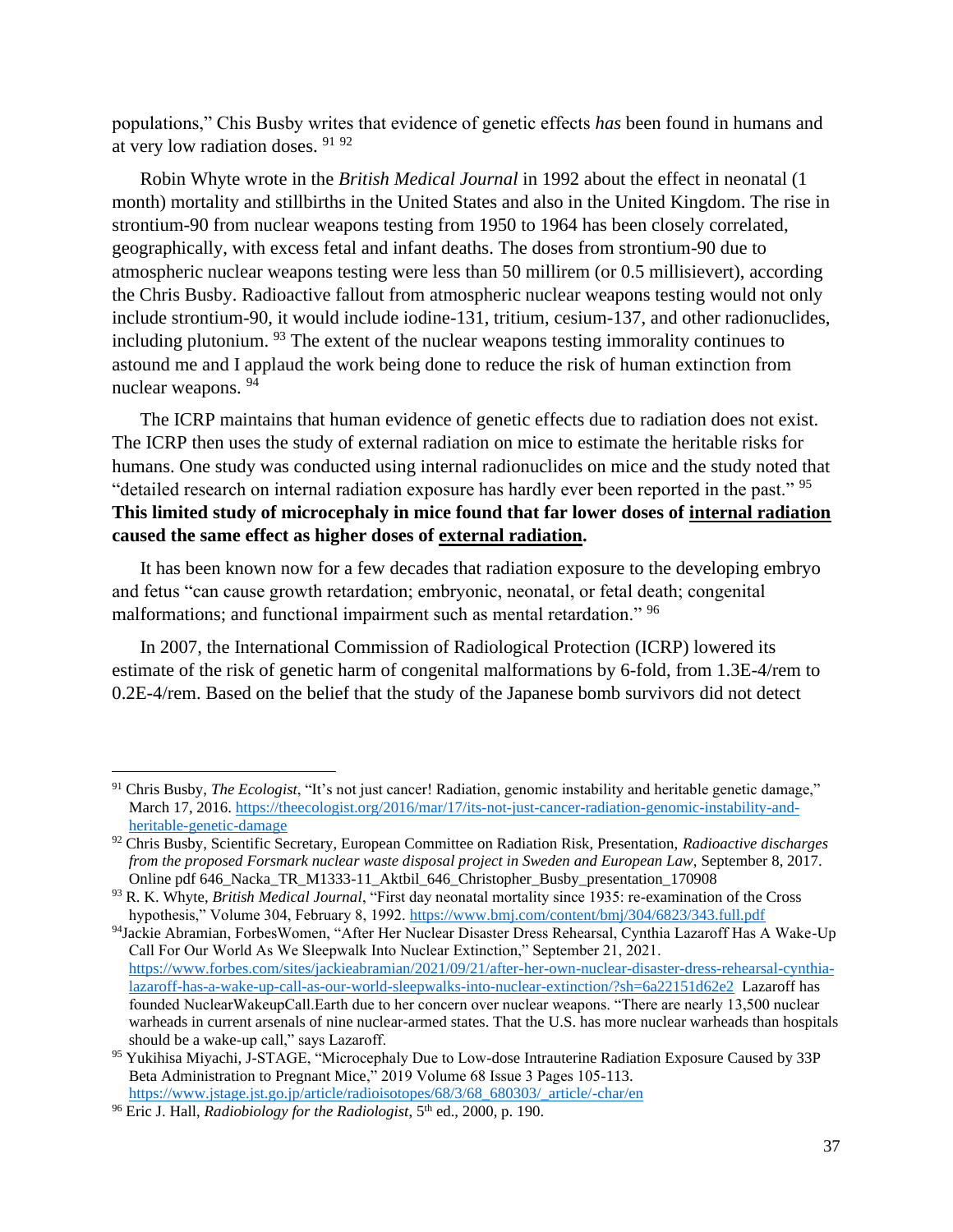#### genetic effects, **the ICRP genetic effect estimate for humans is based on studies of external radiation of mice.**

The ICRP estimate of risk of congenital malformations is a fraction of its predicted cancer risk for cancer mortality (or latent cancer fatality). The ICRP latent cancer fatality risk was 5.0E-4 LCF/rem (1991 estimate), close to the cancer mortality rate used in the Department of Energy's Versatile Test Reactor EIS of 6.0E-4 LCF/rem. <sup>97</sup>

While the studies of genetic injury to the Japan bombing survivors declared that they found no evidence of genetic damage, other researchers have found those studies to have been highly flawed. A report published in 2016 by Schmitz-Feuerhake, Busby and Pfugbeil summarizes numerous human epidemiology studies of congenital malformations due to radiation exposure. <sup>98</sup>

The 2016 report disputes the ICRP genetic risk estimate and finds that diverse human epidemiological evidence supports a far higher genetic risk for congenital malformations. **Nearly all types of hereditary defects were found at doses as low as 100 mrem.** The pregnancies are less viable at higher doses and so the rate of birth defects appears to stay steady or falls off at doses above 1000 mrem or 1 rem. The 2016 report found the excess relative risk for congenital malformations of 0.5 per 100 mrem at 100 mrem falling to 0.1 per 100 mrem at 1000 mrem.

The 2016 report's result for excess relative risk of congenital malformations of 5.0/rem is 250,000-fold higher than the ICRP estimate of 0.2E-4/rem which ICRP appears to assume has a linear dose response. (See the August 2021 Environmental Defense Institute newsletter.)

In summary, the Department of Energy's dose limits are not protective of radiation workers (5,000 millirem per year) or the public (100 millirem per year).

The community leaders who accept "interim" storage in their communities must explain why 5,000 millirem per year doses to the radiation workers and 100 millirem per year to the public is considered protective.

The community leaders who accept "interim" storage in their communities must explain why DOE continues to base its regulations and decisions on the ICRP recommendations and why it considers the very inadequate ICRP models to be acceptable for the protection of human health.

The bottom line is that the nuclear industry and especially the Department of Energy is grossly underestimating the fatal cancer risk of their radiological releases, and ignoring serious adverse health effects such as cancer incidence, heart disease, reduced immune system function, fertility problems, decreased life span, as well as increased rates of infant death and birth defects And they are also grossly underestimating the risk of genetic effects of ionizing radiation

<sup>97</sup> U.S. Department of Energy's Versatile Test Reactor Draft Environmental Impact Statement (VTR EIS) (DOE/EIS-0542) (Announced December 21, 2020). A copy of the Draft VTR EIS can be downloaded at <https://www.energy.gov/nepa> o[r https://www.energy.gov/ne/nuclear-reactor-technologies/versatile-test-reactor.](https://www.energy.gov/ne/nuclear-reactor-technologies/versatile-test-reactor) (See discussion in VTR EIS Appendix C, page C-4).

<sup>98</sup> Inge Schmitz-Feurerhake, Christopher Busby, and Sebastian Pflugbeil, *Environmental Health and Toxicology, Genetic radiation risks: a neglected topic in the low dose debate*, January 20, 2016. <https://www.ncbi.nlm.nih.gov/pmc/articles/PMC4870760/>The 2016 report found the "excess relative risk for congenital malformations of 0.5 per mSv at 1 mSv falling to 0.1 per mSv at 10 mSv exposure and thereafter remaining roughly constant."